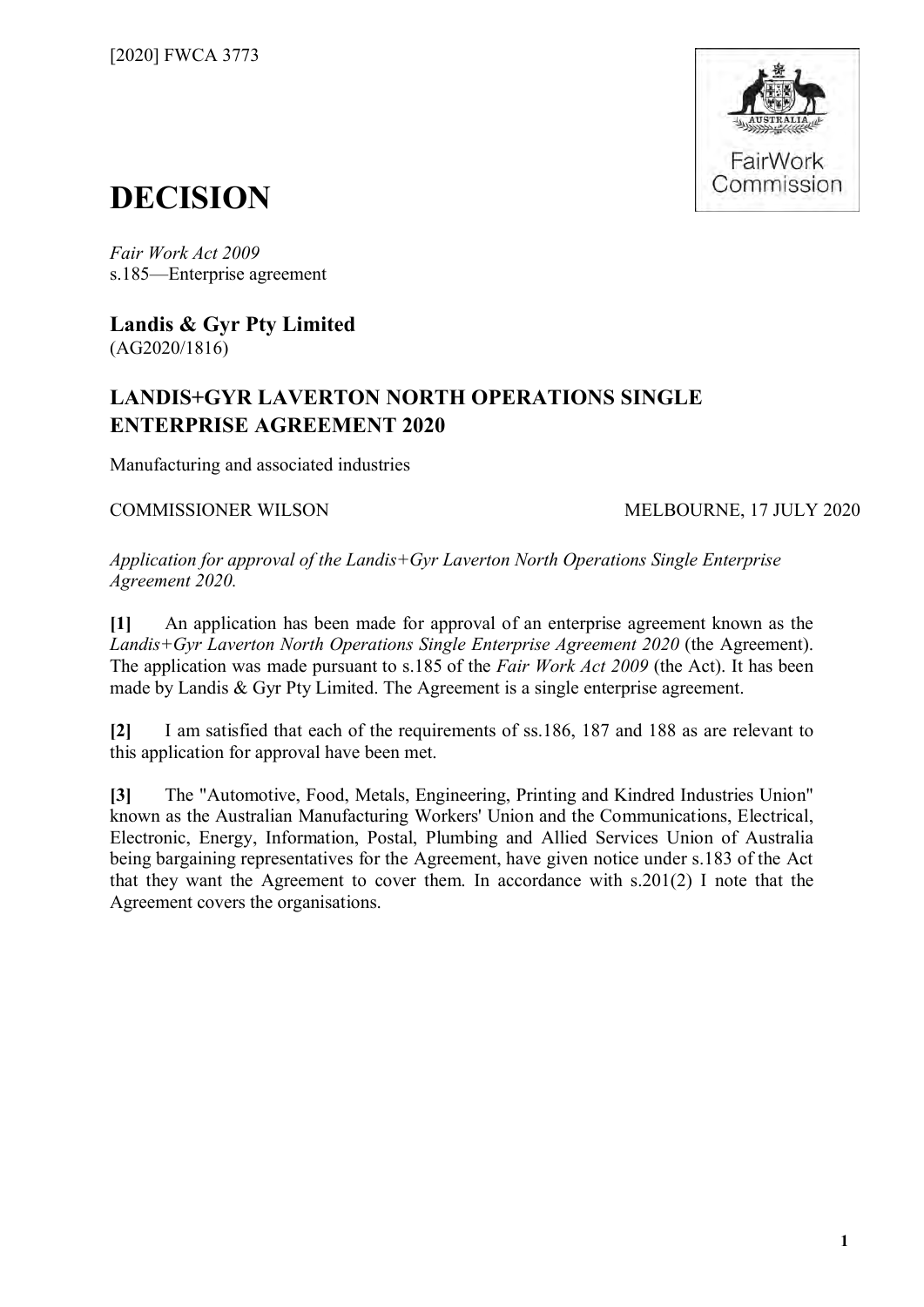The Agreement is approved and, in accordance with s.54 of the Act, will operate from 24 July 2020. The nominal expiry date of the Agreement is 31 March 2024.



# **COMMISSIONER**

Printed by authority of the Commonwealth Government Printer

<AE508540 PR721091>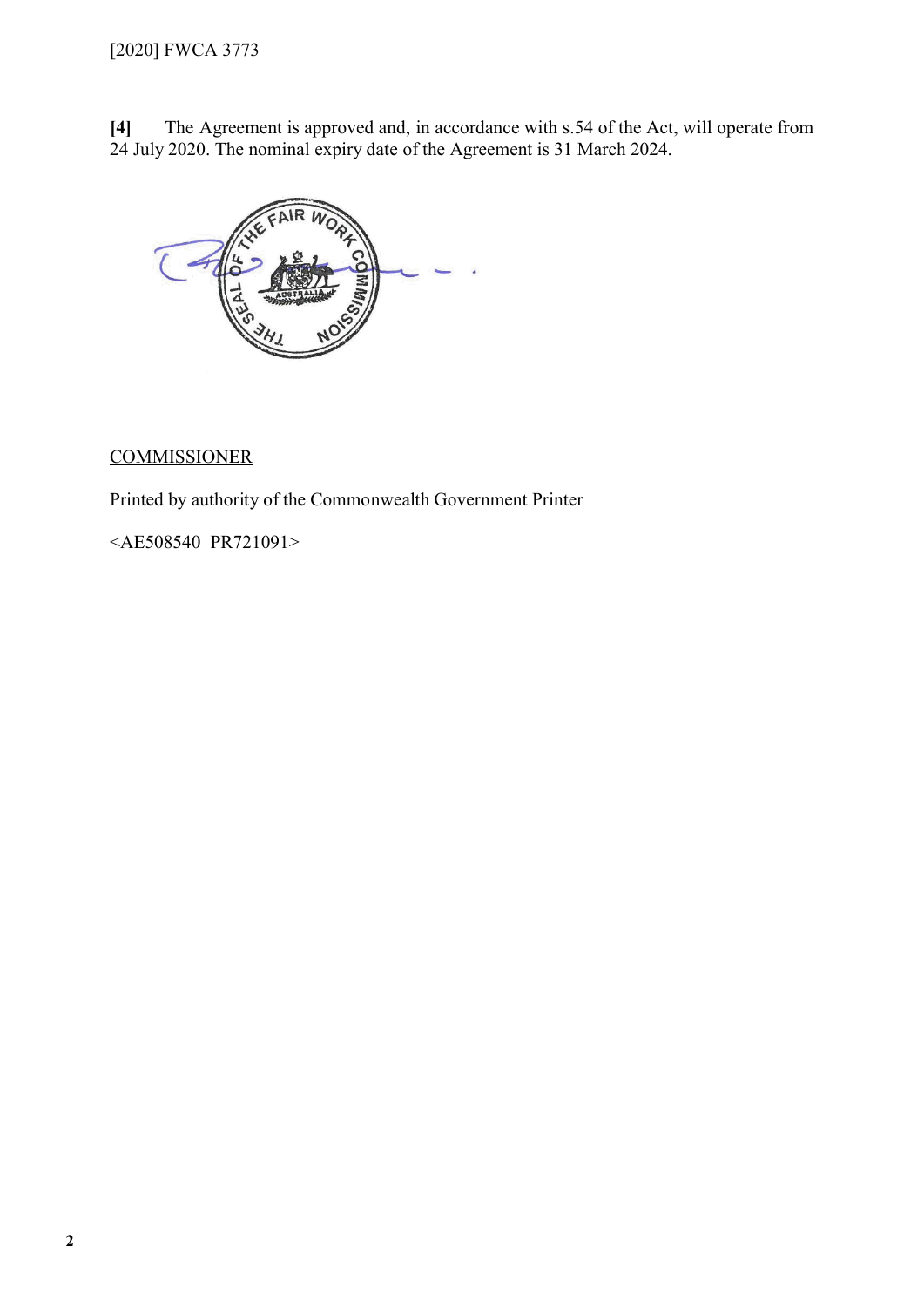Landis GVr Imanage energy better

### **LANDIS+GYR LAVERTON NORTH OPERATIONS** SINGLE ENTERPRISE AGREEMENT 2020

#### $1.$ **Title**

This Agreement shall be known as the Landis+Gyr Laverton North Operations Single Enterprise Agreement 2020.

#### $2.$ **Arrangement**

The Agreement is arranged as follows:

#### **Subject**

### **Clause**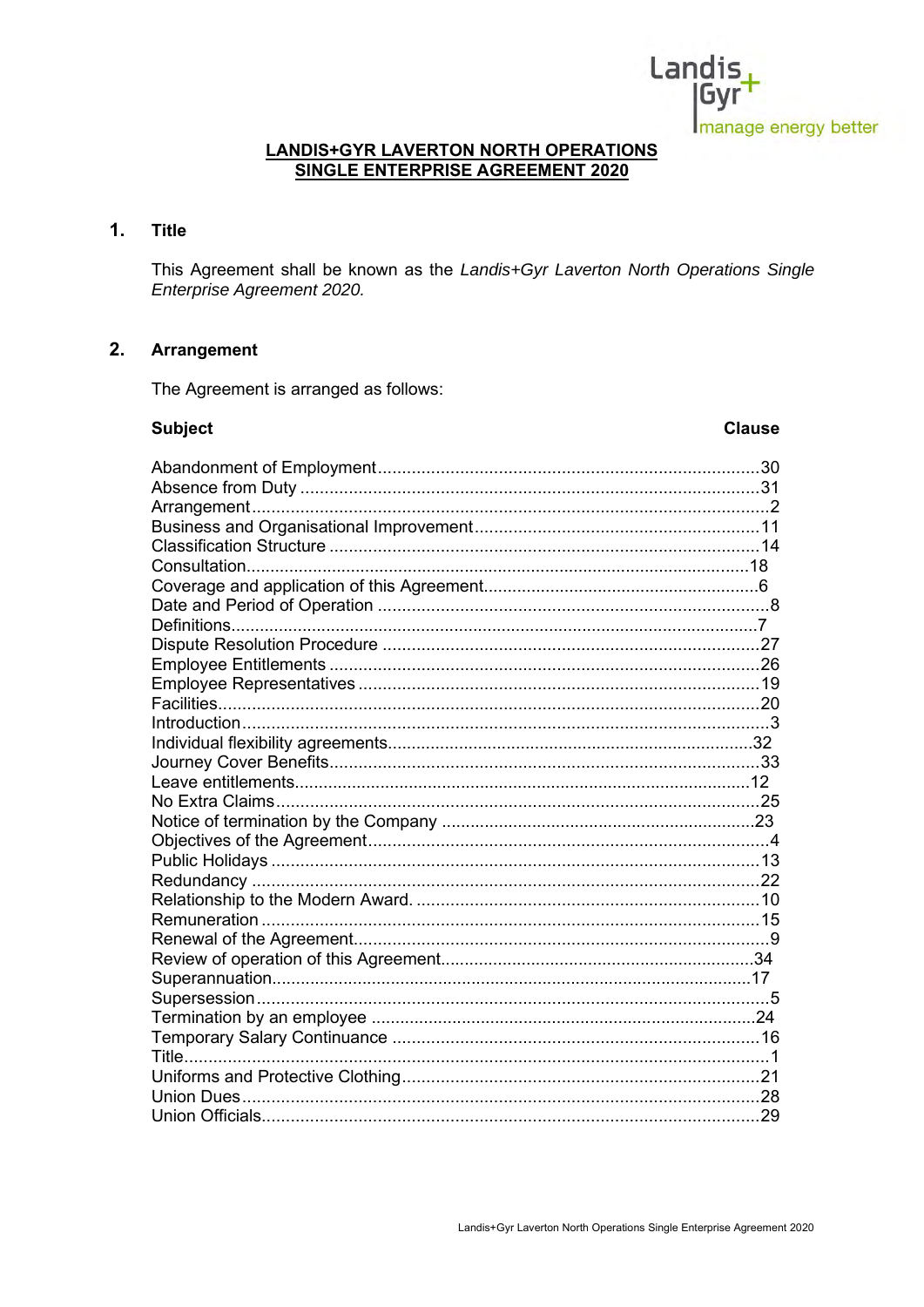#### **3. Introduction**

Landis+Gyr's operations located at Laverton North markets and services a comprehensive range of gas and electricity meters, regulators and associated equipment for the commercial, industrial and domestic sector of the gas and electricity industry. The Company's products and services have earned their place as market leaders and include innovative features that have become industry standards.

The future of the business rests heavily on improving cost competitiveness and total performance.

For the Company to continue to succeed as an Australian manufacturer, it must achieve the common focus of management and employees in establishing its Australian operations as centres of excellence aiming for world's best practice in all aspects of the business.

The Company is accredited to the international quality standard ISO 9001:2015 and has successfully achieved NATA (ISO 17025) laboratory accreditation for its in house testing facilities.

The Company complies with Victorian legislative requirements and has the occupational health and safety standard BS OHSAS 18001:2007 and the environmental standard ISO 14001:2015 in place. As an organisation, the Company seeks to go beyond minimum legislative requirements to ensure it meets best practice standards across all business operations and functions.

#### **4. Objectives of the Agreement**

This Agreement seeks to achieve three principal objectives:

- 4.1 To improve the relationship between the Company and its employees by developing and maintaining a workplace culture of trust, commitment and mutual respect.
- 4.2 To develop and maintain an ongoing program of continuous improvement designed to benefit both the Company and its employees resulting in greater productivity, increased efficiency, lower cost base and an enhanced working environment so that the Company can consolidate and improve its international competitive position.
- 4.3 To develop and maintain a workplace culture which emphasises initiative, creativity, contribution, reward and recognition leading to improved business performance and enhanced job opportunities and security.

#### **5. Supersession**

This Agreement replaces all other agreements which cover the Company, the employees, the AMWU and/or the CEPU.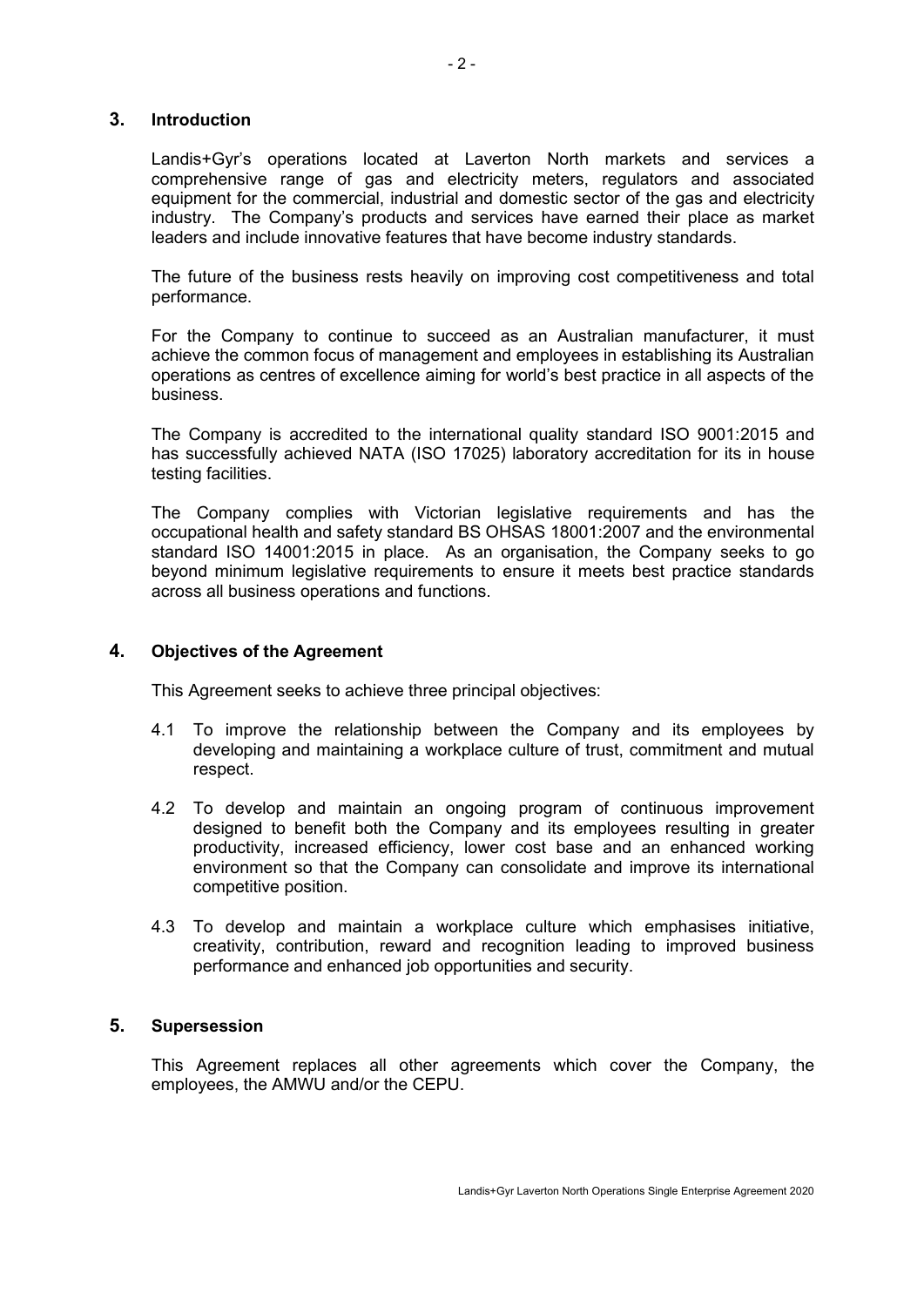#### **6. Coverage and application of this Agreement**

This Agreement covers;

- 6.1 the Company;
- 6.2 the Employees;
- 6.3 if the FWC notes in its approval decision under s 201 of the Act that the AMWU is covered by this Agreement, the AMWU, and
- 6.4 if the FWC notes in its approval decision under s 201 of the Act that the CEPU is covered by this Agreement, the CEPU.

This Agreement shall be read and applied in conjunction with Landis+Gyr's 'Equal Employment Opportunity, Discrimination, Harassment and Bullying', and 'Employee Manual' and the 'Code of Business Conduct and Ethics' Policies as varied from time to time. These policies do not form part of this Agreement.

### **7. Definitions**

- 7.1 **Act** means the Fair Work Act 2009 (Cth) as amended or replaced from time to time;
- 7.2 **Agreement** means the *Landis+Gyr Laverton North Operations Single Enterprise Agreement 2020;*
- 7.3 **AMWU** means the "Automotive, Food, Metals, Engineering, Printing and Kindred Industries Union" known as the Australian Manufacturing Workers' Union.
- 7.4 **Carer's leave** means leave taken by an employee to provide care and support to a member of the employee's Immediate family or household who requires care and support due to:
	- (a) a personal illness or injury affecting the member; or
	- (b) an unexpected emergency affecting the member;
- 7.5 **CEPU** means the Communications, Electrical, Electronic, Energy, Information, Postal, Plumbing and Allied Services Union of Australia - Plumbing Division Victorian Divisional Branch;
- 7.6 **Casual employee** means an employee engaged and paid as such;
- 7.7 **Classification structure** means the classification structure set out in Schedule 1;
- 7.8 Close relative means an employee's:

(a) spouse or former spouse, de facto partner or former de facto partner, child, parent, grandparent, grandchild, sibling

(b) an employee's current or former spouse or de facto partner's child, parent, grandparent, grandchild or sibling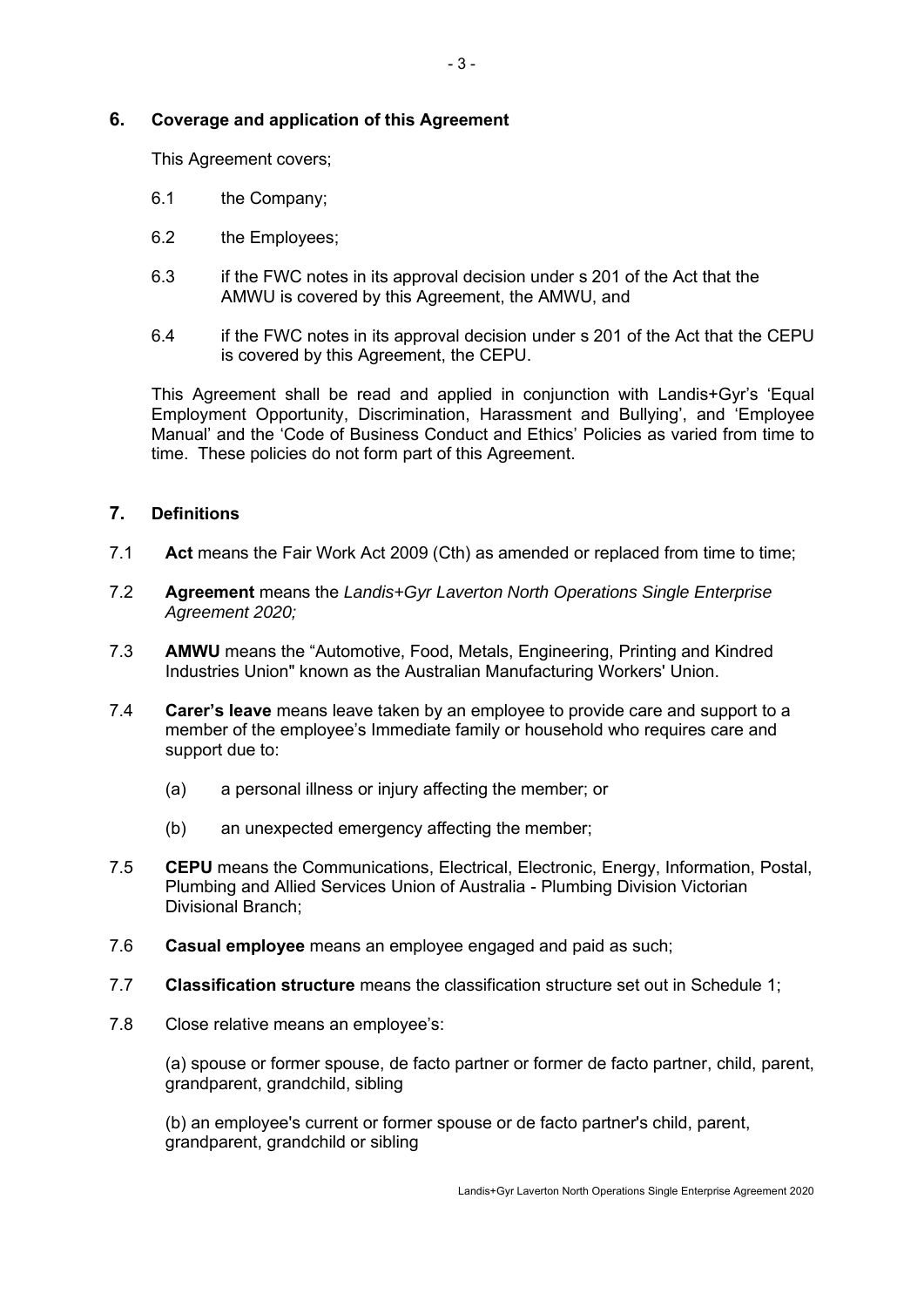(c) relatives according to Aboriginal or Torres Strait Islander kinship rules.

- 7.9 **Commencement Date** means the date this Agreement starts to operate under clause 8.1;
- 7.10 **Company** means Landis & Gyr Pty Ltd (ABN 78 002 894 224) trading as Landis+Gyr;
- 7.11 **Compassionate leave** means leave taken by an employee when a member if the employee's Immediate family or household:
	- (a) contracts or develops a personal illness that poses a serious threat to his or her life;
	- (b) sustains a personal injury that poses a serious threat to his or her life; or
	- (c) dies;
- 7.12 **Contract labour** means an individual who does not work directly for the Company, but is employed by an organisation that has a contract to do particular work for the Company.
- 7.13 **Family and domestic violence** means violent, threatening or other abusive behaviour by an employee's close relative that:
	- (a) seeks to coerce or control the employee
	- (b) causes them harm or fear
- 7.14 **Eligible community service activity** means an activity engaged in by an employee if:
	- (a) the employee engages in a voluntary emergency management activity
	- (b) the employee engages in jury service (including attendance for jury selection) that is required by or under a law of the Commonwealth, a State or a Territory
- 7.15 **Employee/s** means all employees who are employed by the Company at the Establishment and who principally perform work in one of the classifications in the Classification Structure.
- 7.16 **Establishment** means Company's Establishment located at 50 Cyanamid Street, Laverton North, in the State of Victoria.
- 7.17 **Full time employee** means an employee who is employed to work an average of 38 ordinary hours per week;
- 7.18 **FWC** means the Fair Work Commission;
- 7.19 **Immediate Family** means:
	- (a) a spouse (including a former spouse), de facto partner (including a former de facto partner), child, parent, grandparent, grandchild or sibling of the employee; or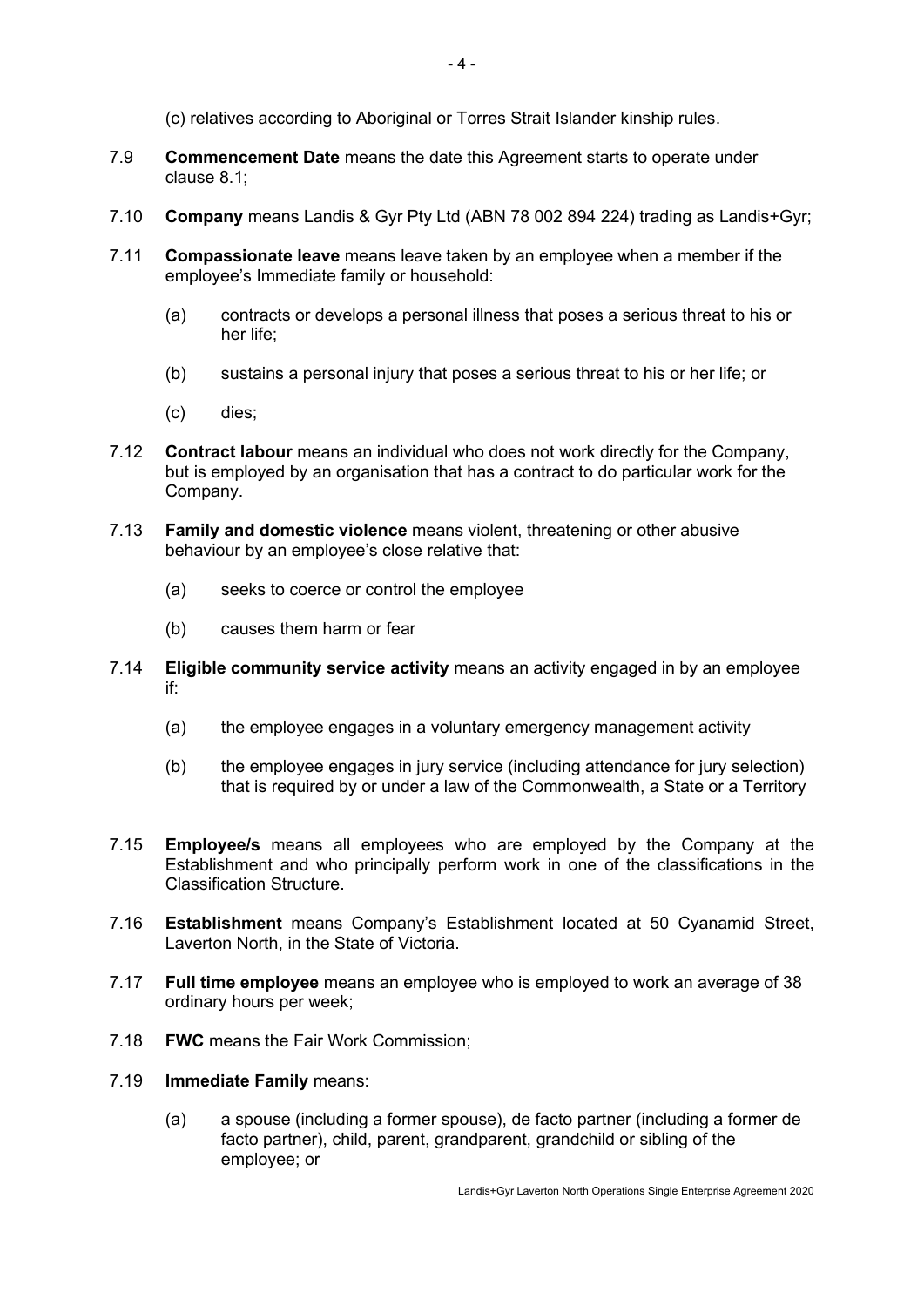- (b) a child, parent, grandparent, grandchild, or sibling of a spouse (including a former spouse) or de facto partner (including a former de facto partner) of the employee;
- 7.20 **Modern Award** means the of Manufacturing and Associated Industries and Occupations Award 2010 as amended or replaced from time to time;
- 7.21 **National Employment Standards** means the National Employment Standards set out in Part 2-2 of Chapter 2 of the Act;
- 7.22 **Ordinary Pay** means the wages the employee would have received in respect of the ordinary hours the employee would have worked had the employee not been on leave during the relevant period:
	- (a) including what the employee would have been paid for working ordinary hours during the period of leave (for example, allowances, loadings and penalties paid for all purposes of the Agreement and any other wages payable under the employee's contract of employment); and
	- (b) not including payments in respect of overtime, special rates or any other payment which might have been payable to the employee as a reimbursement for expenses incurred.
- 7.23 **Part-time employee** means an employee who is engaged to work on a part-time basis involving a regular pattern of hours which average less than 38 ordinary hours per week.;
- 7.24 **Personal/carer's leave** means, in relation to a Full time or Part-time employee:
	- (a) leave taken by the employee because the employee is not fit for work because of a personal illness, or personal injury, affecting the employee; or
	- (b) Carer's leave;

#### 7.25 **Recognised emergency management body** means:

- (a) a body, or part of a body, that has a role or function under a plan that:
	- (i) is for coping with emergencies and/or disasters;
	- (ii) is prepared by the Commonwealth, a State or a Territory;
- (b) a fire-fighting, civil defence or rescue body, or a part of such a body;
- (c) any body, or part of a body, a substantial purpose of which involves:
	- (i) securing the safety of persons or animals in an emergency or natural disaster;
	- (ii) protecting property in an emergency or natural disaster; or
	- (iii) otherwise responding to an emergency or natural disaster; or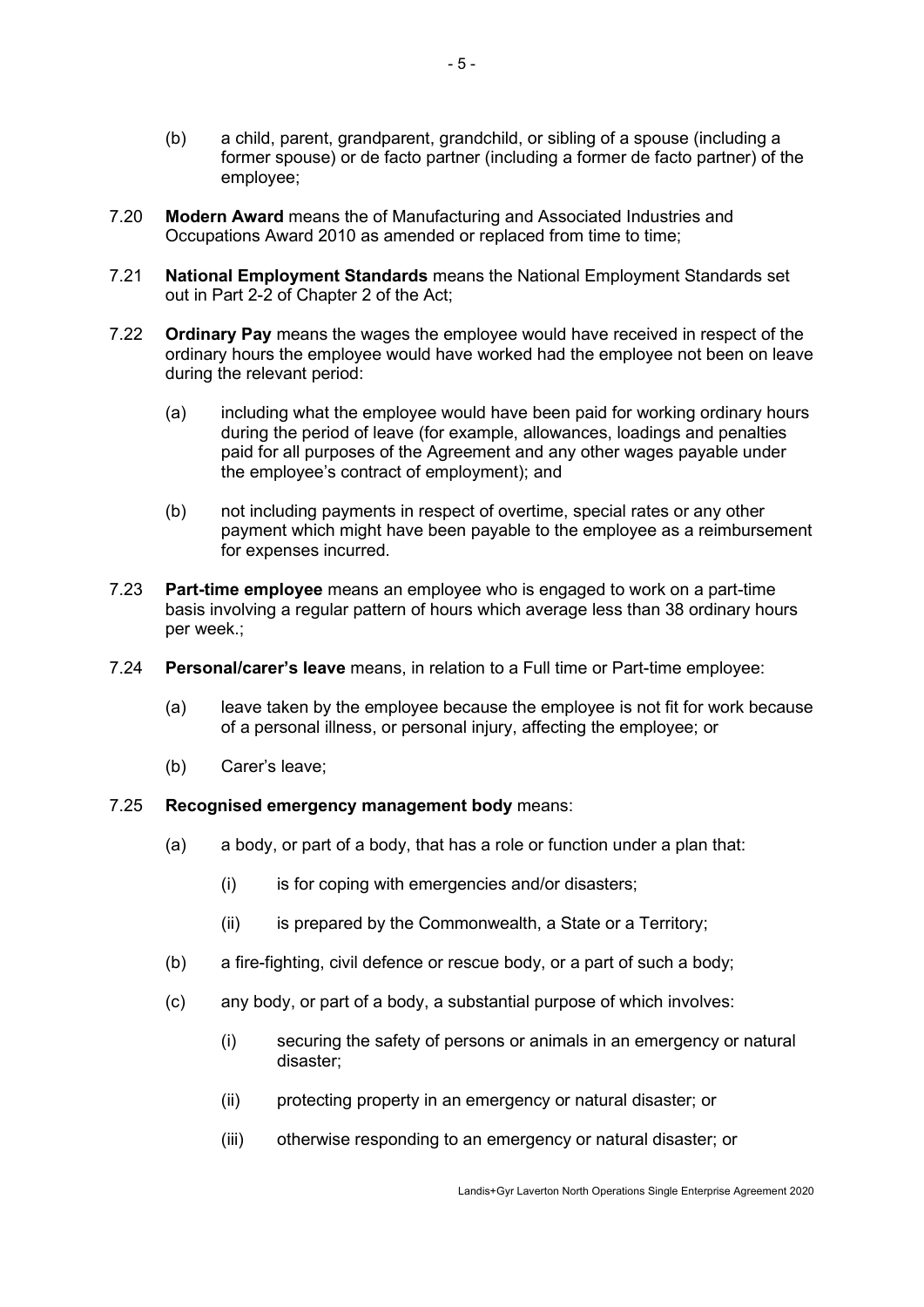(d) a body, or part of a body, prescribed by the regulations to the Act for these purposes,

but does not include a body that was established, or is continued in existence, for the purpose, or for purposes that include the purpose, of entitling one or more employees to be absent from their employment.

- 7.26 **Voluntary emergency management activity** means an activity engaged in by an employee if:
	- (a) the employee engages in an activity that involves dealing with an emergency or natural disaster;
	- (b) the employee engages in the activity on a voluntary basis (whether or not the employee directly or indirectly takes or agrees to take an honorarium, gratuity or similar payment wholly or partly for engaging in the activity);
	- (c) the employee is a member of, or has a member-like association with, a Recognised emergency management body; and
	- (d) either:
		- (i) the employee was requested by or on behalf of a Recognised emergency management body to engage in the activity; or
		- (ii) no such request was made, but it would be reasonable to expect that, if the circumstances had permitted the making of such a request, it is likely that such a request would have been made;

### **8. Date and Period of Operation**

- 8.1 This Agreement will start to operate on the date of the start of the first full pay period to commence on or after the day that is seven days after this Agreement is approved by the FWC.
- 8.2 This Agreement will operate until 31 March 2024.

#### **9. Renewal of the Agreement**

The parties to this Agreement will commence discussions in respect of negotiating the continuation or replacement of this Agreement no later than three months prior to the expiry date of this Agreement.

#### **10. Relationship to the Modern Award**

10.1 This Agreement incorporates the terms of the Modern Award as varied or replaced from time to time. However, variations to the Modern Award that are detrimental to the employees covered by this Agreement will not be incorporated.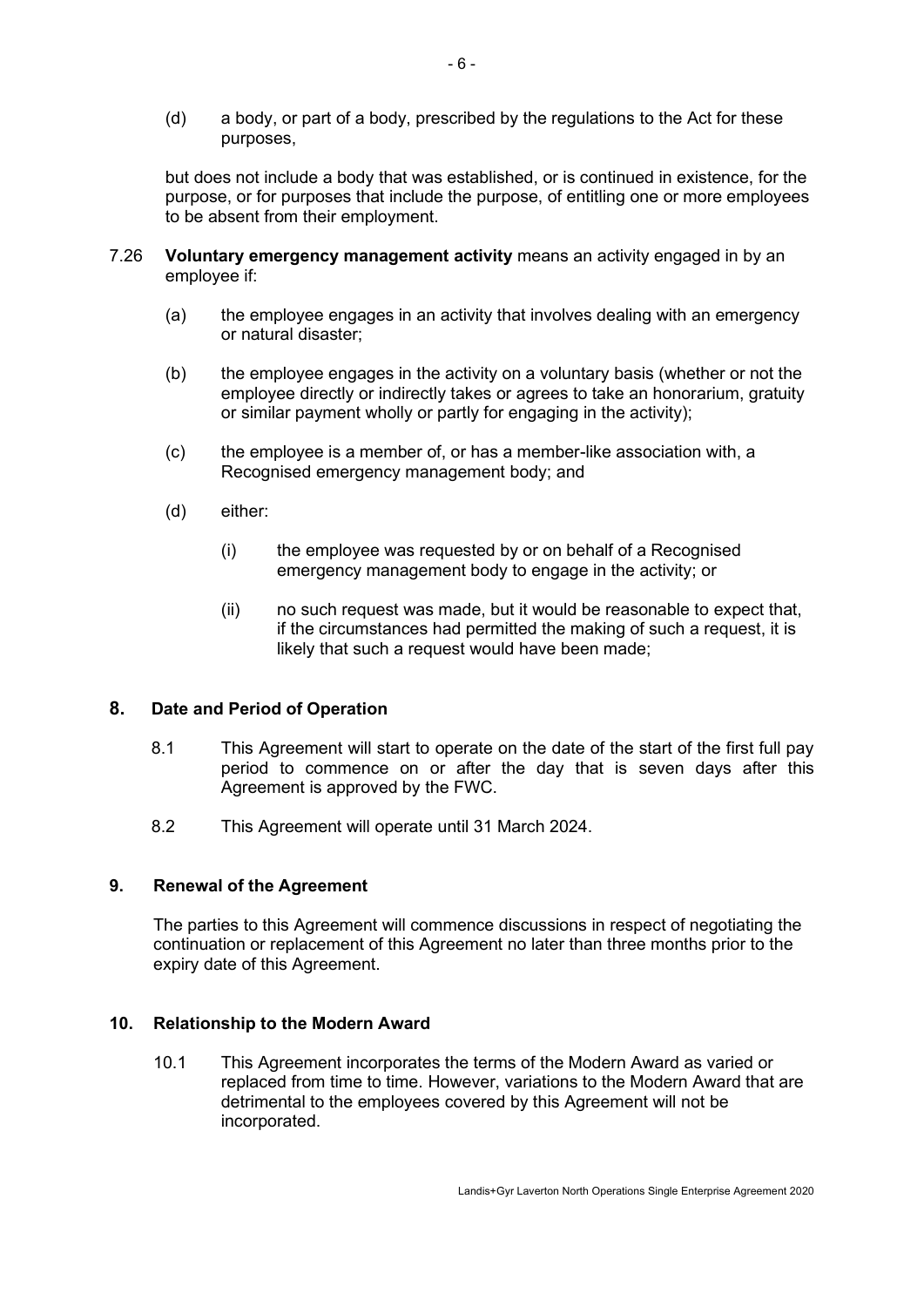10.2 Where there is any inconsistency between this Agreement and the Modern Award, then this Agreement shall apply to the extent of the inconsistency.

- 7 -

- 10.3 Prior to the Company applying any provision of the Modern Award which provides for a varied entitlement than that which applied under the Modern Award at the Commencement Date, the Company will discuss the implication of the modified entitlement with the parties covered by this Agreement and will reach agreement on the matter of applying any modified entitlements. The parties will endeavour to ensure that no employee is disadvantaged by the introduction of any part of the Modern Award.
- 10.4 Existing over award payments and conditions of employment will continue to apply unless varied by this Agreement.

#### **11. Business and Organisational Improvement**

11.1 Methods of Improvement

To facilitate pay outcomes and maximise job security it is essential that the parties work together to achieve flexibility in a continuous improvement environment that protects employees' health and safety.

The methods used to achieve the objectives of this Agreement are defined in the following categories:

- Continuous improvement mechanisms and processes;
- Work practices;
- Environment, quality and safety;
- Training and development;
- Flexibility; and
- Performance measurement.

#### **Continuous Improvement Mechanisms and Processes**

11.2 Productivity Improvement

There is wide recognition that substantial gains can be achieved by encouraging employees to contribute their views and suggestions on a range of topics affecting manufacturing operations.

Whilst management, supervision and engineering personnel can introduce changes to the shop floor, there remain many opportunities for individual employees or groups of employees to contribute their expertise thus helping to make the Company more competitive. Productivity improvement programs designed to involve every employee are one way of being able to draw on the experience and creativity of shop floor personnel.

It is agreed that productivity improvement programs will be developed and introduced to manufacturing operations with the specific intent of increasing manufacturing performance by drawing on the expertise of shop floor personnel through their involvement in such programs.

11.3 Commitment to Continuous Improvement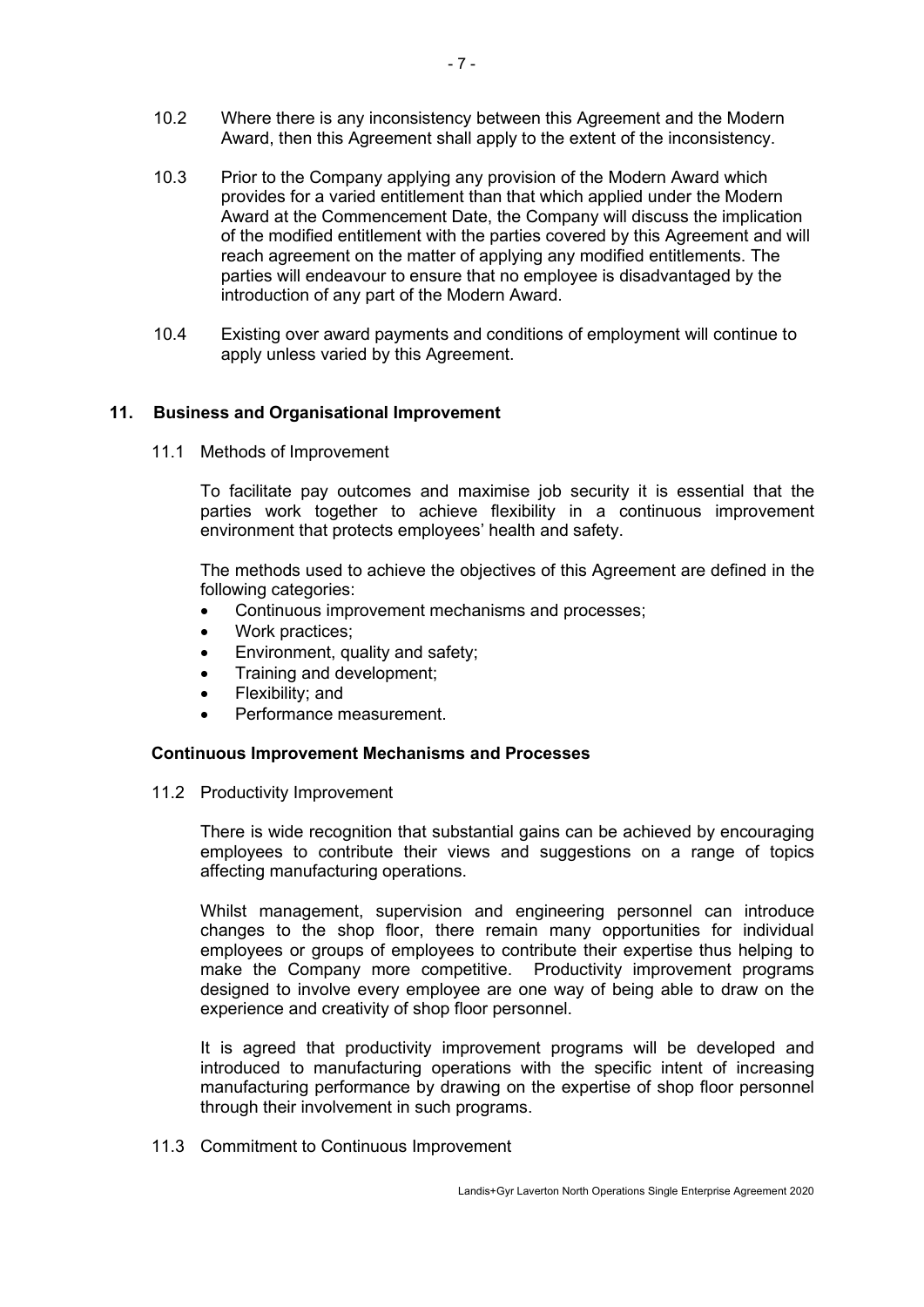The intent of continuous improvement is to encourage employees to contribute their ideas on ways of improving the efficiency of the processes in which they are involved. All ideas should be given prompt evaluation and if they are of advantage to the organisation they should be implemented either immediately or as soon as practicable.

It is agreed that employees will use their skills and expertise to suggest ways of improving manufacturing processes or the organisation of work focussing on specific changes that can be applied to manufacturing, storage, dispatch and information processes.

#### 11.4 Communication

The Company recognises that there are benefits for both parties in having a workforce which is well informed in respect of current business issues and performance, and will endeavour to provide regular briefings on current issues and will keep employees informed of business performance. Employees, for their part will contribute their input during briefing meetings directly with management or through the relevant supervisor.

The Company will endeavour to advertise and communicate vacancies at the Establishment internally in the first instance and then externally as required. Candidates selected will be appointed on merit and suitability for the role.

#### **Work Practices and Productivity Improvement**

11.5 Improved Work Practices

For the Company to improve its competitive position in the market and thereby enhance the job security of its employees, it must adopt new technologies in manufacturing, marketing, administration and business management. The new technologies may embrace physical assets such as manufacturing plant or they may be in the form of updated business processes.

It is agreed that a co-operative and participative approach be adopted for the investigation, consultation and implementation of any new or alternative work practices that may improve production flexibility and efficiency.

11.6 Timekeeping

It is the current practice that all employees are at their respective work stations at the commencement of their shift and that production is maintained right up to the end of the shift. Similar conditions apply to meal and other breaks.

It is agreed that employees will maintain maximum productive capacity by adhering to current timekeeping practices as detailed in this clause.

#### **Environment, Quality and Safety**

11.7 Quality System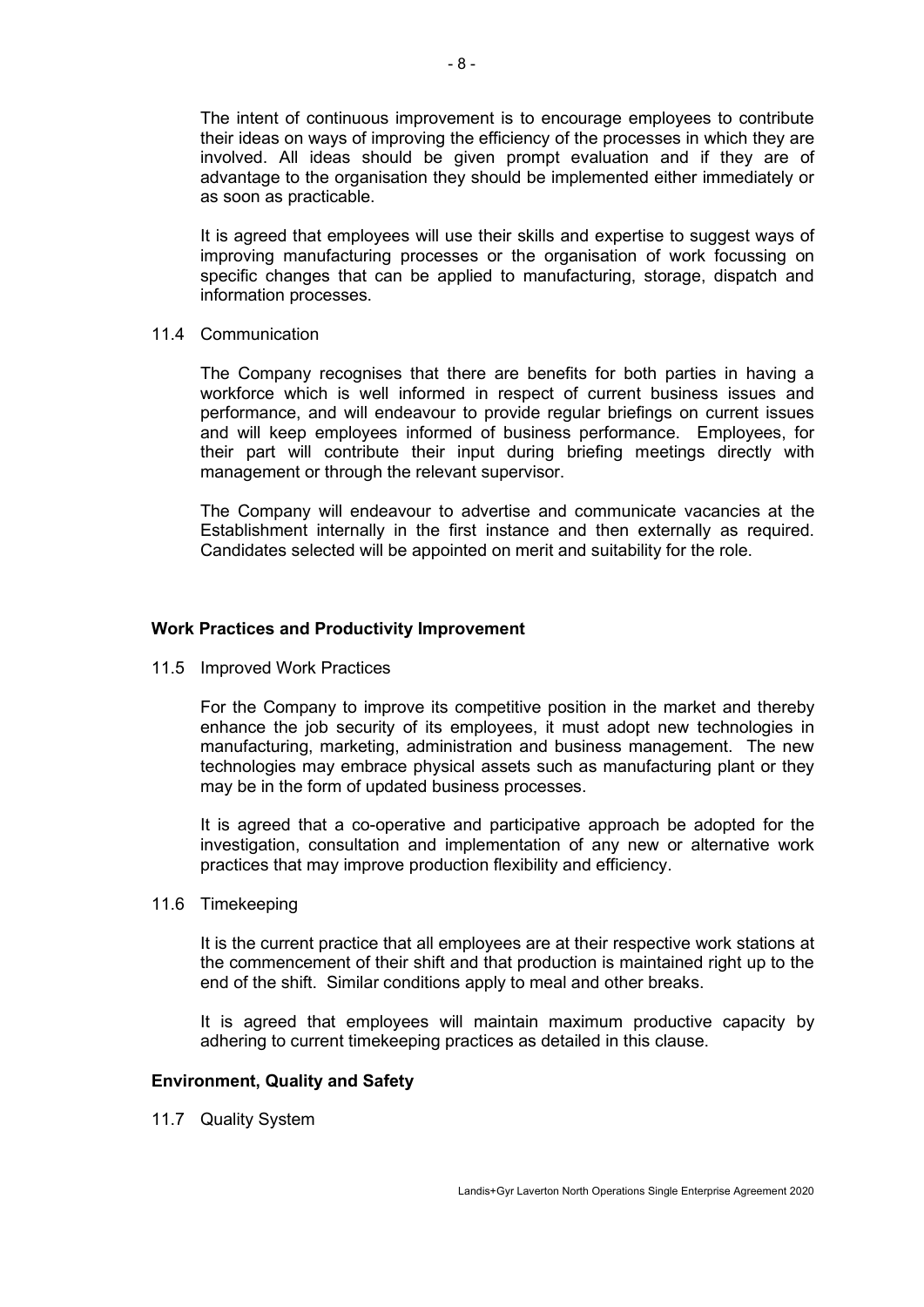The Company is accredited to the internationally recognised quality standard ISO 9001:2015 and has NATA accreditation for its testing facilities. Retention of current certification and NATA accreditation is critical to improving the standing of the Company in the international marketplace. The co-operation of all the Company in the international marketplace. employees is sought in achieving these objectives.

It is agreed that all employees will continue to maintain a positive attitude to the current and future quality systems. Employees will support quality policies and procedures so that accreditations will not be jeopardised and will, where possible, promote ideas and suggestions which will lead to improvements to the systems.

11.8 Occupational Health, Safety and Environment

The Company is accredited to BS OHSAS 18001:2007 and the Environmental Standard ISO 14001:2015.

It is acknowledged that many further improvements are possible with obvious benefits for both the Company and the employees.

All practices and policies relating to Occupational Health Safety and Environment are constantly under review to endeavour that the highest standards are maintained.

Every effort must be made by the Company and employees to establish and maintain a workplace culture in which each individual accepts a degree of personal responsibility for the improvement of Occupational Health Safety and Environment.

Employees are expected to take part in any program that involves recycling of cardboard, oily rags and any other initiative that is undertaken from time to time. Where applicable, relevant training and information on each initiative will be provided.

It is agreed that:

It is the responsibility of senior Company management to develop policies and procedures that promote a safe working environment. It is the responsibility of employees to comply with these policies and practices. The development of such policies and practices will be by a consultative process in accordance with the relevant legislative provisions.

All employees will fully co-operate in ensuring that hazards are identified, reported and corrective action taken before injury occurs to themselves or another employee.

Should an employee suffer a workplace injury, that employee and the Company will comply with their legislative obligations, including co-operating in an appropriate rehabilitation program, if required to do so by legislation.

Properly constituted meetings of the Occupational Health Safety and Environment Committee will be held at a frequency to be determined by the Committee but in any event, not less than four (4) meetings per year on dates and times to be agreed by Committee members. Meetings not able to be held at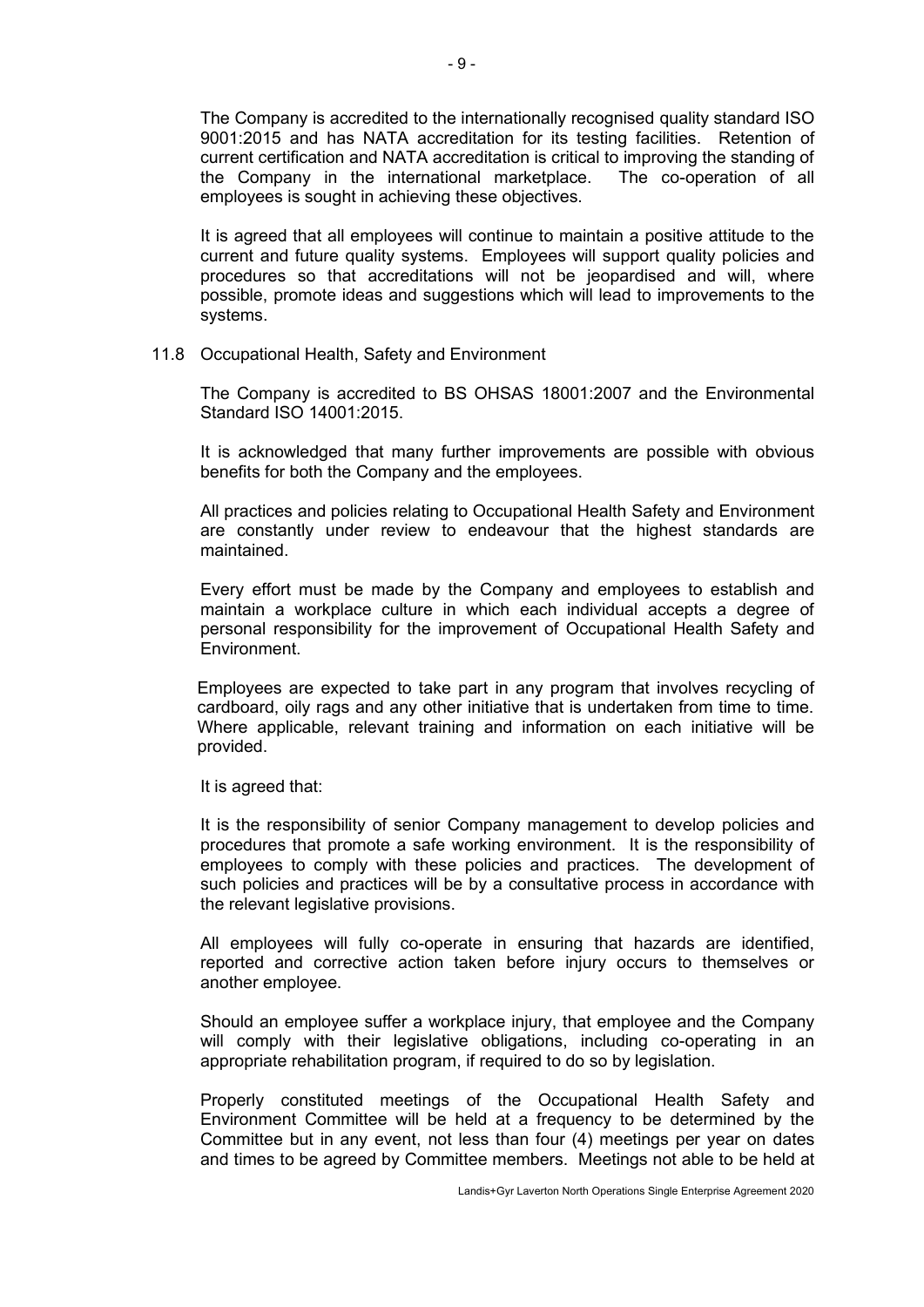the designated date and time are to be rescheduled for another time not exceeding one month from the original date and time.

Occupational Health Safety and Environment representatives will be provided with five (5) days paid training per annum for attendance at an Occupational Health and Safety course approved by Worksafe Victoria.

When needed, health and safety representatives will be provided with access to such facilities as telephone and photocopier.

Health and safety representatives will not suffer loss of pay for attending meetings related to their duties as health and safety representatives.

The Company shall make adequate provision for selected employees to qualify as first aid providers and to be available to render first aid. Those employees who are qualified and appointed by the Company to perform first aid shall be paid a first aid allowance as specified in clause 15.

#### 11.9 Housekeeping

A safe and efficient workplace can only be achieved if the workplace environment is clean and tidy. Given that these goals represent imperatives, a standard of excellence is required for housekeeping that involves the highest standards of cleanliness, stowage and placement of equipment and materials.

It is agreed that to achieve the required standard of excellence all employees will be advised as to the system of housekeeping. Whilst there will be specific requirements for individual work areas, as a general rule each employee will be individually responsible for carrying out those duties which will lead to standards of excellence in workplace presentation. This will invariably require wiping clean any machinery, replacing tools in their correct location, sweeping the immediate workstation area and carrying out any other cleaning duties appropriate to the workstation.

#### **Learning and Development**

11.10 Learning and Development

The Company wishes to encourage employees to undertake training programs which will lead to greater productivity and flexibility and which will give greater security of employment and assist in career progression to those whose skills are upgraded. The Company seeks the co-operation of all employees in establishing a consultation based, ongoing job related training program.

It is agreed that the Company will establish a job related training program suitable to the needs of the business and will develop an appropriate budget within which to operate. Employees will consider what training may be appropriate to improve their individual performance and communicate their opinions to management so that their views may be taken into account when training resources are allocated and programs planned.

11.11 Job Rotation and Multiskilling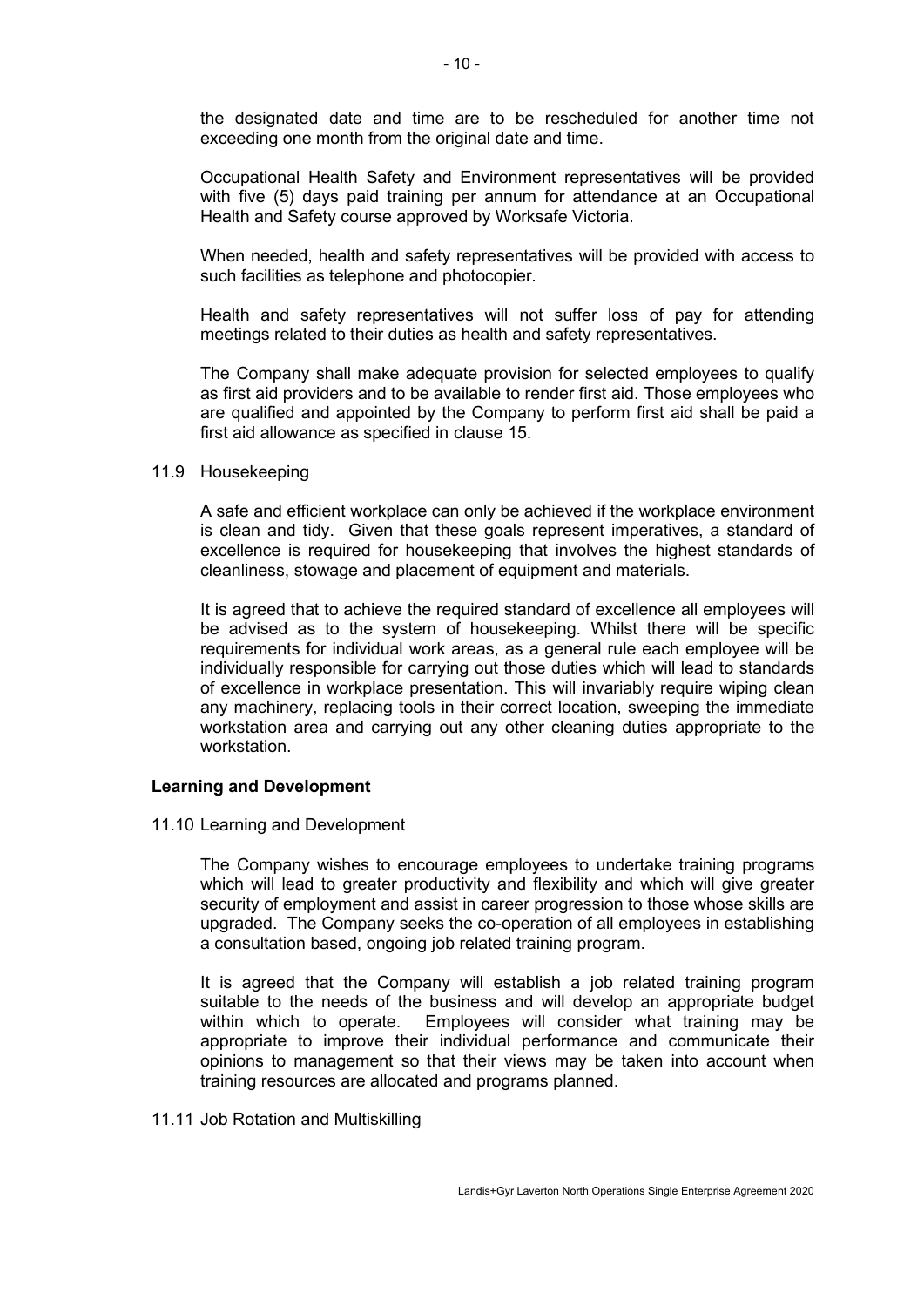The current practice is that suitably skilled employees may be temporarily or permanently transferred from one job to another within a work location or between work locations as covered by this Agreement. This has benefits for both the Company and the employee and it is important for the smooth operation of the manufacturing process that this practice continues.

It is agreed that employees will continue to accept transfers within work locations or between work locations for the purposes of performing tasks as dictated by production demand and/or Occupational Health and Safety needs for which the employee is suitably qualified and experienced or for the purposes of training and the acquisition of new skills.

11.12 Employee Representatives Training

The Company recognises the need for employee representatives to undertake training.

It is agreed that five days paid leave per calendar year, per employee representatives, will be set aside for members to attend an approved training program conducted by approved organisations. The leave will be non cumulative and must be applied for via the "Professional Development / Training Request" form, giving reasonable notice of intention to take leave. Additional paid leave may be granted by agreement.

#### **Flexibility**

11.13 Access to Annual and Long Service Leave

The taking of annual and long service leave by an employee must wherever possible suit the needs of both the Company and the employee. Formalising the maximum flexibility with which leave may be taken will benefit both parties.

It is agreed that annual and long service leave entitlements may be taken at a time which is agreed between the Company and the employee and subject to the requirements of the Act. The Company also has a right, with reasonable notice to direct that accrued leave be taken within a reasonable time of it falling due in accordance with the provision of clause 12.1(f).

Employees agree that they should not have more than 8 weeks of annual leave accrued at any one time. Where an employee has more than 8 weeks annual leave accrued, the Company may direct the employee to take annual leave in accordance with the provisions of clause 12.1(f).

#### 11.14 Variations in Production Requirements – Rostering of Leave

The nature of the Landis+Gyr business and the industry within which it operates gives rise to the situation where production demand can vary considerably throughout the year depending on both domestic demands for the Company's products. In some periods of low demand this could place the Company in a position of having excess labour for short periods. To mitigate the effects of low demand for products on the labour force, employees may be rostered on leisure bank, and when exhausted, annual leave (for accrued annual leave in excess of twenty (20) days) or long service leave.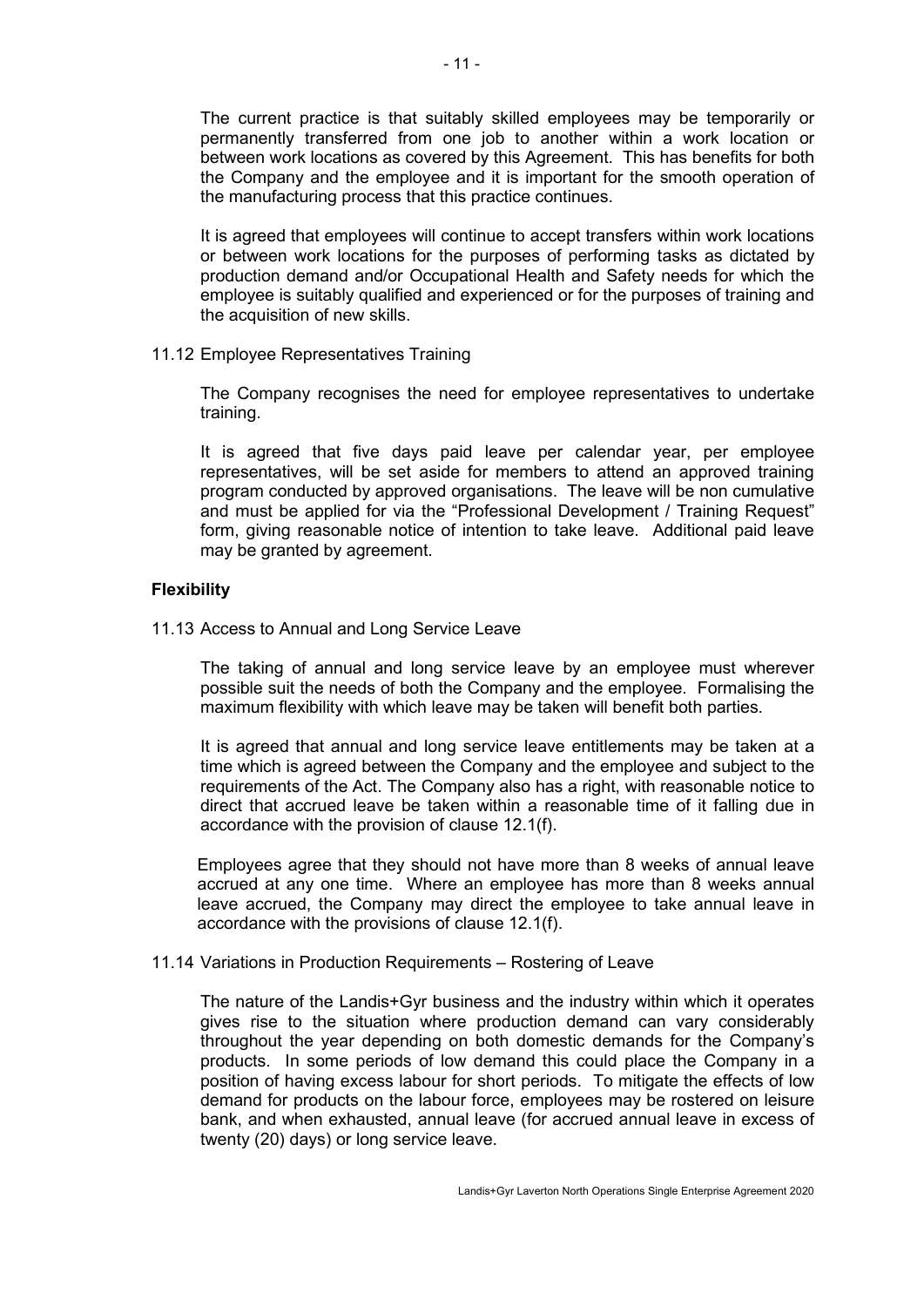It is agreed that subject to the requirements of the Act, in situations where the business experiences low demand for products and the Company does not shut down part of the business in accordance with clause 12.1(f), the Company may roster employees to take annual leave, against their entitlement, inclusive of loading, to a maximum of five working days with not less than four week's notice or with the agreement of the employee at any time.

#### Rostering

In order for the Company to be able to respond to changes in demand there must be the capacity to make changes to rostering arrangements. It is agreed that all employees recognise and accept that changed circumstances may cause a change to rostering. To that effect, the Company will provide a minimum of seven (7) days' notice of a roster change or twenty-four (24) hours' notice in the case of unforeseen circumstances (e.g. an employee calling in sick and their subsequent absence).

#### 11.15 Leisure Bank/ Rostered Days Off

The Company may direct employees to have rostered days off when they accrue more than 5 days. The Company will work with employees to introduce a rostering system to ensure leisure bank hours are kept to a minimum.

Prior to the end of each calendar year, the Company will provide employees with notice of their current leisure bank balance, to allow employees to take time to reduce their leisure bank hours. Leisure bank balances of more than 5 days will be paid out at the beginning of the new calendar year if they are not otherwise taken, unless the Company and the employee have otherwise agreed for these days to be taken within 6 months of accrual.

#### 11.16 Casual Labour

As a matter of principle, the Company is committed to the maintenance of a permanent workforce whose skills and knowledge are to be utilised for the benefit of the Company and employees.

From time to time it may be necessary for the Company to engage casual employees for a variety of reasons including, but not limited to, coverage of absenteeism, temporary increases in demand and as a means of recruiting permanent employees.

The Company emphasises that the use of casual employees is not to be regarded as a replacement of its permanent workforce but rather as a means of managing variations in business conditions.

It is agreed that the Company will utilise casual employees as one means of managing changing business conditions.

The Company may recruit casual employees from agencies and through other means as required from time to time. A casual employee shall be paid the hourly rate of a full time employee performing the same duties in the same classification under this Agreement plus an additional casual loading of 25% on the hourly rate. The loading constitutes part of the casual employee's all purpose rate.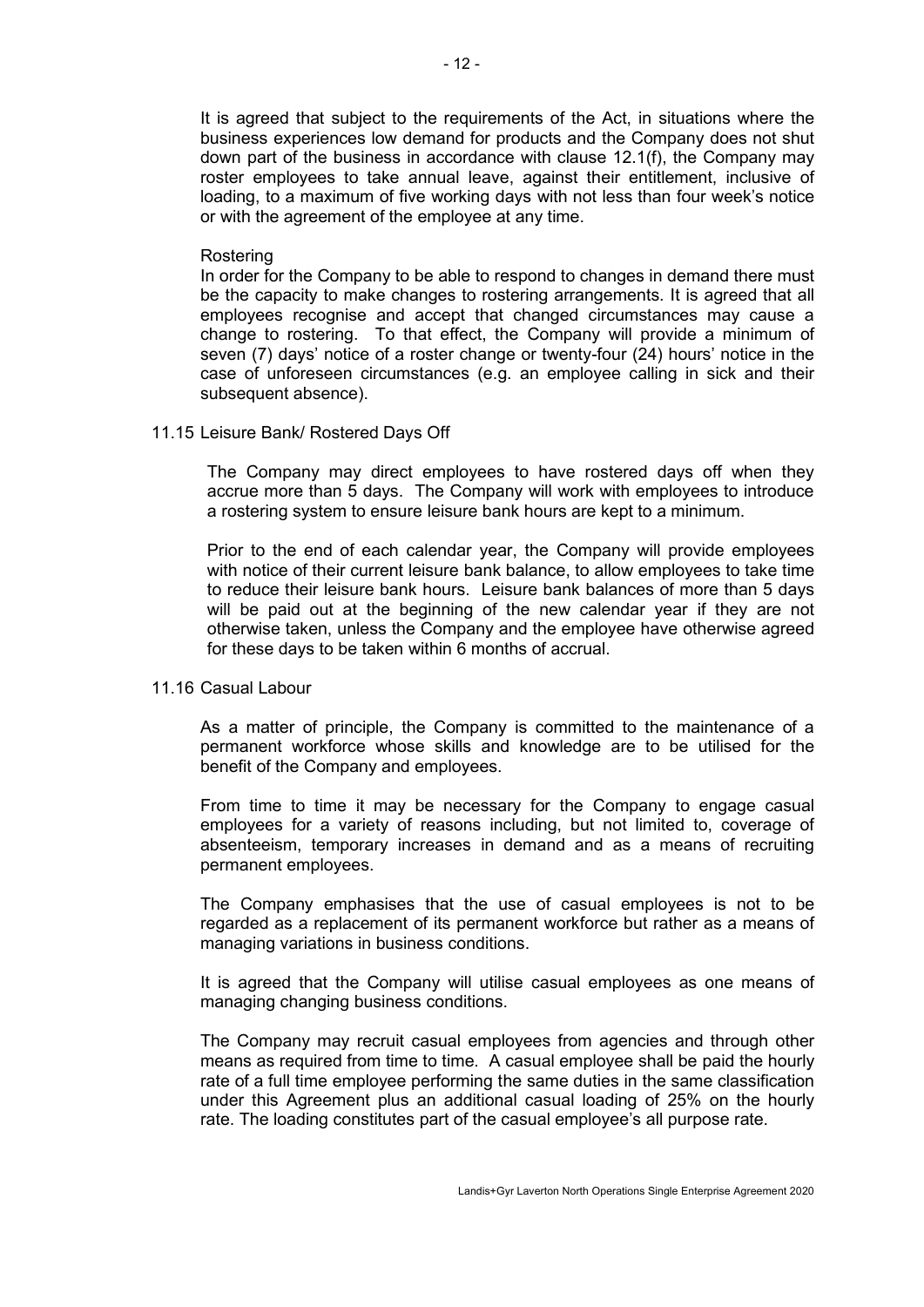The period of employment for casual employees is to be nominally a maximum of three (3) months. The Company may elect to discontinue the arrangement earlier or later than three (3) three months but, in any event, the Company will not engage a casual employee for longer than six (6) months. Consultation with workplace representatives will take place in circumstances where a casual employee is to be engaged for a period between three (3) and six (6) months.

The minimum period of engagement for a casual employee is one (1) working day.

The Company, when engaging a casual employee, must inform the employee that they are employed as a casual, stating by whom the employee is employed, the classification level and rate of pay and the likely number of hours required.

11.17 Contract Labour

Contract labour may be engaged from time to time by the Company to meet business needs. The Company may engage contract labour from agencies and through other means as required. Contract labour shall be paid the hourly rate of pay payable to a full time employee performing the same duties in the same classification under this Agreement.

The Company will ensure that the wages and conditions of contract labour engaged to do work covered by this Agreement are no less favourable than the wages and conditions provided for in this Agreement for performing the same duties in the same classification under this Agreement.

#### **Performance Measurement**

11.18 Business Performance Measurement

Landis+Gyr's Laverton North operations have traditionally not been accurately measured in terms of cost and performance. In the manufacturing area there is an absence of formal performance measurement systems. For the purposes of being able to set standards and establish the cost base of the production process and to correctly define areas in which improvement can be made, performance measurement systems must be maintained.

Performance measurement is not used in this context to measure the output of individual employees, however, all employees are required to meet appropriate production standards.

It is agreed that all employees recognise the importance of performance measurement and will co-operate in the maintenance of systems which will lead to effective measurement of the performance of management of manufacturing operations.

#### **12. Leave entitlements**

#### **12.1 Annual leave**

(a) Full time and Part-time employees are entitled to annual leave under the Act.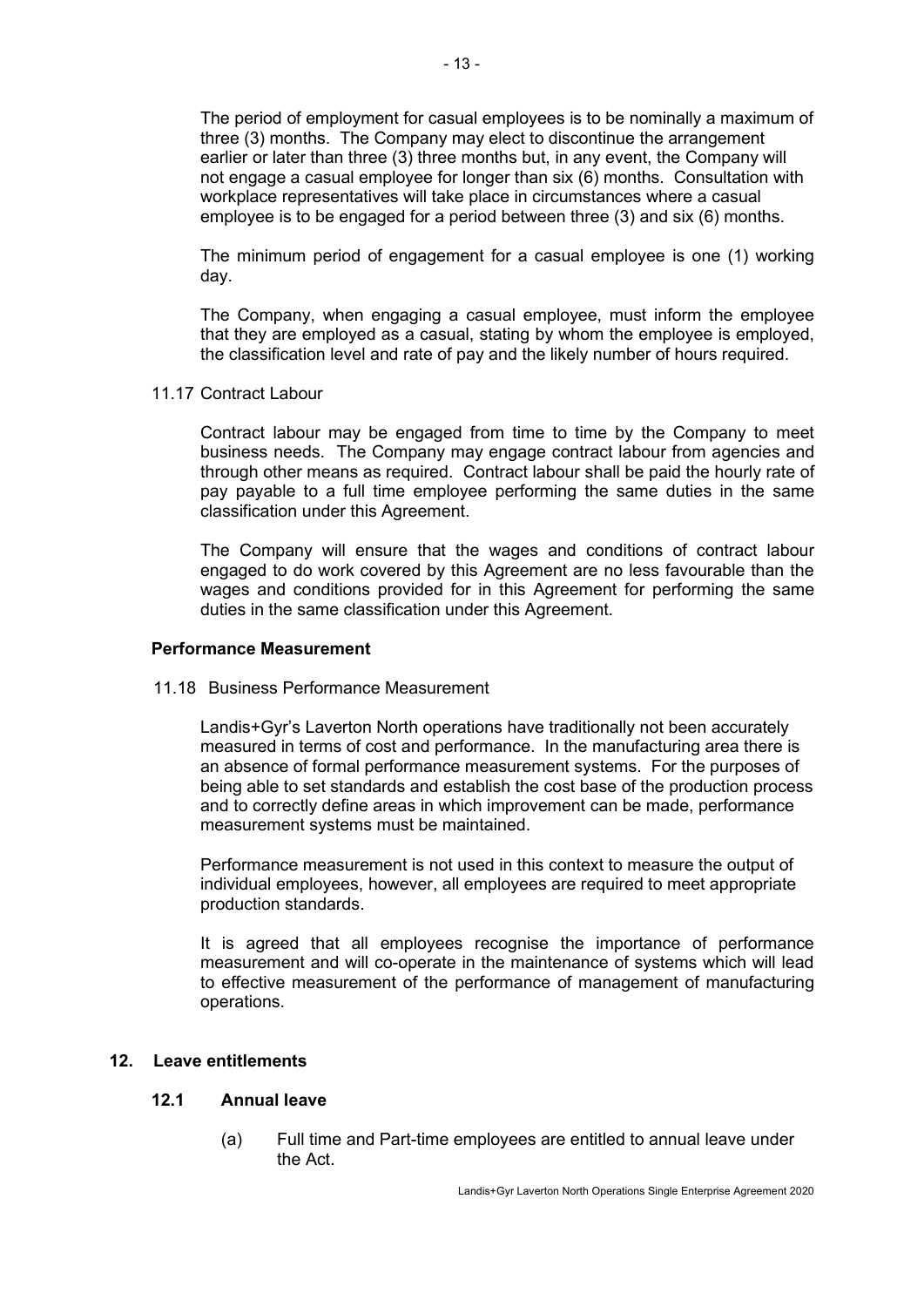- (b) Casual employees are not entitled to annual leave.
- (c) Full time and Part-time employees will accrue annual leave progressively during a year of service according to the employee's ordinary hours of work.
- (d) An employee before going on annual leave must be paid the Ordinary Pay the employee would have received in respect of the ordinary hours the employee would have worked had the employee not been on leave during the relevant period.
- (e) During a period of annual leave an employee must also be paid a loading equal to 17.5% of the wages prescribed in clause 12.1(d) or the relevant weekend penalty rates, whichever is the greater but not both.
- (f) The Company may direct an employee to take annual leave where the Company, during a period, shuts down its business, or any part of its business, in which the employee works, provided that:
	- (i) the Company provides the employee with four weeks' notice,
	- (ii) the employee must have a sufficient accrued annual leave balance for the period of the shut down;
	- (iii) where the employee does not have a sufficient accrued annual leave balance for the period of the shut down, the employee must take leave without pay to cover the period of the shut down; and
	- (iv) the Company may only close down the business or part of the business in which the employee works for three separate periods in a year, provided that one of the periods is a period of at least 14 days including work days.
- (g) On termination of employment, the employee must be paid for annual leave accrued that has not been taken at the appropriate rate calculated in accordance with clause 12.1(d). A loading of 17.5% will be paid on all accrued annual leave payable on termination.
- (h) Employees recognise that the Company will not approve annual leave being taken in advance of the entitlement accruing.

# **12.2 Paid Personal/carers leave**

- (a) A Full time or Part-time employee is entitled to up to 10 days of paid Personal/carer's leave for each year of service under the Act.
- (b) A Full time or Part-time employee will accrue paid Personal/carer's leave progressively during a year of service according to the employee's ordinary hours of work.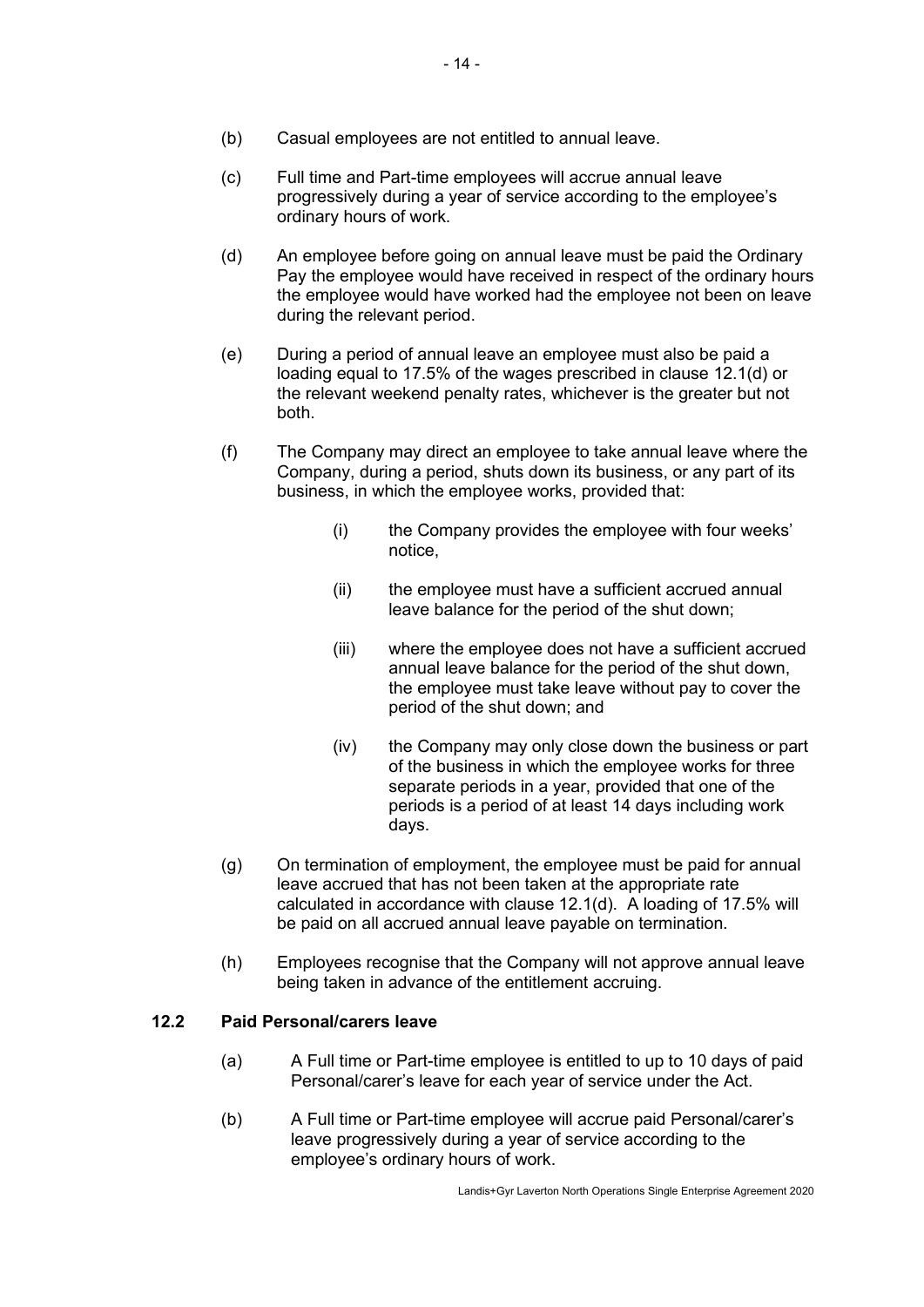- (c) Accrued but untaken paid Personal/carer's leave will accrue from year to year, but will not be paid out on the termination of an employee's employment for any reason.
- (d) If a Full time or Part-time employee is unable to attend work for a reason that would entitle them to take paid Personal/carer's leave, the employee must comply with the relevant notice and evidentiary requirements in clause 12.5, or the employee will not be entitled to the paid Personal/carer's leave.
- (e) If a Full time or Part-time employee takes a period of paid Personal/carer's leave, the Company must pay the Ordinary Pay the employee would have received in respect of the ordinary hours the employee would have worked had the employee not been on leave during the relevant period
- (f) If a Full time of Part-time employee is reengaged by the Company within a period of six months, then the employee's unclaimed balance of paid personal/carer's leave continues from the date of reengagement.
- (g) A Casual employee is not entitled to paid Personal/carer's leave.

#### **12.3 Unpaid Personal/carer's leave**

- (a) A Full time or Part-time employee who has exhausted their entitlement to paid Personal/carer's leave under clause 12.2, or a Casual employee, is entitled to take up to two days of unpaid Carer's leave under the Act on each occasion requiring the employee to take Carer's leave.
- (b) If an employee is unable to attend work for a reason that would entitle them to take unpaid Carer's leave, the employee must comply with the relevant notice and evidentiary requirements in clause 12.5, or the employee will not be entitled to the unpaid Carer's leave.

#### **12.4 Compassionate leave**

- (a) A Full time or Part-time employee is entitled to up to three (3) days Compassionate leave for each relevant occasion under the Act.
- (b) A Full time or Part-time employee will be entitled to a further two (2) days leave without loss of pay on each occasion on the production of satisfactory evidence of the death, either interstate or outside of Australia, of an employee's husband, wife, father, mother or child and where, the employee travels intestate or outside Australia to attend the funeral.
- (c) If a Full time or Part-time employee takes a period of paid Compassionate leave, the Company must pay the employee the Ordinary Pay the employee would have received in respect of the ordinary hours the employee would have worked had the employee not been on leave during the relevant period.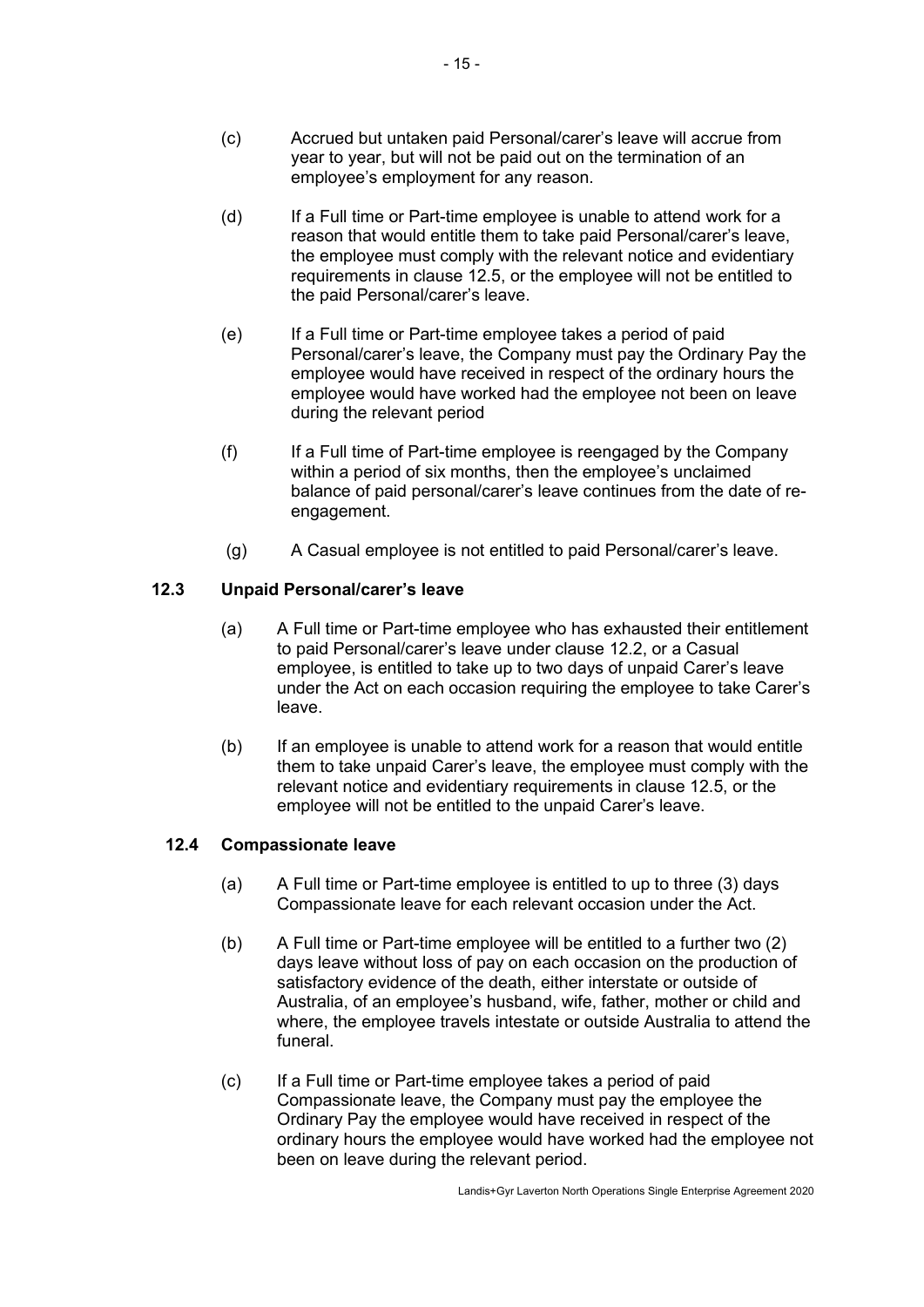- (d) If an employee is unable to attend work for a reason that would entitle them to take Compassionate leave, the employee must comply with the relevant notice and evidentiary requirements in clause 12.5 or the employee will not be entitled to Compassionate leave.
- (e) Casual employees are entitled to compassionate leave in accordance with the Act.

#### **12.5 Common evidentiary requirements**

- (a) If an employee is unable to attend work for a reason that would entitle them to take paid Personal/carer's leave, Carer's leave or Compassionate leave, the employee must:
	- (i) notify the Company as soon as possible, and where practicable, at least two hours before their next rostered starting time:
		- (I) that they will not be able to attend for work;
		- (II) whether the employee is taking Personal leave, Carer's leave or Compassionate leave; and
		- (III) the period, or the expected period of the leave; and
	- (ii) if required by the Company, provide the Company with a medical certificate, attendance certificate, statutory declaration, death certificate or funeral notice that the employee was unable to attend for work because they were required to take Personal/carer's leave, Carer's leave or Compassionate leave.

#### **12.6 Community service leave**

- (a) An employee who participates in an Eligible community service activity at a time during which the employee is rostered to work, and provided the employee complies with the requirements of clause 12.6(b), is entitled to be absent from work for a period if:
	- (i) the period consists of one or more of the following:
		- (I) time when the employee engages in the Eligible community service activity;
		- (II) reasonable travelling time associated with the employee's participation in the Eligible community service activity; or
		- (III) reasonable rest time immediately following the employee's participation in the Eligible community service activity; and
		- (IX) unless the activity is jury service, the absence is reasonable in all the circumstances.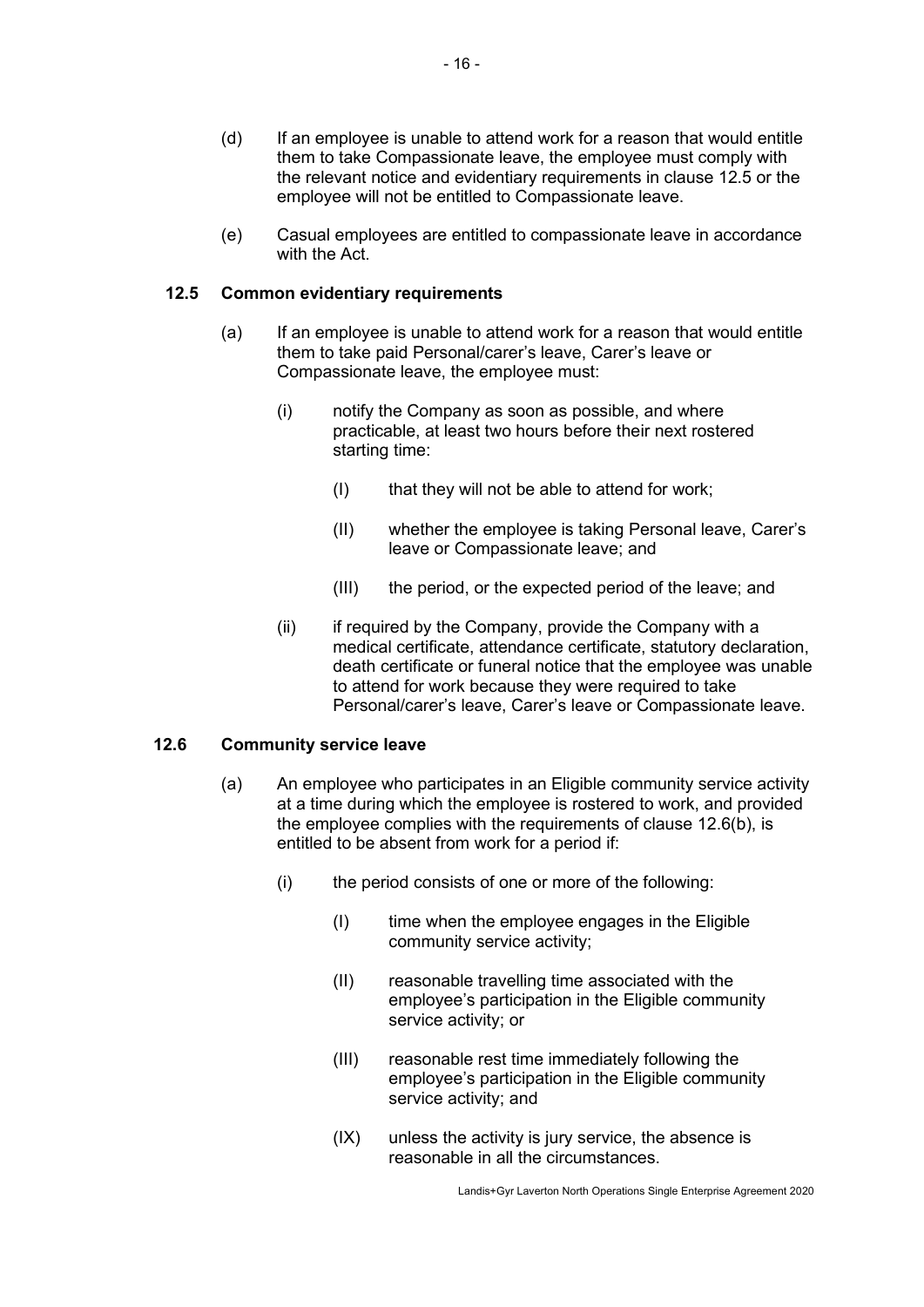- (b) An employee who participates in an Eligible community service activity must:
	- (i) notify the Company as soon as practicable that they are required to participate in an Eligible community service activity;
	- (ii) advise the Company of the expected duration of the absence; and
	- (iii) provide the Company with evidence satisfactory to the Company that the employee has been, or will be participating in an Eligible community service activity.
- (c) A Full time or Part-time employee will be entitled to be paid for a period of jury service if they meet the following requirements:
	- (i) the employee notifies their supervisor as soon as possible but prior to the dates of attendance that attendance for jury service is required;
	- (ii) the employee provides their supervisor proof of their attendance, the period of the attendance and any payment for the same; and
	- (iii) subject to the Act, any payment received by the employee as a consequence of such attendance, being paid to the Company by the employee upon return from jury service.
- (d) Where a Full time or Part-time employee is required to attend for jury service and fulfils the requirements set out in clause 12.6(c), the Company must pay the employee the Ordinary Pay the employee would have received in respect of the ordinary hours the employee would have worked had the employee not been on leave during the relevant period.

#### **12.7 Parental leave**

A Full time employee, Part-time employee and a casual employee is entitled to Parental leave in accordance with the provisions of the Act.

Note: The Company also has a Company Parental Leave Policy which supplements the requirements of the Act and provides for additional Parental Leave benefits that apply to all Full time employees and regular Part-Time employees once they have completed twelve (12) month's continuous service, subject to the employee complying with all the notification and documentation requirements under the policy. This policy may be amended from time to time.

#### **12.8 Long service leave**

Employees will be entitled to long service leave on the basis of 1.3 weeks per year of service for Full time employees or on a pro-rata basis for Part-time employees. Employees are entitled to take their long service leave in accordance with the *Long Service Leave Act 2018* (Vic).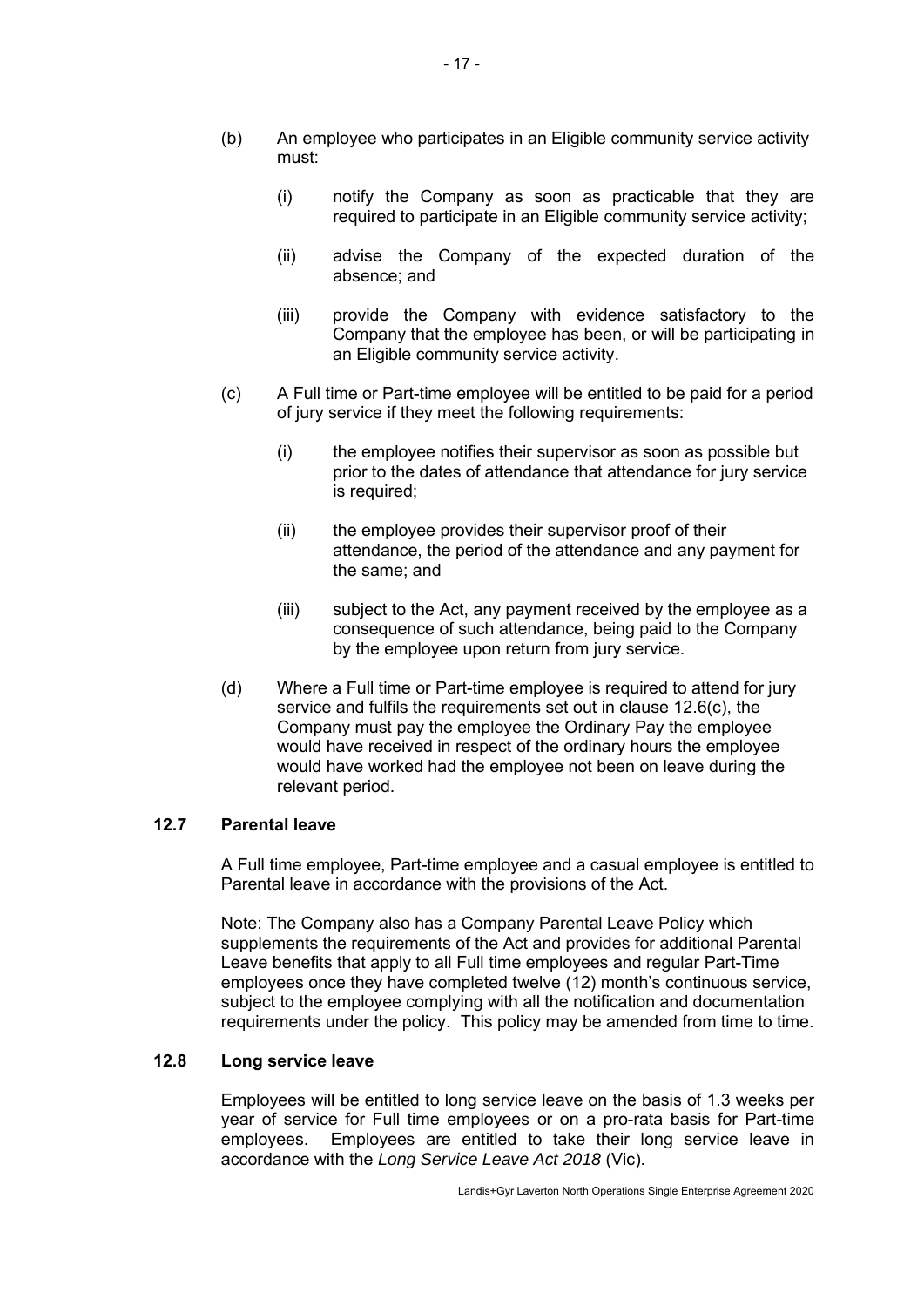#### **12.9 Family and domestic violence leave**

- (a) a Full time employee, Part-time employee and a casual employee is entitled to 5 days paid family and domestic violence leave each calendar year. This leave does not accumulate from year to year.
- (b) An employee must give notice of taking family and domestic violence leave as soon as practicable and must advise the Company of the period or expected period of the leave.

### **13. Public Holidays**

- 13.1 Subject to clause 13.2, the following days are recognised as public holidays under this Agreement:
	- (a) New Year's Day;
	- (b) Australia Day;
	- (c) Labour Day;
	- (d) Good Friday;
	- (e) Easter Saturday, provided that this day is a day which is declared or prescribed under clause 13.1(l);
	- (f) Easter Monday;
	- (g) Anzac Day;
	- (h) Queen's Birthday;
	- (i) Melbourne Cup Day, provided that this day is a day which is declared or prescribed under clause 13.1(l);
	- (j) Christmas Day;
	- (k) Boxing Day; and
	- (l) any other day, or part-day, declared or prescribed under a law of a State or Territory, or a region of a State or Territory, to be observed generally as a public holiday, other than a day or part-day, that is excluded by the regulations made under the Act from counting as a public holiday.
- 13.2 If, under or according to a law of a State or Territory, or the Modern Award, a day or part-day is substituted for a day or part-day that would otherwise be recognised as a public holiday under this Agreement under clause 13.1, then the substituted day or part day is recognised as a public holiday under this Agreement in lieu of the public holidays specified in clause 13.1.

### **14. Classification Structure**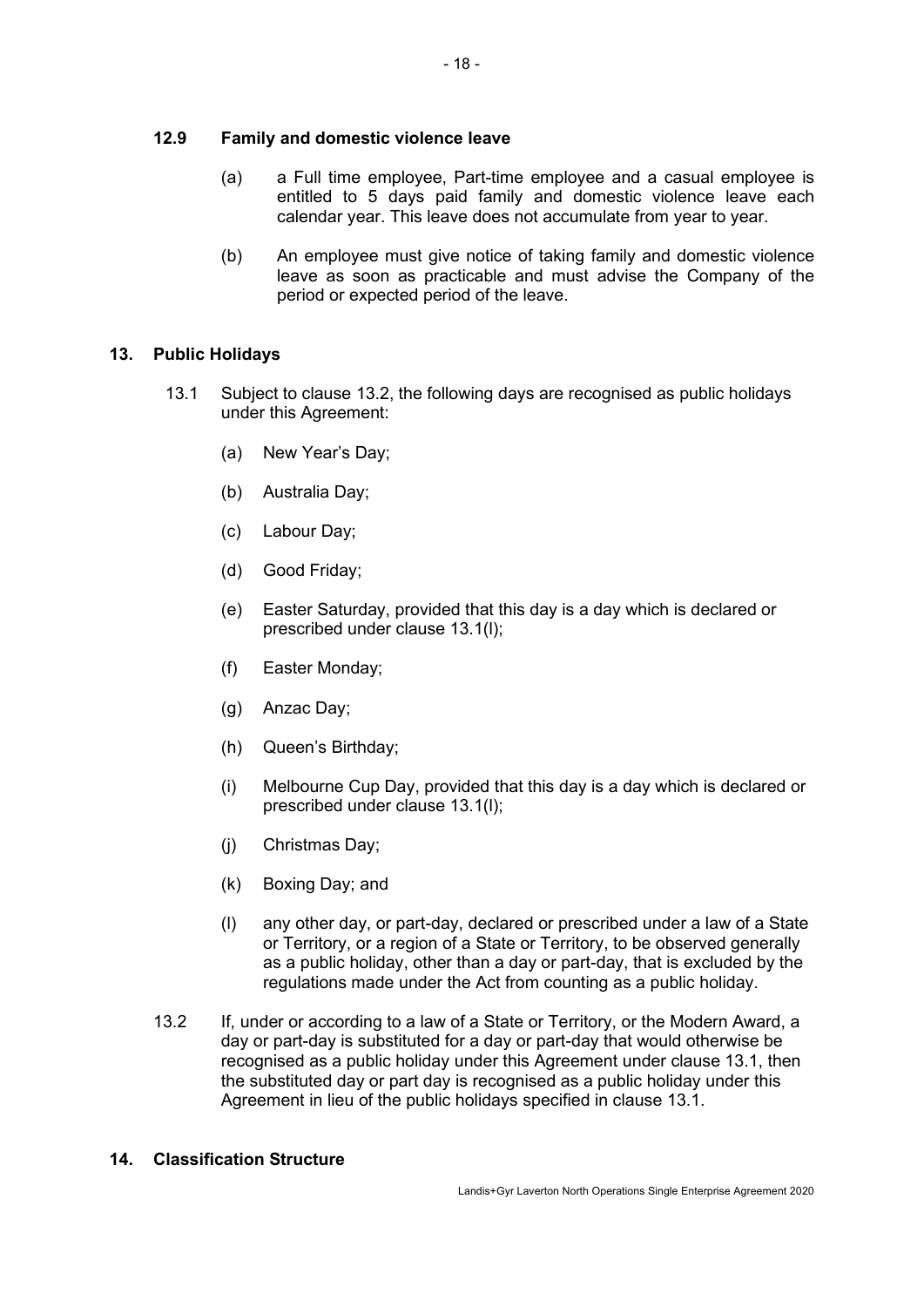Employees shall be classified by the Company in one of the classifications in Schedule 1 of this Agreement.

The classification structure contains the main competencies and tasks performed in each area as per the site requirements.

In the event of a dispute in accordance with clause 27, where the assessment of an employee's skills against the classifications in Schedule 1 cannot be resolved at the workplace level, the Metal and Engineering Industry Competency Standards Implementation Guide, as published by Manufacturing Skills Australia from time to time, and in accordance with the Modern Award, can be used as a reference. Where a disputed competency/ competencies cannot be resolved at a local level, an agreed independent assessor may be engaged to resolve the dispute.

#### **15. Remuneration**

#### 15.1 Wages

During the life of this Agreement, the following annual wage increases under this Agreement will apply from the first full pay period on or after the:

- (a) 1 October 2020, an increase of 3%;
- (b) 1 April 2021, an increase of 3%;
- (c) 1 April 2022, an increase of 2.75%; and
- (d) 1 April 2023, an increase of 2.75%.

#### 15.2 Allowances

Employees will be entitled to a First Aid, Leading Hand, and Meal Allowance in accordance with the provisions of the Modern Award.

15.3 Table of Rates

The table of rates can be found in Schedule 2 of this Agreement.

#### **16. Temporary Salary Continuance**

- 16.1 Subject to the terms of this clause, employees, who are members of the Company default superannuation fund, will be provided with Temporary Salary Continuance ("TSC") effective from 1 July 2009.
- 16.2 The Company will pay a supplementary premium for Temporary Salary Continuance ("TSC").
- 16.3 The TSC will become payable in the event that an employee incurs a physical illness or injury which totally and temporarily incapacitates the employee for the purpose of carrying out their normal employment duties provided that the injury or illness is not: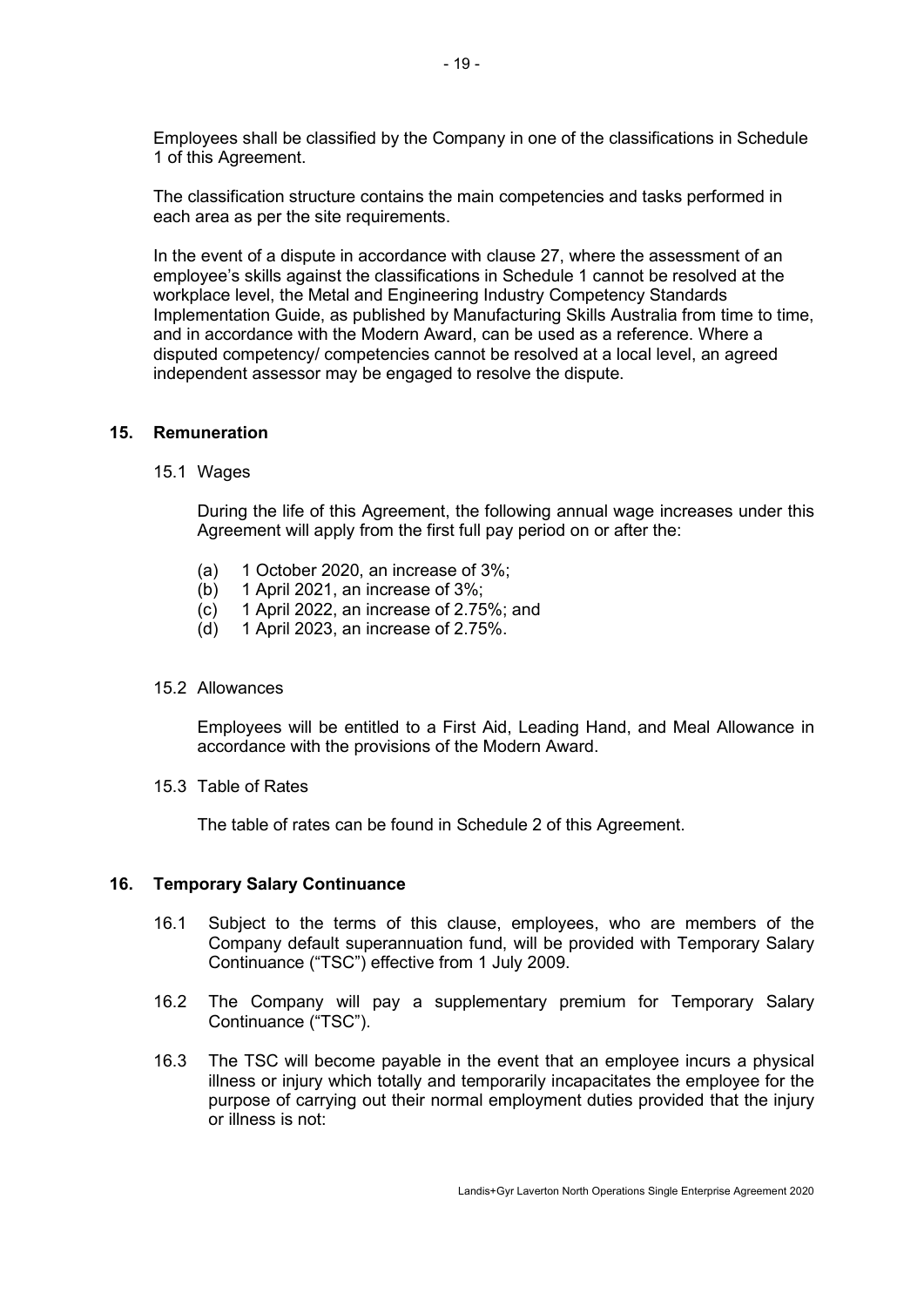- (a) subject to the provisions of the Accident Compensation Act (1985) or the Transport Accident Act (1986) or any related legislation;
- (b) sustained as a result of involvement in any professional sporting activity;
- (c) sustained as a result of any aerial activity of any kind, other than as a passenger in a properly licensed aircraft;
- (d) self inflicted or incurred as a result of or during any criminal act committed by the employee;
- (e) in existence or is a result of or complication from any medical condition which was in existence as at 1 April 2000; and
- (f) the injury or illness is not a:
	-
	- (i) psychosis or neurosis; mental, emotional, stress or anxiety related condition;
	- (iii) physical fatigue syndrome; or
	- (iv) result of conception, pregnancy, childbirth or miscarriage.
- 16.4 The waiting period shall be for three (3) months or twelve (12) weeks' based on the employee taking the first three (3) weeks' leave from the workplace (either paid or unpaid).

The Company will cover week four (4) to week twelve (12) in payments to ensure there is no loss of income for employees. The maximum period for which an TSC is payable is 104 weeks, exclusive of the three (3) month waiting period.

- 16.5 The TSC payment will cease when and if:
	- (a) the employee ceases to be totally and temporarily incapacitated and is assessed as totally and permanently incapacitated; or
	- (b) in the opinion of the Company's insurer or agent the employee is no longer totally incapacitated; or
	- (c) the employee turns 65 years of age; or
	- (d) the employee's employment with the Company ceases.
- 16.6 An employee who wishes to claim an TSC benefit is required to provide information, including medical reports and test results; and attend for medical assessments and evaluations as required from time to time by the Company and/or its insurers and/or any agent or consultant that the Company may appoint for the purpose of managing the provision of the TSC.
- 16.7 Annual, Long Service and Sick Leave will not accrue for any period where a TSC is payable.
- 16.8 The Company reserves the right to insure some or all of the risk associated with the provision of the TSC with one or more insurers of its choice.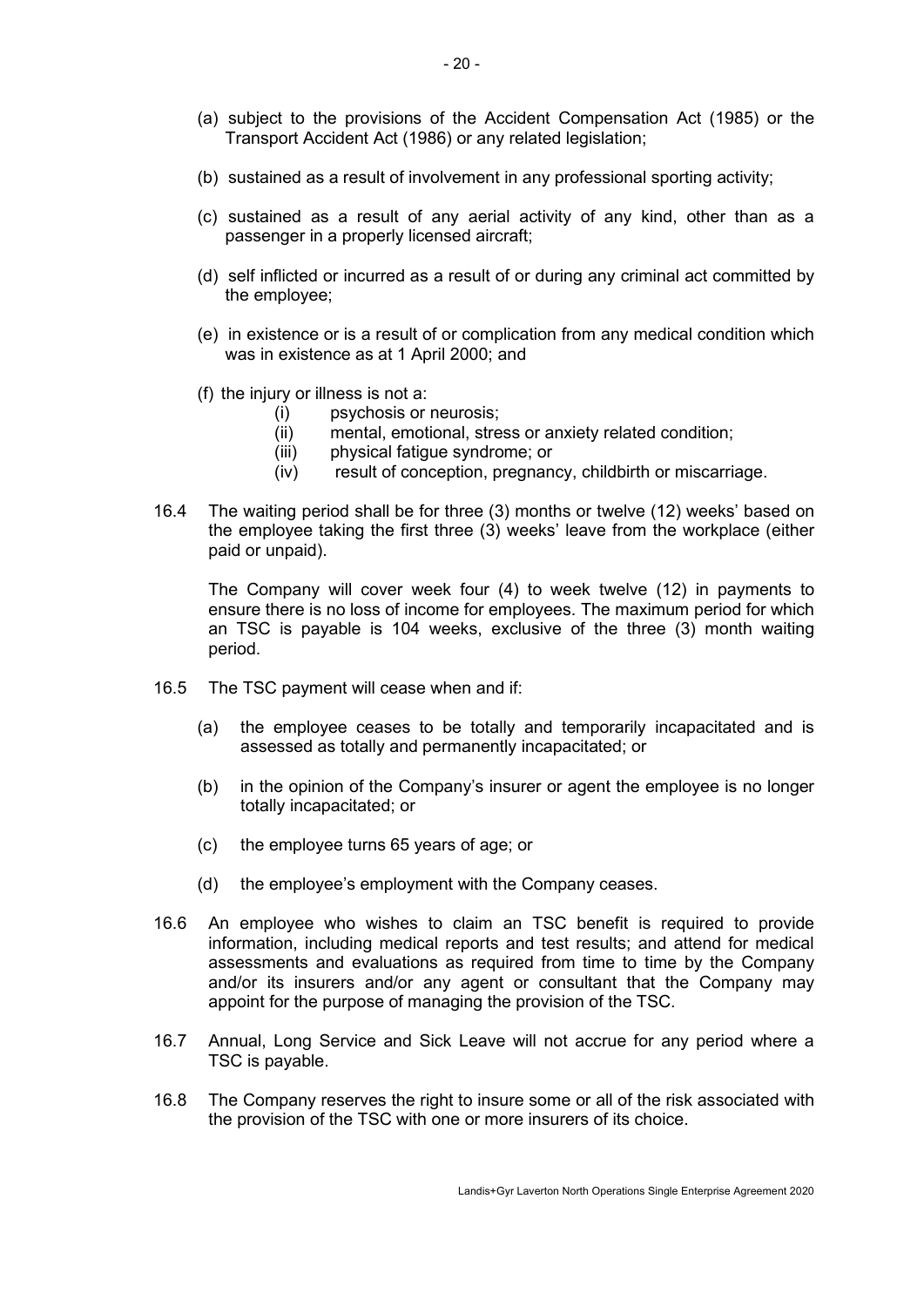- 16.9 Employees who are unable to attend work as a result of illness or injury will be paid 75% of their average weekly earnings (averaged over the previous six (6) month period) for a maximum period of up to two (2) years. This benefit will become available after three (3) month's off work.
- 16.10 Employees will be required to provide information, including medical reports; and also attend medical assessments as required by the Company or its insurers or agents.
- 16.11 The Company will pay the initial premium for income protection and will continue to do so at that level, subject to price adjustments by the insurance provider, but not including adjustments which are based on the claims history of the Laverton North site. Employees covered by the Temporary Salary Employees covered by the Temporary Salary Continuance scheme will meet equally any future increase in TSC premium based on the claims history of the Laverton North site.

#### **17. Superannuation**

The Company agrees to contribute superannuation on the employee's behalf at the minimum level required by legislation (currently 9.5% of an employee's ordinary time earnings up to the maximum contribution base). Employees may choose a complying Superannuation fund. If they do not choose a fund, contributions will be made on their behalf to the Landis+Gyr default fund (the Landis & Gyr Superannuation Plan).

Employees may elect to make their own personal contribution towards superannuation, however there are age-based contribution limits for tax deductibility purposes for any money contributed to superannuation on a pre-tax basis including contributions made by the Company plus the employee's own contributions. Limits vary from year to year.

The Company encourages its employees to make their own personal contribution towards superannuation and, on application from an employee, approve salary sacrifice arrangements based on legal and administration considerations.

#### **18. Consultation**

18.1 This clause applies if the Company:

(a) has made a definite decision to introduce a major change to production, program, organisation, structure or technology in relation to its enterprise that is likely to have a significant effect on the employees; or

(b) proposes to introduce a change to the regular roster or ordinary hours of work of employees.

#### Major Change

- 18.2 For a major change referred to in paragraph (18.1)(a):
	- (a) the Company must notify the relevant employees of the decision to introduce the major change; and
	- (b) subclauses (18.3) to (18.9) apply.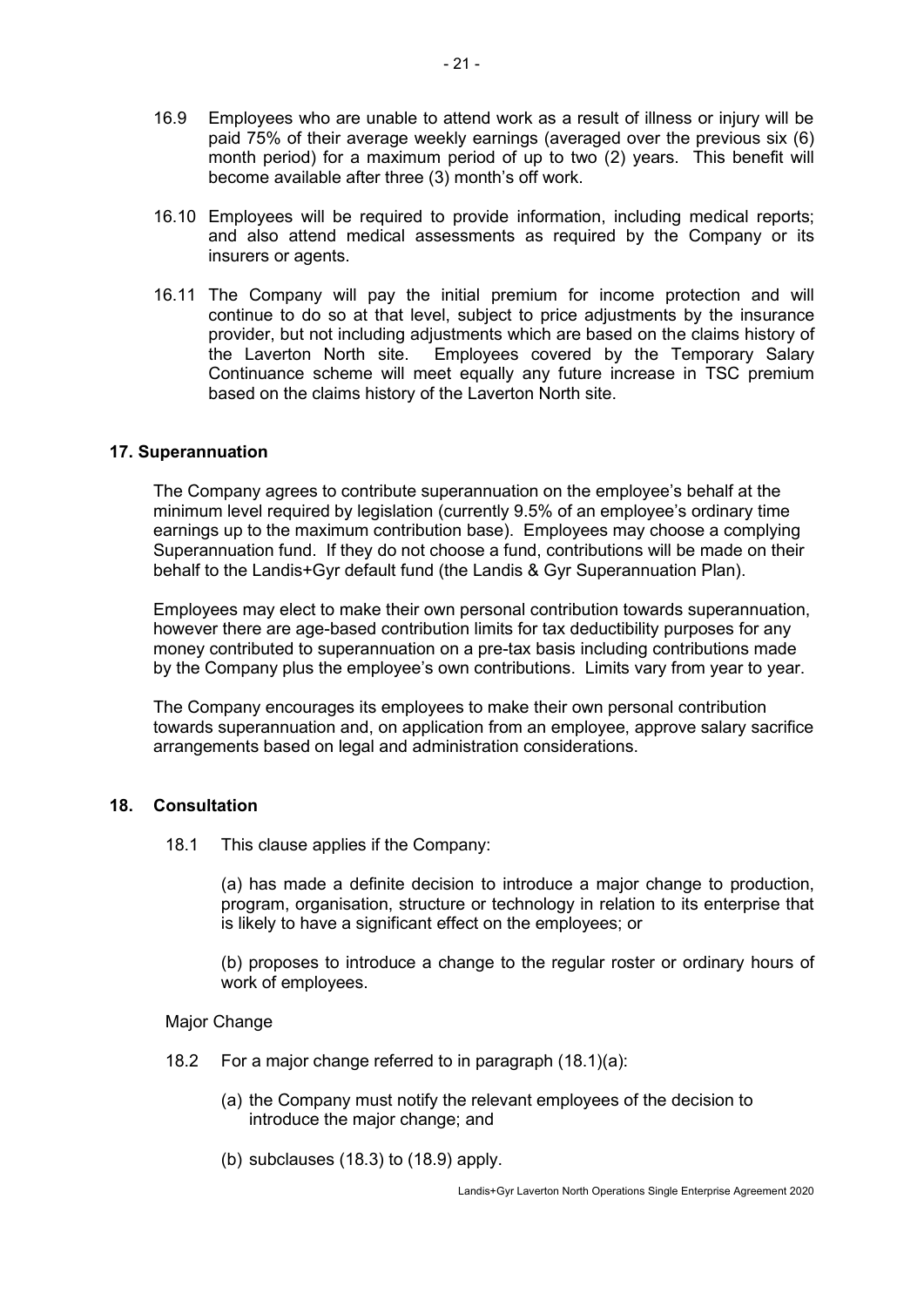- 18.3 The relevant employees may appoint a representative for the purposes of the procedures in this clause.
- 18.4 If:
	- (a) a relevant employee appoints, or relevant employees appoint, a representative for the purposes of consultation; and
	- (b) the employee or employees advise the Company of the identity of the representative;

the Company must recognise the representative.

- 18.5 As soon as practicable after making its decision, the Company must:
	- (a) discuss with the relevant employees:
		- (i) the introduction of the change; and
		- (ii) the effect the change is likely to have on the employees; and
		- (iii) measures the Company is taking to avert or mitigate the adverse effect of the change on the employees; and
	- (b) for the purposes of discussion provide, in writing, to the relevant employees:
		- (i) all relevant information about the change including the nature of the change proposed; and
		- (ii) information about the expected effects of the change on the employees; and
		- (iii) any other matters likely to affect the employees.
- 18.6 However, the Company is not required to disclose confidential or commercially sensitive information to the relevant employees.
- 18.7 The Company must give prompt and genuine consideration to matters raised about the major change by the relevant employees.
- 18.8 If a term in this agreement provides for a major change to production, program, organisation, structure or technology in relation to the enterprise of the Company, the requirements set out in paragraph (18.2)(a) and subclauses (18.3) and (18.5) are taken not to apply.
- 18.9 In this clause, a major change is likely to have a significant effect on employees if it results in:
	- (a) the termination of the employment of employees; or
	- (b) major change to the composition, operation or size of the Company's workforce or to the skills required of employees; or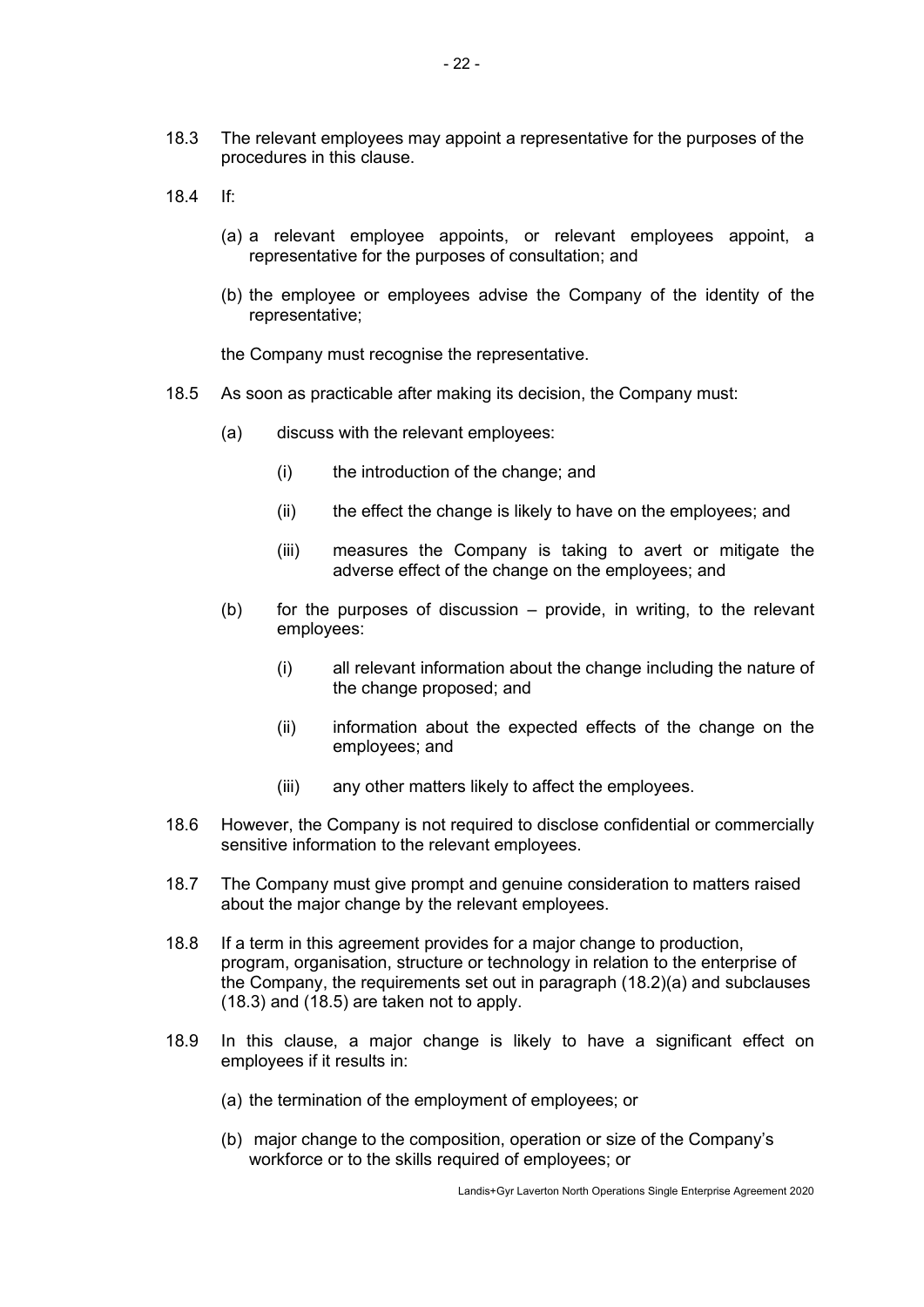- (c) the elimination or diminution of job opportunities (including opportunities for promotion or tenure); or
- (d) the alteration of hours of work; or
- (e) the need to retrain employees; or
- (f) the need to relocate employees to another workplace; or
- (g) the restructuring of jobs.

Change to regular roster or ordinary hours of work

18.10 For a change referred to in paragraph (18)(b):

(a) the Company must notify the relevant employees of the proposed change; and

- (b) subclauses (18.11) to (18.15) apply.
- 18.11 The relevant employees may appoint a representative for the purposes of the procedures in this clause.
- 18.12 If:
	- (a) a relevant employee appoints, or relevant employees appoint, a representative for the purposes of consultation; and
	- (b) the employee or employees advise the Company of the identity of the representative;
	- the Company must recognise the representative.
- 18.13 As soon as practicable after proposing to introduce the change, the Company must:
	- (a) discuss with the relevant employees the introduction of the change; and
	- (b) for the purposes of the discussion--provide to the relevant employees:

(i) all relevant information about the change, including the nature of the change; and

 (ii) information about what the Company reasonably believes will be the effects of the change on the employees; and

 (iii) information about any other matters that the Company reasonably believes are likely to affect the employees; and

- (c) invite the relevant employees to give their views about the impact of the change (including any impact in relation to their family or caring responsibilities).
- 18.14 However, the Company is not required to disclose confidential or commercially sensitive information to the relevant employees.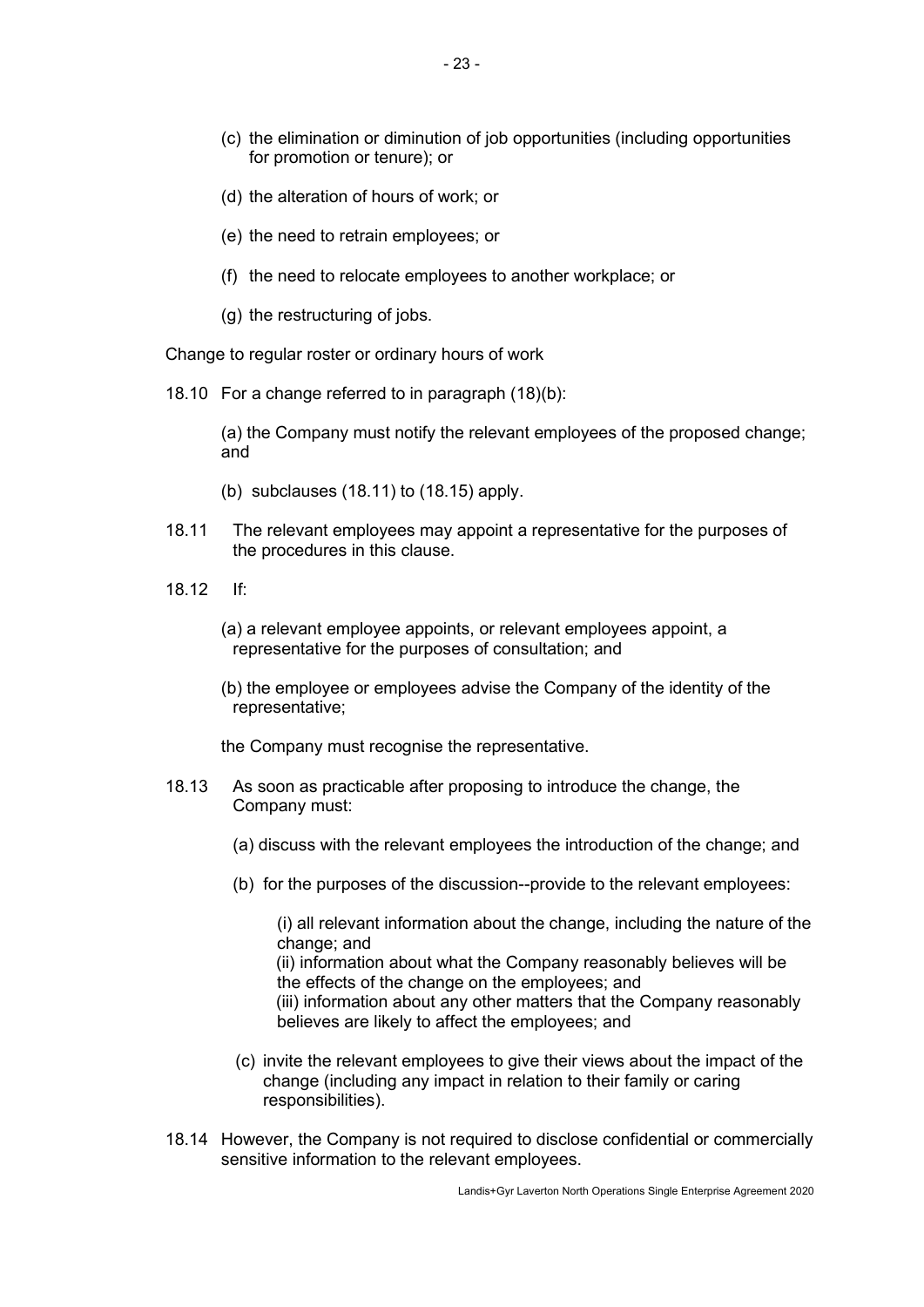- 18.15 The Company must give prompt and genuine consideration to matters raised about the change by the relevant employees.
- 18.16 In this clause:

*"relevant employees"* means the employees who may be affected by a change referred to in subclause (18.1).

#### **19. Employee Representatives**

The Company will recognise duly elected or appointed employee representatives, who are appointed by employees as their nominated representatives.

Subject to notifying their supervisor, the employee representatives shall be allowed reasonable access and opportunity during paid working hours to meet employees and Company representatives in order to attend to legitimate employee representative's matters affecting the employees they represent.

When needed, employee representatives shall be provided with access to such facilities as telephone and photocopier.

Employee representatives shall not suffer loss of pay for attending meetings or for attending to official matters provided that reasonable notice is given.

#### **20. Facilities**

The Company shall provide facilities necessary to ensure the adequate occupational health, safety and welfare of its employees including the provision of lockers, drinking and boiling water, appropriate personal protective equipment, heating, cooling and ventilation and rest room facilities.

Differences of opinion as to the adequacy of facilities shall be dealt with through the disputes settling procedure of this Agreement.

#### **21. Uniforms and Protective Clothing**

Employees are required to wear the uniform and protective clothing as provided by the Company. Employees will wear any such equipment deemed to be necessary by the Company from time to time. Uniform, protective clothing and footwear will be supplied upon employment and replaced on an as needs basis or fair wear and tear by exchanging old for new within a timely manner.

All items provided by the Company must be returned upon termination of employment.

#### **22. Redundancy**

#### **22.1 Application of this clause**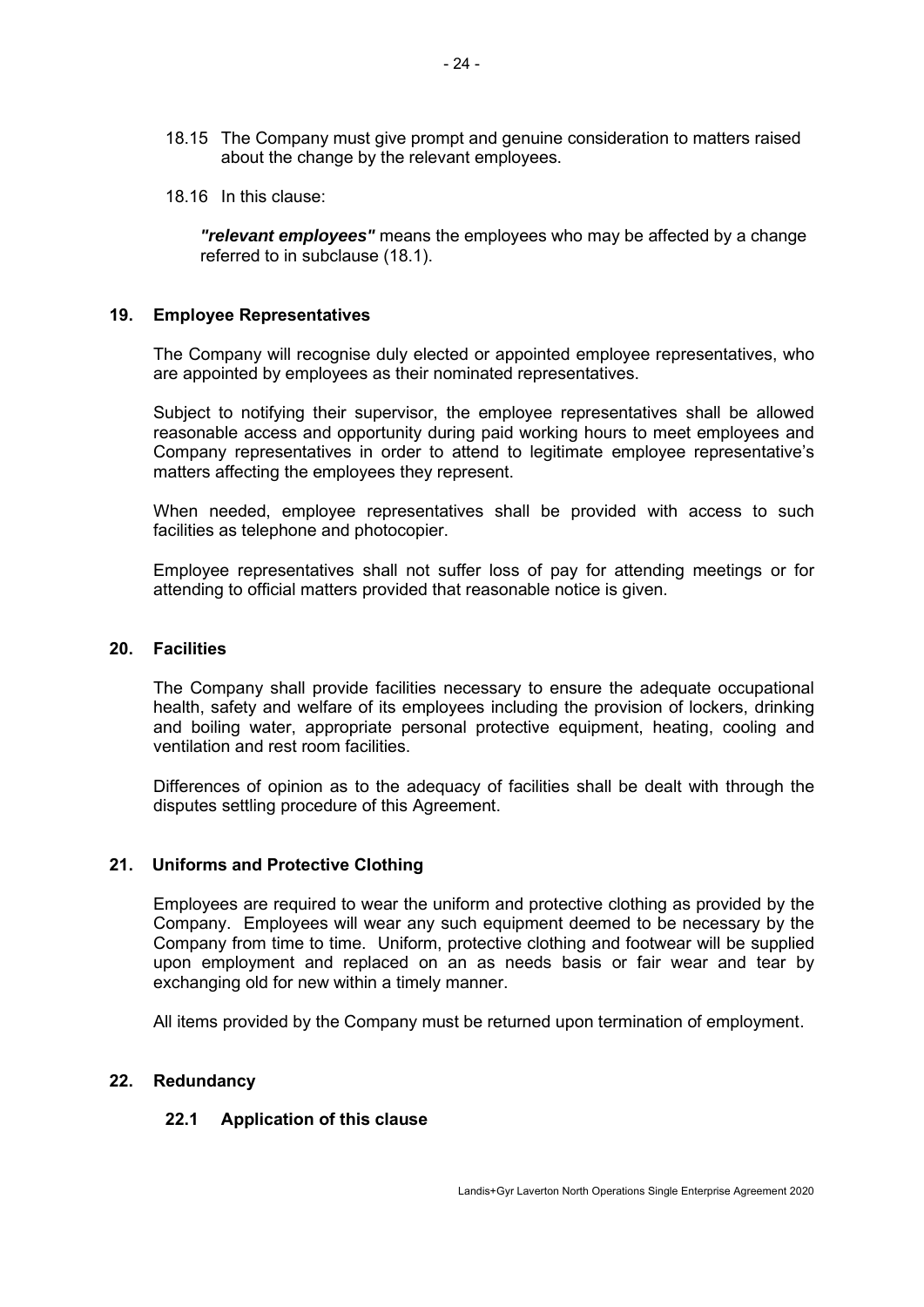This clause applies to Full time and Part-time employees, however it has no application to:

- (a) a casual employee;
- (b) an employee who is employed for a specified period of time or for a specified task;
- (c) a trainee;
- (d) an apprentice;
- (e) an employee whose employment is terminated by the Company:
	- o because of the ordinary and customary turnover of labour; or
	- o due to the employee's serious misconduct;
- (f) an employee who resigns (except in circumstances where the provision of clause 22.5.1 applies);
- (g) an employee who is terminated by the Company as a consequence of disciplinary issues;
- (h) an employee who retires early;
- (i) an employee who dies (except where the employee, whilst in employment with the Company, had already received notification of redundancy and/or where the employee had volunteered for redundancy and worked in the designated area(s) of the Establishment that had been identified for redundancy); or
- (j) any other employee who is not entitled to redundancy under the Act.

#### **22.2 Process and Criteria for Determining Redundancy**

#### **22.2.1 Reasons for Redundancy**

- (a) A Full time or Part-time employee whose employment is terminated:
	- (i) at the initiative of the Company because the Company no longer requires the job done by the employee to be done by anyone; or
	- (ii) because of the insolvency or bankruptcy of the Company,

is entitled to redundancy pay under the Act.

- (b) By way of example, redundancy at the Establishment may result from:
	- (i) protracted downturn in trading;
	- (ii) restructuring of work systems through improved work practices and/or the introduction of technology;
	- (iii) changes in the range of products manufactured and/or assembled;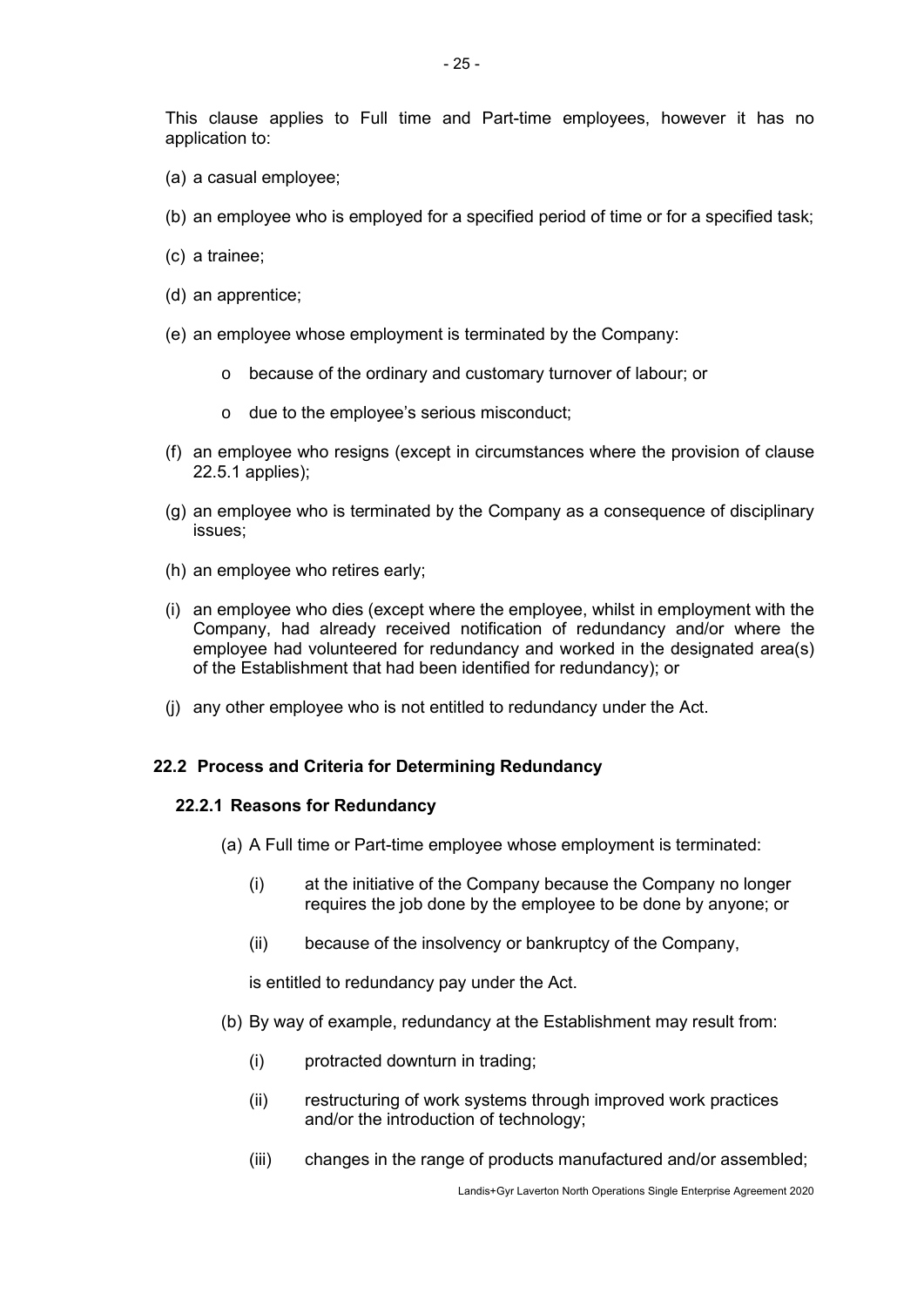- (iv) relocation of duties to another part of the business;
- (v) duties being non-cost effective; and
- (vi) closure of the business.

### **22.3 Process and Selection**

On notification by the Company of redundancies, individual employees will be asked to express their interest in accepting an offer of voluntary redundancy.

An employee who lodges a formal expression of interest in volunteering for redundancy will receive an indicative statement of their payment entitlements on termination as well as be offered the services of an accredited independent financial advisor who is agreed between the parties as acceptable to provide such advice.

In assessing expressions of interest, the Company will maintain its prerogative to retain key skills from specific areas or from specific classifications.

Employees will be selected for voluntary termination on the basis of a combination of the following criteria:

- Current level of skill
- Potential for future skill acquisition
- Labour flexibility
- Work performance
- Overall ability to meet the future needs of the operation

Where a greater number of employees indicate their desire to accept voluntary redundancy than is required by the Company, the selection will be made on the basis of the criteria as set out in this subclause.

Where there are fewer numbers of employees indicating their intention to accept voluntary redundancy than meets the Company's needs, the selection of voluntary and involuntary redundancies will be made on the basis of the criteria as set out in this subclause.

### **22.4 Redundancy Payments**

#### **22.4.1 Notice**

The Company can terminate the employment of a Full time or Part-time employee in circumstances identified in clause 22.2.1(a), by providing the employee with notice or payment in lieu of part or all of that notice, as specified in clause 23.1.

### **22.4.2 Severance**

(i) An employee whose employment is terminated by the Company in circumstances identified in clause 22.2.1 will receive four (4) week's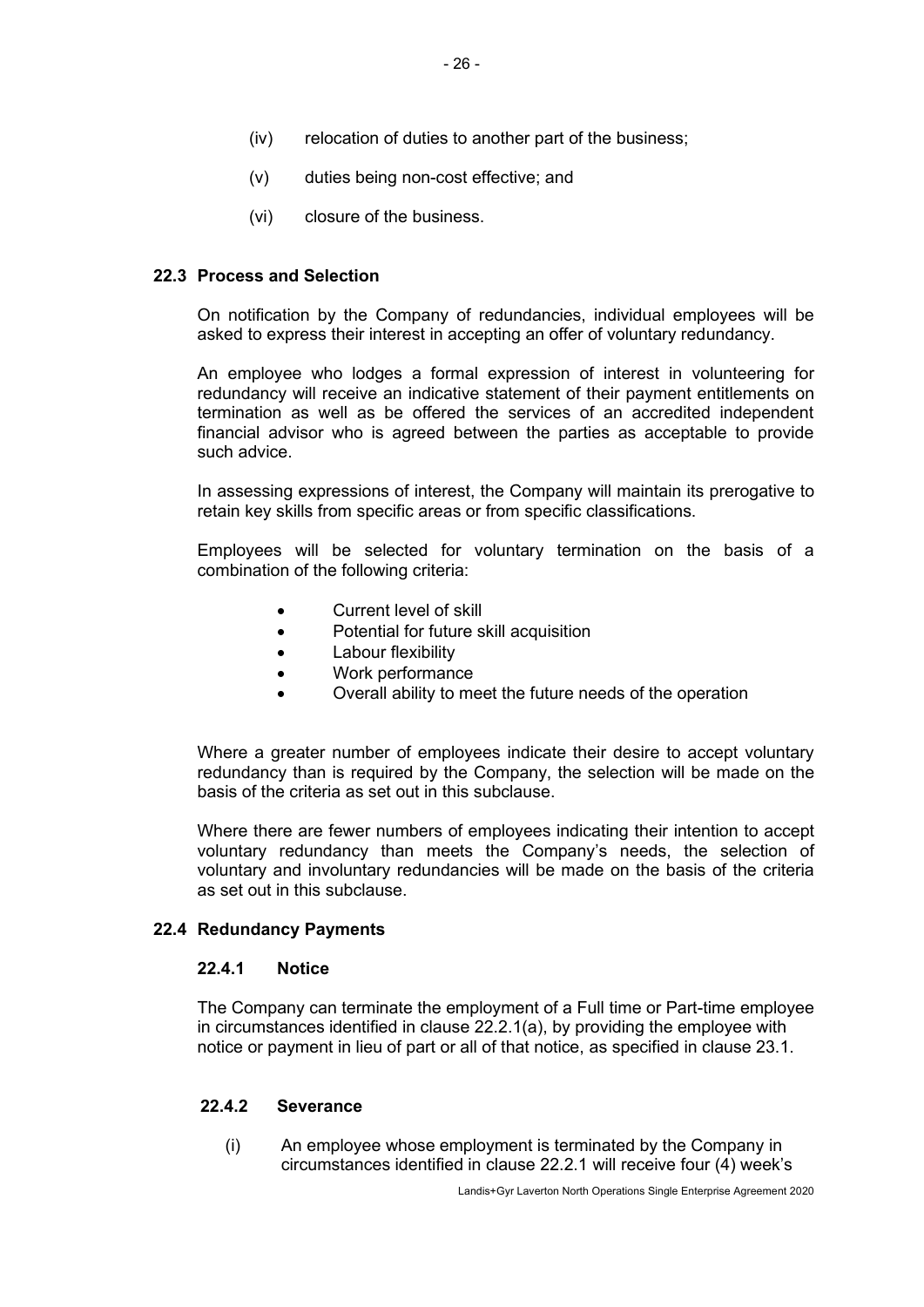pay for every year of continuous service with the Company pro-rated for completed months provided that the total severance payment not including notice, will not exceed eighty-five (85) week's pay; and

- (ii) In addition to the entitlements contained in this subclause, an employee with more than twenty (20) years service shall receive an additional \$500 for every year of service with the Company, prorated for each completed month, up to a ceiling of twenty-five (25) years' service.
- (a) An employee who has completed five (5) years or more continuous service will receive a pro-rata payment of their long service leave as accrued at the applicable rate to their period of service.
- (b) For the purposes of this clause a "week's pay" will be calculated based upon the employee's base rate of pay for his or her ordinary hours of work, but not including any of the following:
	- (i) incentive-based payments and bonuses;
	- (ii) loadings;
	- (iii) monetary allowances;
	- (iv) overtime or penalty rates; and
	- (v) any other separately identifiable amounts.

### **22.4.3 Sick Leave**

Full-time and Part-time Employees who are terminated under this clause, and who were employed by the Company before 1 April 2012, will receive a payment for the value of untaken sick leave, up to a maximum of fifteen (15) weeks, standing to their credit at the time of termination of employment.

## **22.4.4 Annual Leave**

A loading of 17.5% will be paid on all accrued annual leave payable on termination of an employee's employment.

#### **22.5 Outplacement**

The outplacement program will include the following support activities:

Active Job Seeking

- Employees will be given reasonable time off to attend interviews on the basis that they can cite the location and time of the interview.
- Where a person seeks more than two (2) interviews during the course of the week, they may be required to work additional hours to make up the time for the third and/or fourth interview or alternatively subtract leave.
- Employees attending interviews should indicate to their prospective employer that they are obligated to attend work until their termination date, however they are at liberty to negotiate an early release.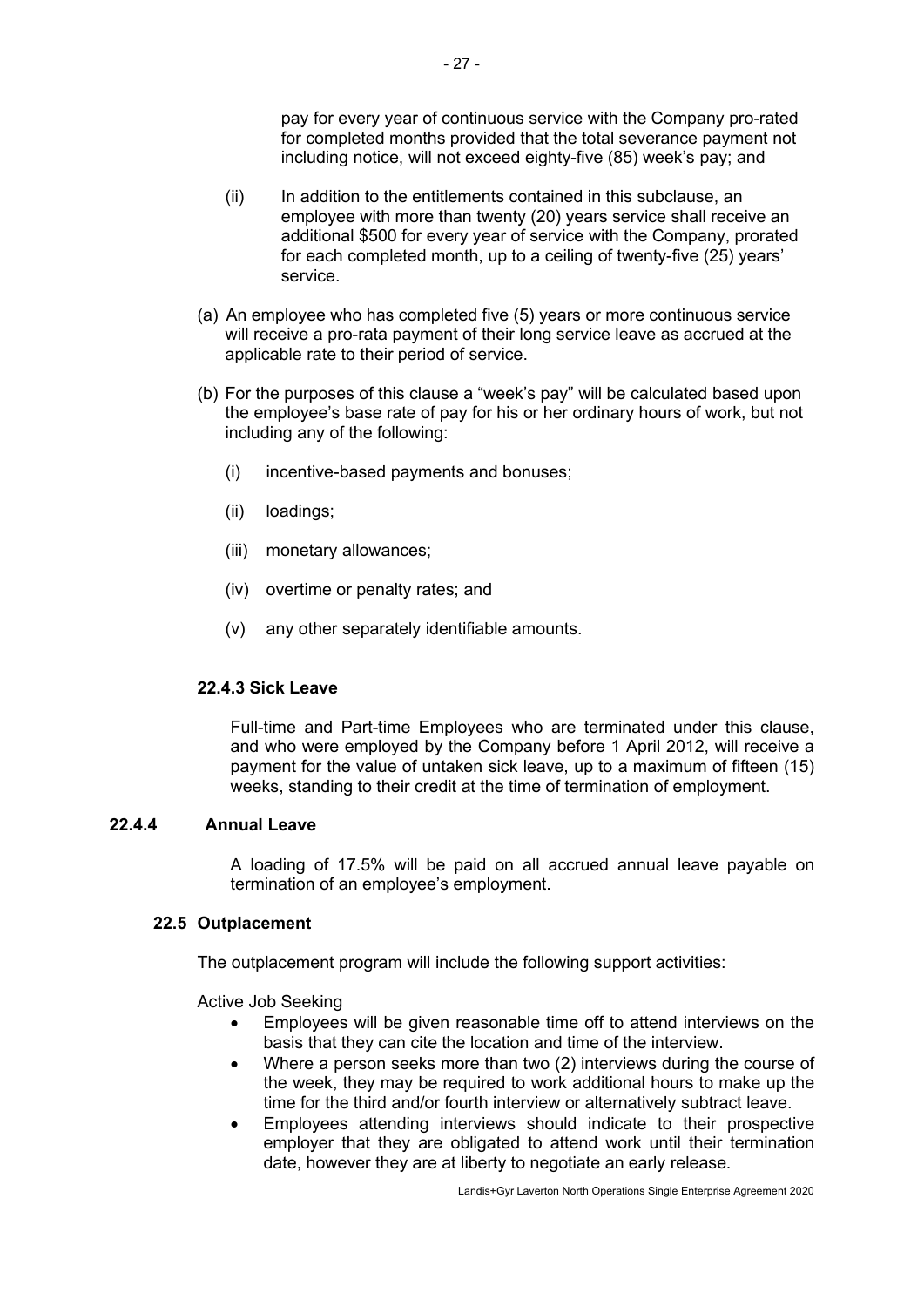• Where early release occurs, the agreed date for exiting will also serve as the termination date for redundancy calculation.

Professional Consultants

• Apart from the assistance rendered by Landis+Gyr's Human Resources and Operations Management, a professional consultant may be engaged to coordinate the outplacement activities.

Job Readiness and Career Assessment

- Exiting employees will be trained in:
	- preparing a resume and application letter;<br> $\bullet$  searching for an appropriate job:
	- searching for an appropriate job;
	- **·** interview skills; and
	- basic PC skills, i.e. how to create, save and file a document.
- Career assessment and career counseling.
- Referral to a recruitment agency.

Financial Planning

An outline of how best to budget and invest monies.

Social Security and Related Government Support

- Advice on available benefits provided by the government when one is unemployed.
- An outline of available government programs associated with retraining and job placement.

#### **22.6 Transfer of business**

- 22.6.1 This clause will have no application to an employee where before or after the date of this Agreement, there is a transfer of business from the Company (the **transmittor**) to another employer (**the transmittee**) under the Act and:
	- (a) where the employee accepts employment with the transmittee which recognises the period of continuous service the employee had with the transmittor to be continuous service with the transmittee; or
	- (b) where the employee rejects an offer of employment with the transmittee:
		- (i) in which the terms and conditions are substantially similar and no less favourable, considered on an overall basis, than the terms and conditions applicable to the employee at the time of ceasing employment with the transmittor; and
		- (ii) which recognises the period of continuous service which the employee had with the transmittor and any prior transmitter to be continuous service with the transmittee.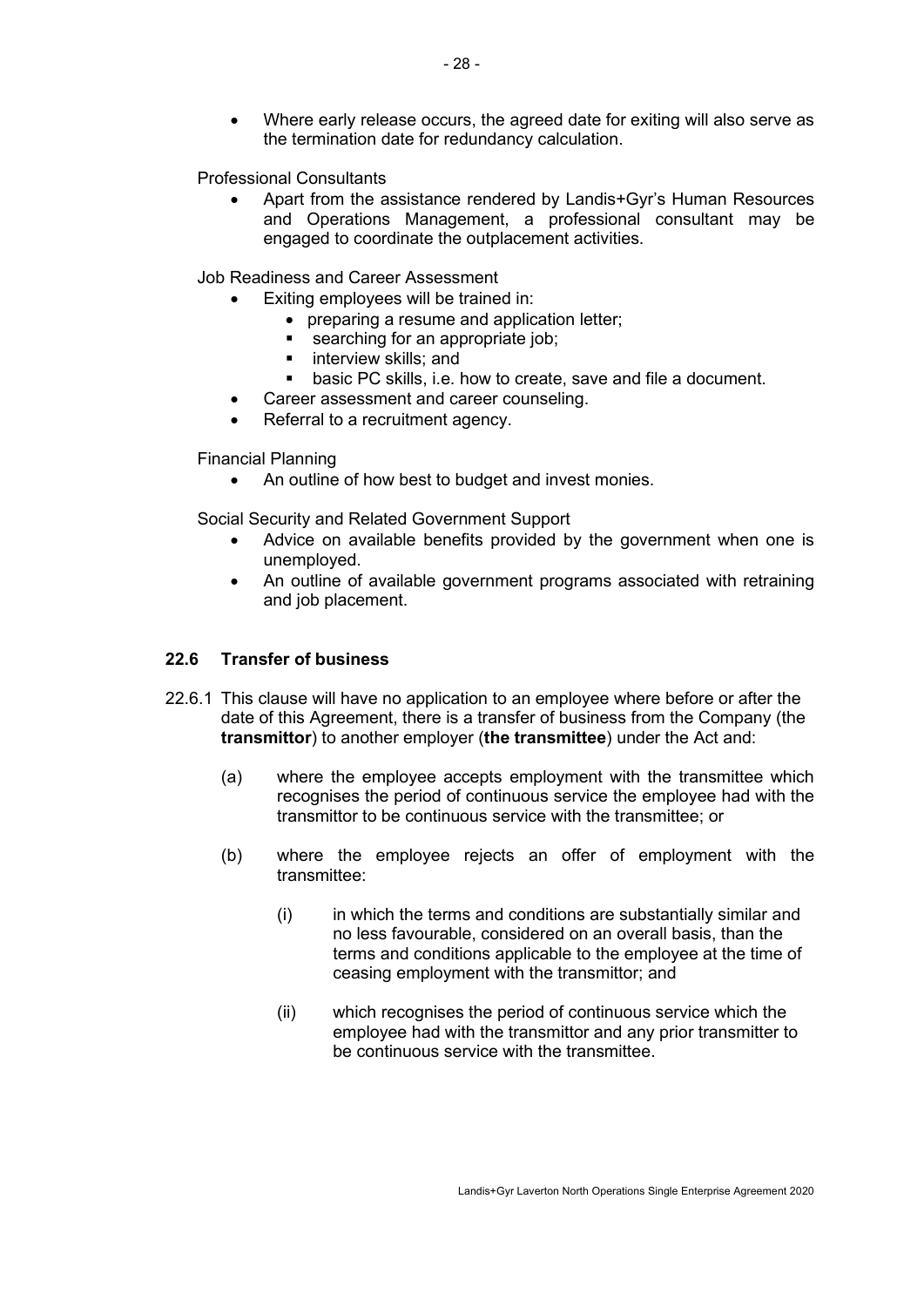22.6.2 The Company may apply to the FWC to vary the amount of redundancy pay the Company is required to pay to an employee under clause 22.4.2, if the Company obtains other acceptable employment for the employee or for other reasons set out in the Act.

### **23. Notice of termination by the Company**

23.1 Subject to the provisions of this clause, the Company can terminate the employment of a Full time or Part-time employee by providing the employee with written notice, or a payment in lieu of a part or all of that notice, according to the following table:

| <b>Length of service</b>                            | <b>Employee younger</b><br>than 45 years of age | <b>Employee 45 years</b><br>of age and older |
|-----------------------------------------------------|-------------------------------------------------|----------------------------------------------|
| Less than one year                                  | two weeks' notice                               | two weeks' notice                            |
| One year but less than two years                    | l three weeks' notice                           | three weeks' notice                          |
| Two years but less than three   three weeks' notice |                                                 | four weeks' notice                           |
| vears                                               |                                                 |                                              |
| Three years and over                                | four weeks' notice                              | five weeks' notice                           |

- 23.2 If the Company decides to provide an employee with a payment in lieu of a part or all of the notice specified in clause 23.1, the Company will pay to the employee an amount equal to the amount the Company would have been liable to pay to the employee including any loadings, allowances, and overtime or penalty rates, for the hours the employee would have worked had the employee's employment continued to the end of the notice period.
- 23.3 The Company can terminate the employment of an employee with notice in writing effective immediately for serious misconduct, and if that occurs, the employee will only be paid their wages and entitlements up to the time their employment ends.
- 23.4 The Company can terminate the employment of a Casual employee by giving one (1) hours' notice.
- 23.5 The provisions of this clause will not apply to:
	- (a) an employee who is entitled to notice under clause 22.4.1;
	- (b) an employee employed for a specified period of time, for a specified task or for the duration of a specified season;
	- (c) trainees; or
	- (d) an employee who is not entitled to notice under the Act.

# **24. Termination by an employee**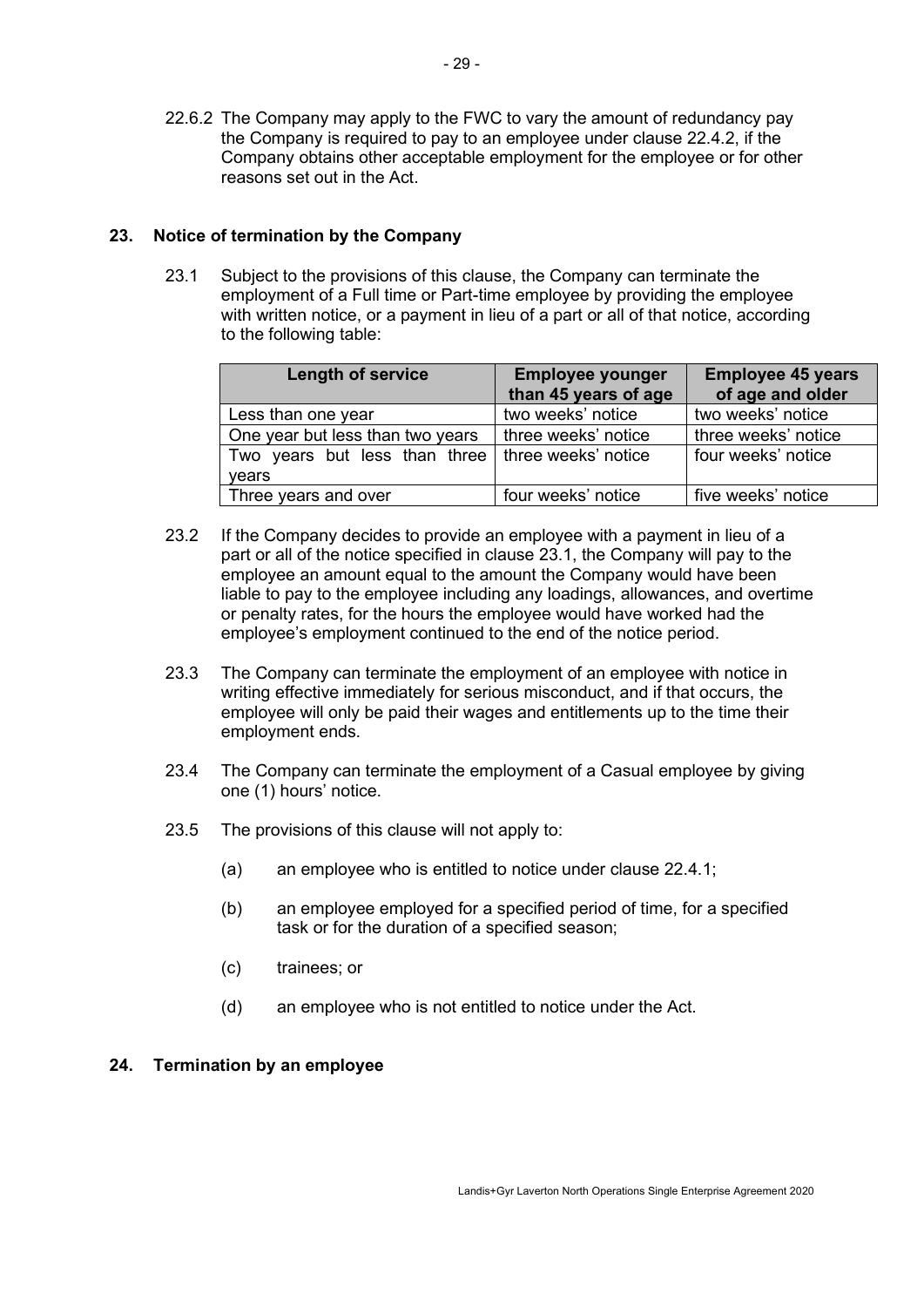- 24.1 A Full time or Part-time employee can terminate their employment with the Company by providing the Company with notice in writing as specified in clause 23.1 (other than in circumstances where clause 22.2.1 applies).
- 24.2 If an employee provides the Company with notice under clause 22.1, the Company may, at its absolute discretion, elect to provide the employee with a payment in lieu of part or all of that notice.
- 24.3 If the Company decides to provide an employee with a payment in lieu of a part or all of the notice specified in clause 24.1, the Company will pay to the employee an amount equal to the amount the Company would have been liable to pay to the employee including any loadings, allowances, and overtime or penalty rates, for the hours the employee would have worked had the employee's employment continued to the end of the notice period.
- 24.4 A Casual employee can terminate their employment with the Company by giving one (1) hours' notice.

#### **25. No Extra Claims**

Up to the date specified in clause 8.2 of this Agreement, the parties covered by this Agreement will not pursue any extra claims relating to wages or changes to conditions of employment or any matters related to employment whether dealt with in this Agreement or not, provided that this clause will not prevent the company from asking employees to approve a variation to this Agreement under the Act.

Up to the date specified in clause 8.2 of this Agreement, this Agreement covers all matters or claims which could otherwise be the subject of protected action under the Act and its amendments.

Up to the date specified in clause 8.2 of this Agreement the parties will not engage in protected action under the Act.

#### **26. Employee Entitlements**

The Company understands the concern of employees in respect of the security of accrued entitlements and is favourably disposed to provide assurances to employees that their entitlements are being treated properly according to prevailing corporate standards.

Accordingly, the Company will engage an independent audit authority, once per calendar year, to provide statements that the Company is correctly accounting for and reporting accurately, the status of employee entitlements.

The Company will provide the details of an employee's accrued entitlements (i.e. annual leave, sick leave and leisure bank) on their payslips each pay period.

#### **27. Dispute Resolution Procedure**

27.2.1 This clause applies to a dispute that relates to: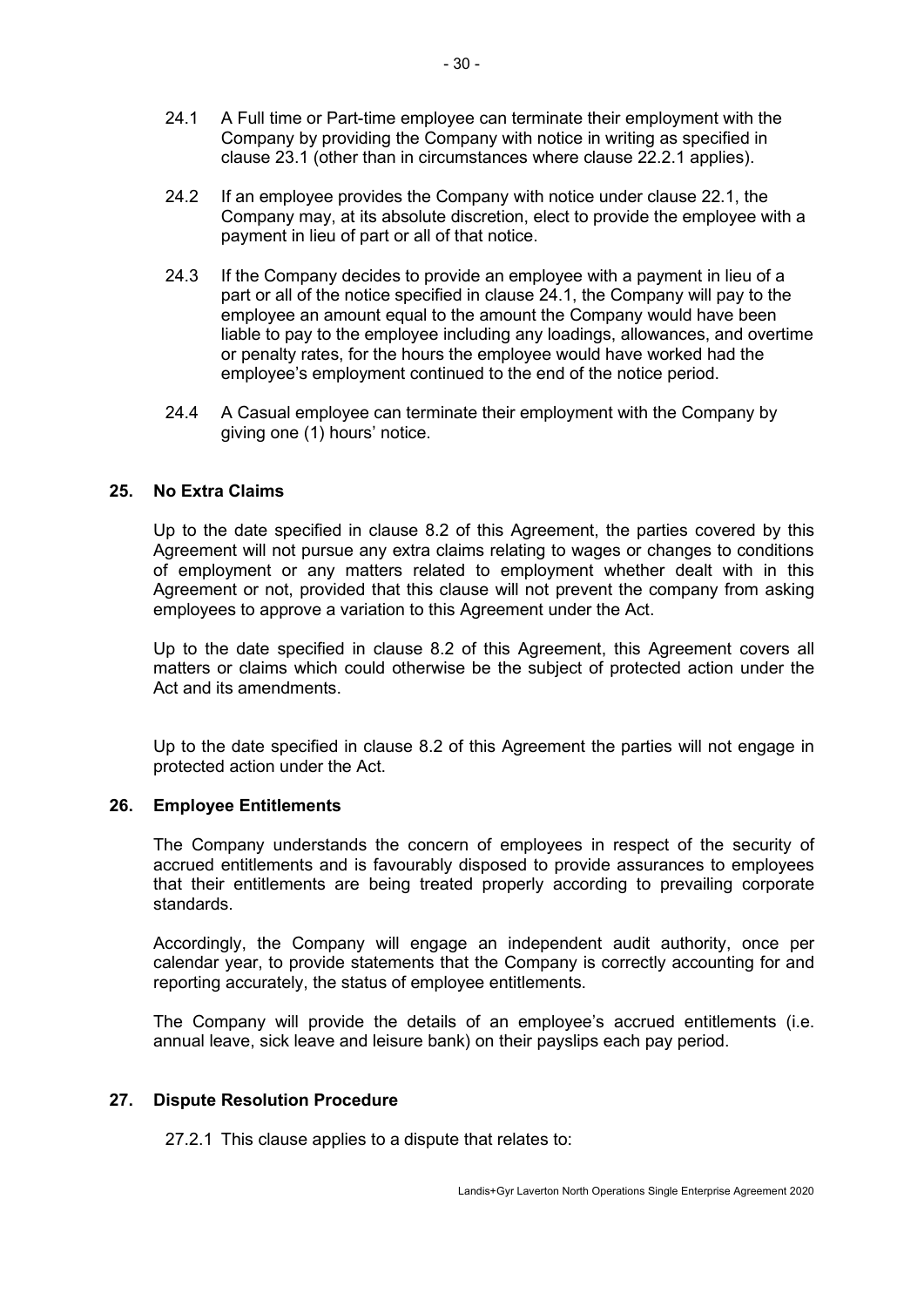- (a) a matter arising under this Agreement; or
- (b) the National Employment Standards;
- 27.2.2 An employee who is a party to the dispute may appoint a representative for the purposes of the procedures in this clause. The Company may also appoint a representative for the purposes of the procedures in this clause.
- 27.2.3 In the first instance, the parties to the dispute must try to resolve the dispute at the workplace level, by discussions between the employee or employees and relevant supervisors and/or direct manager. The parties to the dispute will allow reasonable time to attempt to resolve the dispute.
- 27.2.4 If the discussions referred to in clause 27.2.3 fail to resolve the dispute, the employee or the relevant supervisors and/or direct managers may refer the matter to more senior management within the Company's business. The parties to the dispute will allow reasonable time to attempt to resolve the dispute.
- 27.2.5 If the discussions at the workplace level do not resolve the dispute, a party to the dispute may refer the matter to the FWC.
- 27.2.6 The FWC may deal with the dispute in two stages:
	- (a) the FWC will first attempt to resolve the dispute as it considers appropriate, including mediation, conciliation, expressing an opinion or making a recommendation; and
	- (b) if the FWC is unable to resolve the dispute at the first stage, the FWC may then:
		- (i) arbitrate the dispute; and
		- (ii) make a determination that is binding on the parties.

Note: if the FWC arbitrates a dispute, it may also use the powers that are available to it under the Act. A decision that the FWC makes when arbitrating a dispute is a decision for the purposes of Div 3 of Part 5.1 of the Act. Therefore an appeal may be made against the decision.

- 27.2.7 While the parties are trying to resolve the dispute using the procedures in this clause:
	- (a) an employee must continue to perform their work as he or she would normally unless he or she has a reasonable concern about an imminent risk to his or her health or safety; and
	- (b) an employee must comply with a direction given by the Company to perform other available work at the same workplace, or at another workplace, unless:
		- (i) the work is not safe; or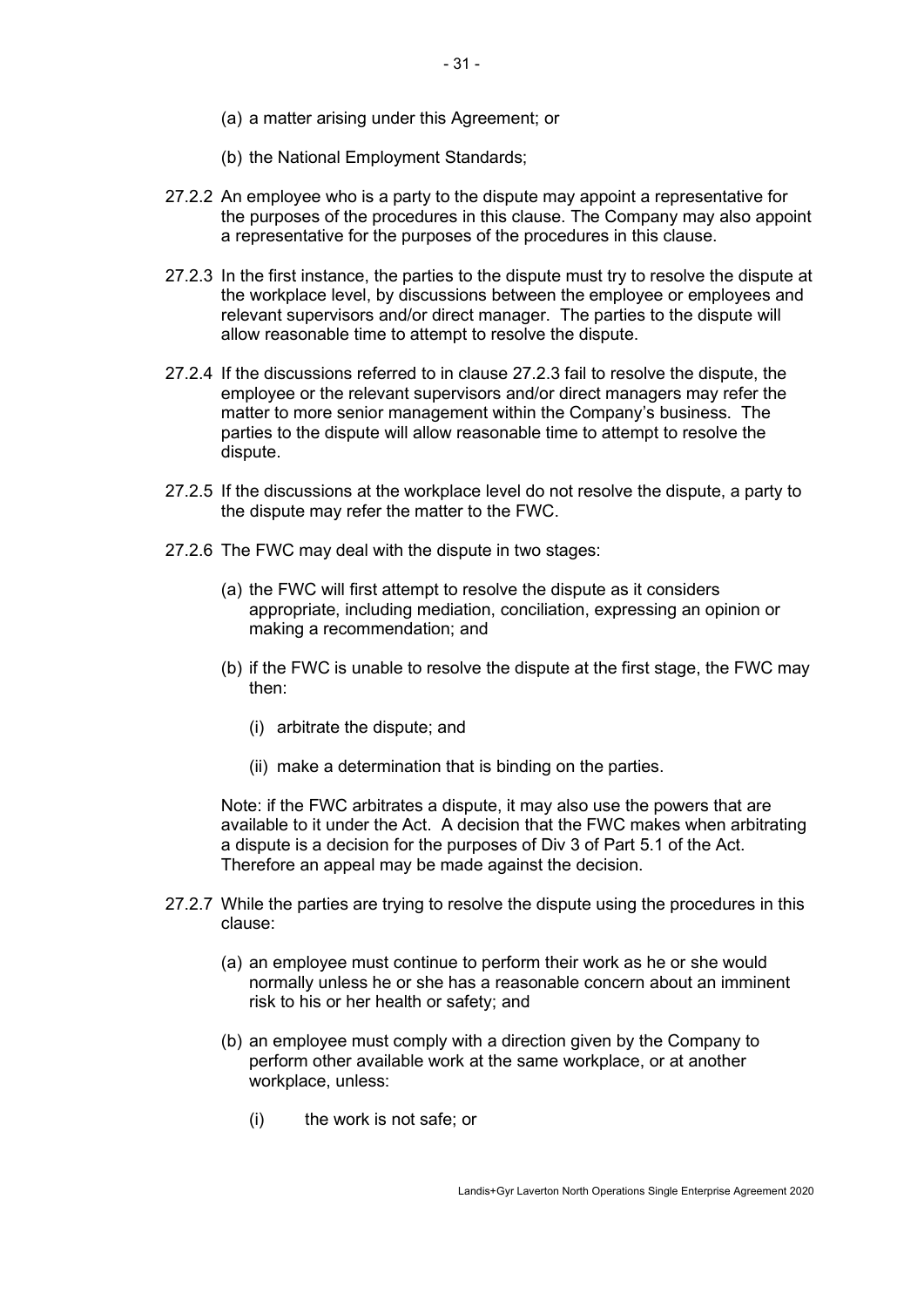- (ii) applicable occupational health and safety legislation would not permit the work to be performed; or
- (iii) the work is not appropriate for the employee to perform; or
- (iv) there are other reasonable grounds for the employee to refuse to comply with the direction.

#### **28. Union Dues**

The Company will continue to deduct union dues from the wages of employees who are members of the AMWU or the CEPU for remittance to the union, provided that the employee (or if the employee is under 18, the employee's parent or guardian) authorises the Company to do so.

#### **29. Union Officials**

An official or officer of the AMWU or the CEPU shall have the right to enter the Company's premises in accordance with the Act. The Company will consider requests for meetings between employees and the AMWU or the CEPU representative on a case by case basis.

#### **30. Abandonment of Employment**

The absence of an employee from work for a continuous period exceeding three working days without the consent of the Company and without notification to the Company shall be prima facie evidence that the employee has abandoned their employment.

Provided that if within a period of 14 days from their last attendance at work or the date of their last absence in respect of which notification has been given or consent has been granted an employee has not established to the satisfaction of the Company that they were absent for reasonable cause, they shall be deemed to have abandoned their employment.

Termination of employment by abandonment in accordance with this subclause shall operate as from the date of the last attendance at work or the last day's absence in respect of which consent was granted, or the date of the last absence in respect of which notification was given to the Company, whichever is the later and the ending of the employee's employment will be taken to be a termination at the initiative of the employee.

#### **31. Absence from Duty**

Unless a provision of the Agreement states otherwise (e.g. Personal/carer's leave), an employee not attending for duty will lose their pay for the actual time of such nonattendance.

#### **32. Individual flexibility agreements**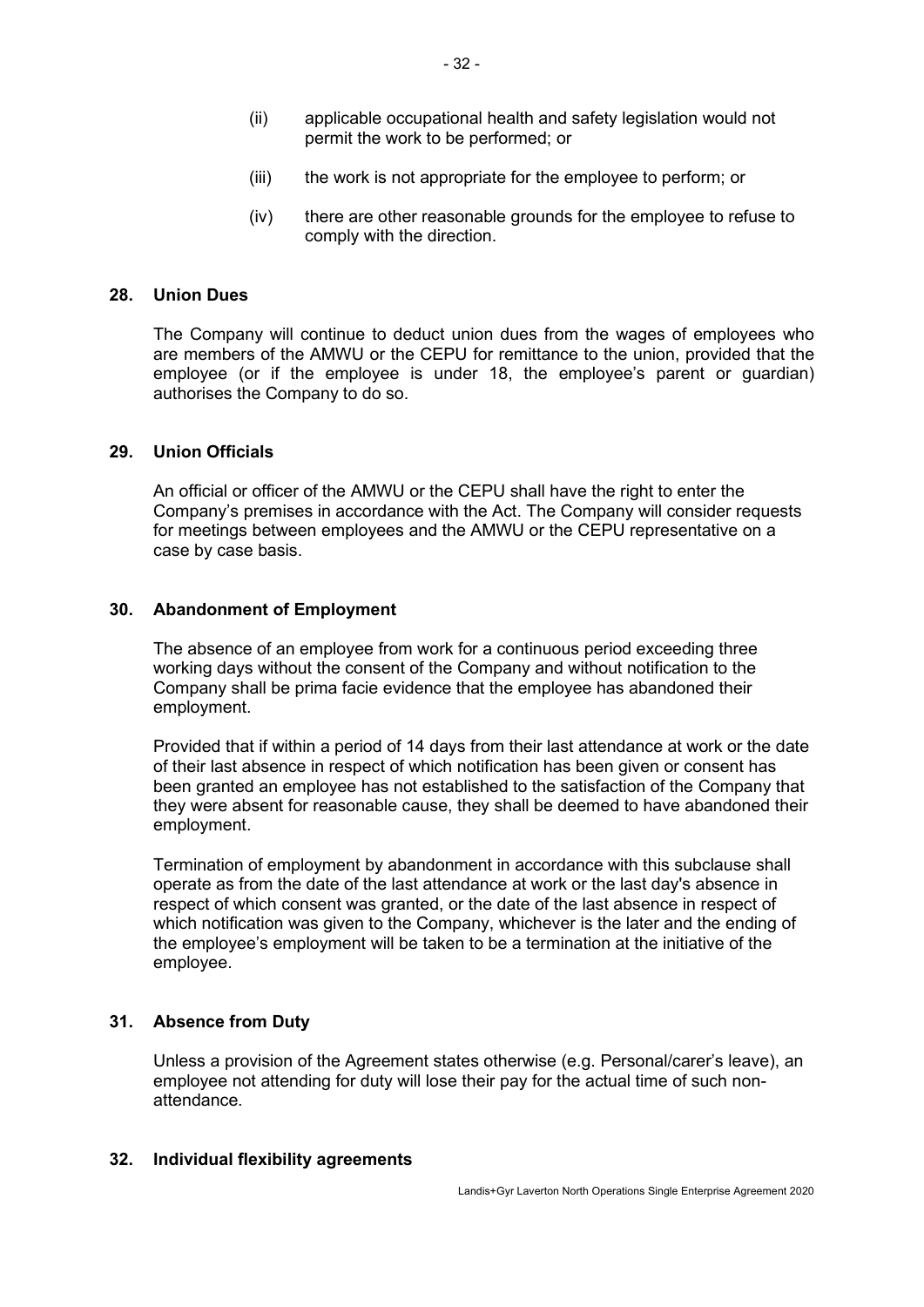- 32.1 The Company and an employee may agree to make an individual flexibility arrangement ("IFA") to vary the effect of the terms of this Agreement if:
	- (a) the IFA deals with one or more of the following matters:
		- arrangements about when work is performed;
		- a 15 minute tea break, paid at the rate prevailing at the time and granted two hours after the start of an employee's ordinary hours;
		- up to 5 rostered days off may be banked in a calendar year and may be taken at a time agreed with the employee and the Company by the employee giving four week's notice, but subject to the provisions in clause 11.14;
	- (b) the arrangement meets the genuine needs of the Company and the employee in relation to one or more of the matters referred to in subclause 32.1(a); and
	- (c) the arrangement is genuinely agreed to by the Company and the employee.
- 32.2 The Company must ensure that the terms of the IFA:
	- (a) are about permitted matters under section 172 of the Act;
	- (b) are not about unlawful terms under section 194 of the Act;
	- (c) result in the employee being better off overall than the employee would have been if no arrangement was made.
- 32.3 The Company must ensure that the IFA:
	- (a) is in writing;
	- (b) includes the name of the Company and the employee;
	- (c) is signed by the Company and the employee and if the employee is under 18 years of age, signed by a parent or guardian of the employee;
	- (d) includes details of:
		- the terms of this Agreement that will be varied by the arrangement;
		- how the arrangement will vary the effect of the terms; and
		- how the employee will be better off overall in relation to the terms and conditions of his or her employment as a result of the arrangement; and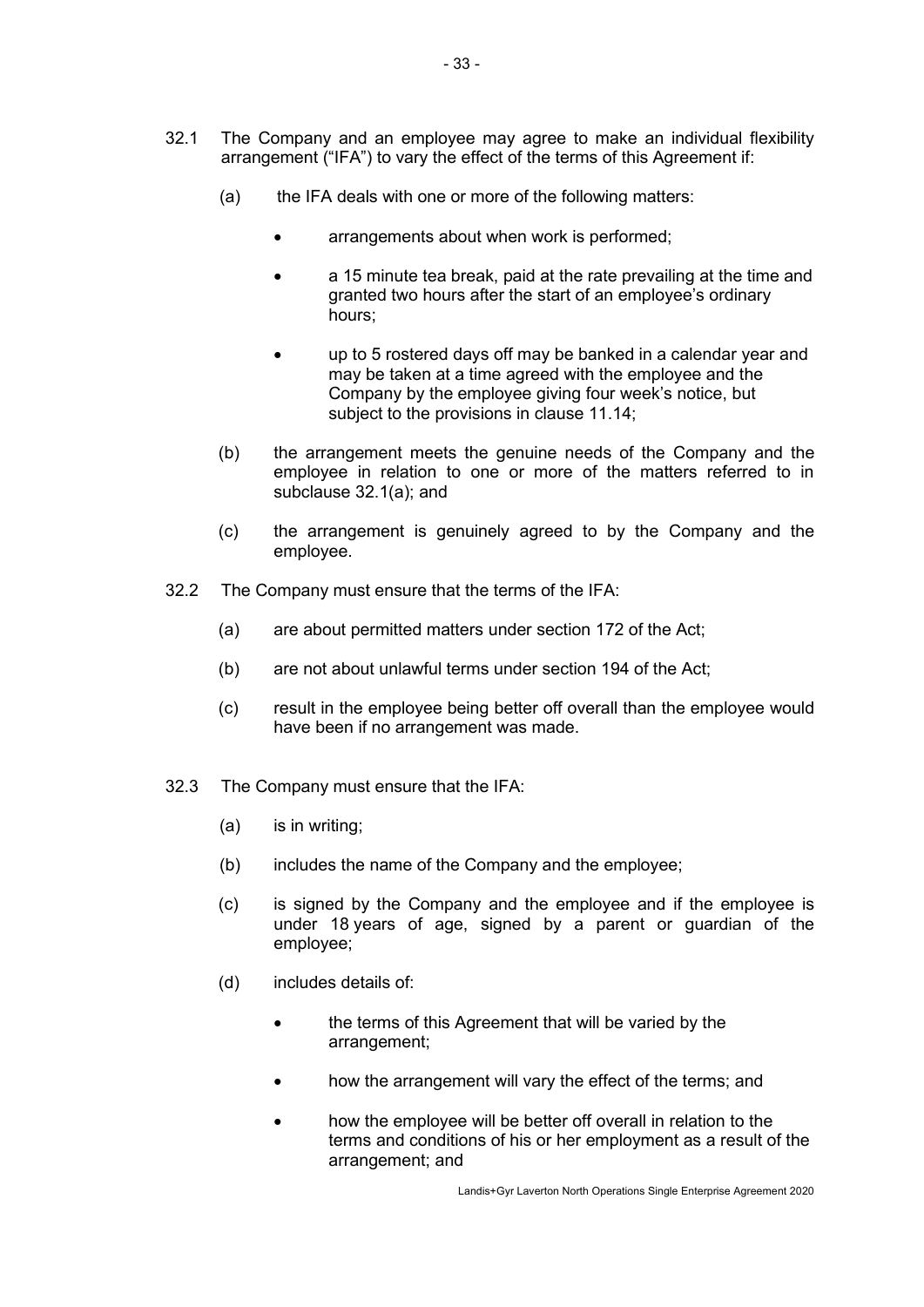- (e) states the day on which the arrangement commences.
- 32.4 The Company must give the employee a copy of the IFA within 14 days after it is agreed to.
- 32.5 The Company or the employee may terminate the IFA:
	- (a) by giving 28 days written notice to the other party to the arrangement; or
	- (b) if the Company and the employee agree in writing at any time.

#### **33. Journey Cover Benefits**

The Company will continue to provide journey cover benefits for employees travelling to and from work on their normal route incorporating any reasonable diversion or interruption in accordance with State legislation.

#### **34. Review of the operation of this Agreement**

Management, employees and employee representatives will periodically meet to review the operation of the Agreement.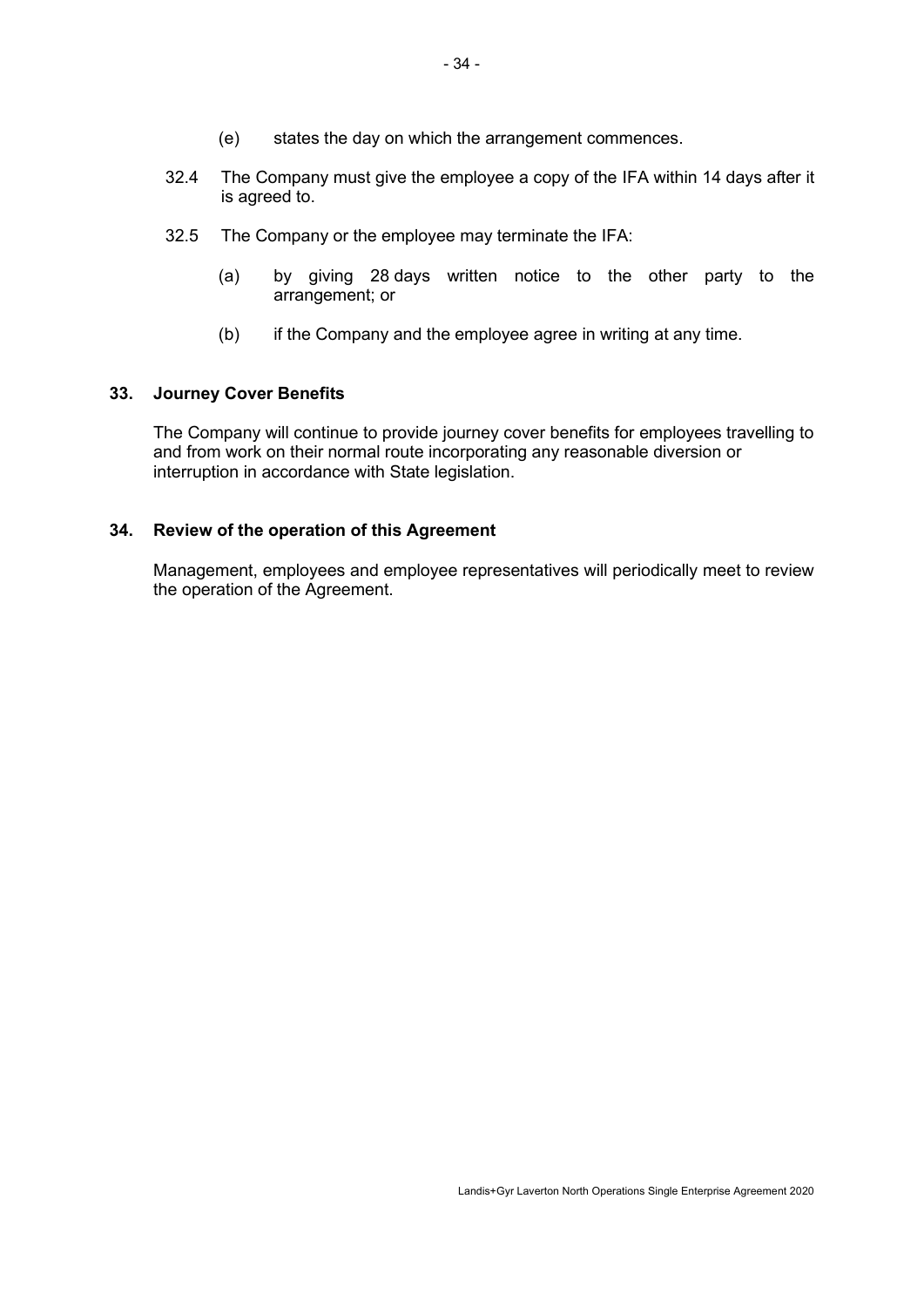#### **SCHEDULE 1**

#### **Landis+Gyr Classification Structure**

|                                                                                 | <b>SCHEDULE 1</b>                                                                                                                                                                                                                                                                                                                                                                                              |                        |                        |                        |                              |                 |
|---------------------------------------------------------------------------------|----------------------------------------------------------------------------------------------------------------------------------------------------------------------------------------------------------------------------------------------------------------------------------------------------------------------------------------------------------------------------------------------------------------|------------------------|------------------------|------------------------|------------------------------|-----------------|
| Landis+Gyr<br><b>Landis+Gyr Classification Structure</b><br>manage energy bette |                                                                                                                                                                                                                                                                                                                                                                                                                |                        |                        |                        |                              |                 |
| Last updated: 1 Apr 2020                                                        |                                                                                                                                                                                                                                                                                                                                                                                                                |                        |                        |                        | <b>Classification Levels</b> |                 |
|                                                                                 | <b>Indicative Tasks</b>                                                                                                                                                                                                                                                                                                                                                                                        | C <sub>13</sub>        | C <sub>12</sub>        | C <sub>11</sub>        | C10                          | C <sub>9</sub>  |
|                                                                                 | <b>Warehouse Operations</b><br>Domestic Gas - Meters                                                                                                                                                                                                                                                                                                                                                           | $\bullet$<br>$\bullet$ | $\bullet$<br>٠         | $\bullet$              |                              |                 |
|                                                                                 | Domestic Gas - Regulators                                                                                                                                                                                                                                                                                                                                                                                      | $\bullet$              | $\bullet$              |                        |                              |                 |
| <b>Competencies</b>                                                             | Domestic Gas - Powder Coat                                                                                                                                                                                                                                                                                                                                                                                     | $\bullet$              | ٠                      | $\bullet$              |                              |                 |
|                                                                                 | <b>Electricity Meters</b><br><b>Electricity Meters - Repairs</b>                                                                                                                                                                                                                                                                                                                                               | $\bullet$              | $\bullet$              |                        |                              | $\bullet$       |
|                                                                                 | <b>Industrial Gas</b>                                                                                                                                                                                                                                                                                                                                                                                          |                        | $\bullet$              | $\bullet$              | $\bullet$                    |                 |
| <b>Company Core Values</b>                                                      | Maintenance                                                                                                                                                                                                                                                                                                                                                                                                    | C <sub>13</sub>        | C12                    | C <sub>11</sub>        | C10                          | $\bullet$<br>C9 |
|                                                                                 | Strives for quality, efficiency and effectiveness in every aspect of work. Is committed to high quality standards                                                                                                                                                                                                                                                                                              |                        |                        |                        |                              |                 |
| <b>Committed to Quality</b>                                                     | and appropriate detail orientation. Traces problems to the root of the issues and strives for continuous                                                                                                                                                                                                                                                                                                       | $\bullet$              |                        | $\bullet$              | ٠                            |                 |
| <b>Customer Focus</b>                                                           | improvement. Initiates action to correct quality or notifies others of quality issues as appropriate.<br>Ensures that the customer perspective is a driving force behind business decisions and activities. Develops and<br>implements practices and solutions that anticipates and meets customer's and organization's needs.                                                                                 | $\bullet$              |                        | $\bullet$              | ٠                            | ٠               |
|                                                                                 | Interpersonal skills and personal attributes required for success in the role include factors such as time<br>management (i.e., response time), communication, relationship building, etc.<br>Is open minded to new ideas or perspectives. Challenges the status quo; continuously looks for new and better                                                                                                    |                        |                        |                        |                              |                 |
| <b>Innovative Spirit</b>                                                        | w ays of doing things. Is prepared to consider new or unconventional approaches. Provides others with needed<br>support and resources to pursue innovative ideas.                                                                                                                                                                                                                                              | $\bullet$              |                        | ٠                      | ٠                            |                 |
| <b>Trusted Partner</b>                                                          | Conducts business in an open, honest and transparent manner. Develops collaborative relationships to facilitate<br>the accomplishment of work and business goals. Takes ow nership and responsibility for completing work as<br>contracted with partner. Interpersonal skills and personal attributes required for success in the role include<br>factors such as dependability, flexibility, team w ork, etc. | $\bullet$              |                        | $\bullet$              | ٠                            |                 |
| <b>Quality Improvements</b>                                                     |                                                                                                                                                                                                                                                                                                                                                                                                                | C13                    | C12                    | C <sub>11</sub>        | C10                          | C9              |
|                                                                                 | Provide on the job training to new employees (including Contractors) according to Safe Work Method Statements                                                                                                                                                                                                                                                                                                  |                        | ٠                      | $\bullet$              | $\bullet$                    |                 |
|                                                                                 | and Material Handling Procedures<br>Plan w ork and w here necessary deal with unforeseen circumstance as w ork progresses                                                                                                                                                                                                                                                                                      | $\bullet$              | ٠                      | ٠                      | ٠                            | ٠               |
|                                                                                 | Inw ard goods quality inspection of various products as selected by the Quality team                                                                                                                                                                                                                                                                                                                           | $\bullet$              | $\bullet$              | $\bullet$              | $\bullet$                    | $\bullet$       |
|                                                                                 | Participate in quality improvement within the operation<br>Document reading and Interpretation                                                                                                                                                                                                                                                                                                                 | $\bullet$<br>$\bullet$ | ٠<br>٠                 | $\bullet$<br>٠         | $\bullet$<br>$\bullet$       | ٠<br>٠          |
|                                                                                 | Participate in team based environment                                                                                                                                                                                                                                                                                                                                                                          | $\bullet$              | $\bullet$              | $\bullet$              | $\bullet$                    | $\bullet$       |
|                                                                                 | Accessing and organising information to meet production order (PO) requirements. Such duties include verbal<br>reporting, feedback about the PO, accessing and recording data for PO requirements, undertake inventory cycle<br>counts. This may use basic computer data input.                                                                                                                                | $\bullet$              | ٠                      | $\bullet$              | ٠                            | ٠               |
|                                                                                 | Perform basic calculations using addition, subtraction, division and multiplication to meet job requirements e.g.<br>Quantities for PO reporting, material requirements for production or to meet stores and finished product for                                                                                                                                                                              |                        |                        |                        |                              |                 |
|                                                                                 | dispatch requirements.<br>Perform computer operations for data collection. E.g. processes, stock control                                                                                                                                                                                                                                                                                                       | $\bullet$              | ٠                      | $\bullet$              | $\bullet$                    | ٠               |
| Environment, Health & Safety                                                    |                                                                                                                                                                                                                                                                                                                                                                                                                | C13                    | C12                    | C <sub>11</sub>        | C10                          | C9              |
|                                                                                 | Undertake environment, health and safety activities in the w orkplace. Conduct housekeeping activities according<br>to company policies and procedures as required                                                                                                                                                                                                                                             | $\bullet$              |                        | $\bullet$              | $\bullet$                    |                 |
|                                                                                 | Identify and report potential risks or hazards in the work area                                                                                                                                                                                                                                                                                                                                                | $\bullet$              | ٠                      | $\bullet$              | $\bullet$                    | $\bullet$       |
|                                                                                 | Use correct manual handling techniques                                                                                                                                                                                                                                                                                                                                                                         | $\bullet$              | ٠                      | $\bullet$              | $\bullet$                    | ٠               |
|                                                                                 | Work safely with electrical equipment and or products. Follow appropriate health and safety procedures, utilize                                                                                                                                                                                                                                                                                                | $\bullet$              | ٠                      | $\bullet$              | ٠                            | ٠               |
|                                                                                 | safety equipment such as isolation transformers<br>Work safely with industrial chemicals and materials e.g. solvents etc.                                                                                                                                                                                                                                                                                      | $\bullet$              | ٠                      | $\bullet$              | $\bullet$                    | ٠               |
|                                                                                 | Understand and comply with incident and near miss reporting                                                                                                                                                                                                                                                                                                                                                    | $\bullet$              | ٠                      | $\bullet$              | $\bullet$                    | ٠               |
|                                                                                 | Understand and comply with Emergency Evacuation Plan and procedure                                                                                                                                                                                                                                                                                                                                             | $\bullet$              | $\bullet$              | $\bullet$              | $\bullet$                    | $\bullet$       |
|                                                                                 | Correct use of Personal Protective Equipment (PPE)<br>Understand and comply with environment, health and safety policies and procedures                                                                                                                                                                                                                                                                        | $\bullet$<br>$\bullet$ | $\bullet$<br>$\bullet$ | $\bullet$<br>$\bullet$ | $\bullet$<br>$\bullet$       | ٠<br>٠          |
| <b>Warehouse Operations</b>                                                     |                                                                                                                                                                                                                                                                                                                                                                                                                | C13                    | C12                    | C11                    | C10                          | C9              |
| <b>Handling Stock</b>                                                           | Package goods                                                                                                                                                                                                                                                                                                                                                                                                  | ٠                      | ٠                      | ٠                      |                              |                 |
|                                                                                 | Use inventory systems (SAP) to organize stock control                                                                                                                                                                                                                                                                                                                                                          |                        | $\bullet$              | $\bullet$<br>٠         |                              |                 |
|                                                                                 | Administer inventory procedures to maintain inventory accuracy<br>Replenish stock                                                                                                                                                                                                                                                                                                                              | $\bullet$              | ٠                      | ٠                      |                              |                 |
|                                                                                 | Participate in stocktake and/or cycle counts                                                                                                                                                                                                                                                                                                                                                                   |                        | $\bullet$              | $\bullet$              |                              |                 |
|                                                                                 | Apply quality procedures                                                                                                                                                                                                                                                                                                                                                                                       | $\bullet$              | ٠                      | $\bullet$              |                              |                 |
| <b>Pick &amp; Process Production Orders</b>                                     | Pick and process material for production orders using in-house documentation and procedures<br>Create pool list or production orders using in-house documentation and procedures                                                                                                                                                                                                                               | $\bullet$              | $\bullet$<br>$\bullet$ | $\bullet$<br>$\bullet$ |                              |                 |
| Undertake Warehouse Dispatch                                                    | Pick goods for dispatch as per pick and process order                                                                                                                                                                                                                                                                                                                                                          | $\bullet$              |                        |                        |                              |                 |
| <b>Process</b>                                                                  |                                                                                                                                                                                                                                                                                                                                                                                                                |                        | $\bullet$              | $\bullet$              |                              |                 |
|                                                                                 | Create and process T/O to D/O. Create AirRoad and Audit Sheets<br>Identify final product/pallet details and prepare for storage or dispatch                                                                                                                                                                                                                                                                    |                        | ٠                      | $\bullet$              |                              |                 |
| <b>RMA Processes</b>                                                            | Ensure RMA processing is undertaken in accordance with procedures                                                                                                                                                                                                                                                                                                                                              |                        |                        | $\bullet$              |                              |                 |
| <b>Warehouse Receival Process</b>                                               | Undertake w arehouse receival process. Receive product complete documentation and place in appropriate                                                                                                                                                                                                                                                                                                         |                        |                        |                        |                              |                 |
|                                                                                 | storage locations<br>Check received products for quality and quantity                                                                                                                                                                                                                                                                                                                                          |                        | $\bullet$              | $\bullet$              |                              |                 |
|                                                                                 | Complete necessary documentation accurately and timely                                                                                                                                                                                                                                                                                                                                                         |                        | ٠                      | $\bullet$              |                              |                 |
| Operate basic, material handling<br>equipment                                   | Operate a material handling equipment<br>Check and assess occupational capability of equipment                                                                                                                                                                                                                                                                                                                 | $\bullet$<br>$\bullet$ | ٠<br>$\bullet$         | $\bullet$<br>$\bullet$ |                              |                 |
| Operate advanced material handling                                              |                                                                                                                                                                                                                                                                                                                                                                                                                |                        |                        |                        |                              |                 |
| equipment                                                                       | Conduct advanced forklift operations e.g. high or reach forklift                                                                                                                                                                                                                                                                                                                                               |                        |                        |                        |                              |                 |
|                                                                                 | Check and assess occupational capability of equipment                                                                                                                                                                                                                                                                                                                                                          | $\bullet$              | $\bullet$              | $\bullet$              |                              |                 |
| <b>Load Handling</b>                                                            | Handle Dangerous and Hazardous Goods<br>Load Goods/Cargo                                                                                                                                                                                                                                                                                                                                                       |                        | $\bullet$              | $\bullet$<br>$\bullet$ |                              |                 |
|                                                                                 | Unload Goods/Cargo                                                                                                                                                                                                                                                                                                                                                                                             | x                      | $\bullet$              | $\bullet$              |                              |                 |
|                                                                                 | Undertake 7 point container checks                                                                                                                                                                                                                                                                                                                                                                             |                        | $\bullet$              | $\bullet$              |                              |                 |
| <b>Documentation and Calculation</b>                                            | Manage w aste management activities<br>Maintain Control of Records in a centralised record keeping system                                                                                                                                                                                                                                                                                                      |                        |                        | $\bullet$<br>$\bullet$ |                              |                 |
|                                                                                 | Calculate Mass, Area and Quantify Dimensions                                                                                                                                                                                                                                                                                                                                                                   |                        | $\bullet$              | $\bullet$              |                              |                 |
|                                                                                 | Prepare Workplace Documents                                                                                                                                                                                                                                                                                                                                                                                    |                        |                        | $\bullet$              |                              |                 |
|                                                                                 |                                                                                                                                                                                                                                                                                                                                                                                                                |                        | $\bullet$              | $\bullet$              |                              |                 |
|                                                                                 | Consolidate Manifest Documentation                                                                                                                                                                                                                                                                                                                                                                             |                        |                        |                        |                              |                 |
|                                                                                 | Be capable of preparing export documents                                                                                                                                                                                                                                                                                                                                                                       |                        |                        | ٠                      |                              |                 |
| <b>Customer Service</b>                                                         | Co-ordinate Quality Customer Service<br>Apply Customer Service Skills                                                                                                                                                                                                                                                                                                                                          | $\bullet$<br>$\bullet$ | ٠<br>$\bullet$         | $\bullet$<br>$\bullet$ |                              |                 |
| <b>Computers and Technology</b>                                                 | Use Computer Applications SAP, Microsoft applications                                                                                                                                                                                                                                                                                                                                                          |                        | ٠                      | ٠                      |                              |                 |
|                                                                                 | Use Info technology Devices in the Workplace (RF, Printing etc.)<br>Internet based applications and sites                                                                                                                                                                                                                                                                                                      | $\bullet$              | $\bullet$              | $\bullet$<br>$\bullet$ |                              |                 |

Landis+Gyr Laverton North Operations Single Enterprise Agreement 2020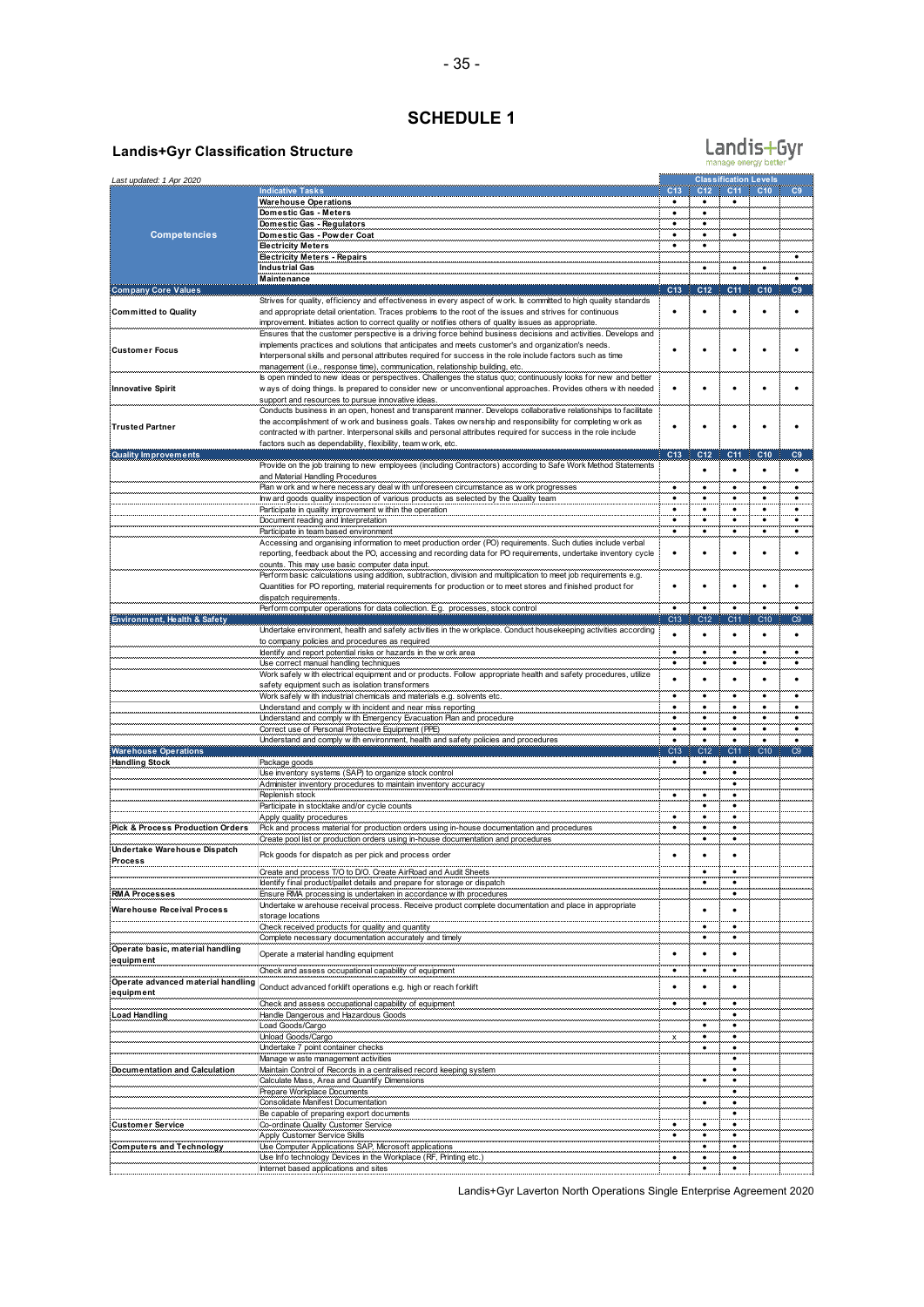|                                     | All meter preparation and assembly operations (including pre-calibration)                                                                                                                              | ٠                      | $\bullet$              |                        |                |                        |
|-------------------------------------|--------------------------------------------------------------------------------------------------------------------------------------------------------------------------------------------------------|------------------------|------------------------|------------------------|----------------|------------------------|
|                                     | Meter run-in bench process                                                                                                                                                                             | $\bullet$              |                        |                        |                |                        |
|                                     | Water tank leak test & check                                                                                                                                                                           | $\bullet$              | $\bullet$              |                        |                |                        |
|                                     | Sealing bench X2 operations                                                                                                                                                                            | $\bullet$              | $\bullet$              |                        |                |                        |
|                                     | Printing of meter index labels                                                                                                                                                                         | $\bullet$              | ٠                      |                        |                |                        |
|                                     | Packing of meters and palletising<br>Changing and cleaning of the w ater test tanks                                                                                                                    | $\bullet$<br>$\bullet$ | $\bullet$<br>$\bullet$ |                        |                |                        |
|                                     | Pilot rate testing                                                                                                                                                                                     | $\bullet$              | $\bullet$              |                        |                |                        |
|                                     | MAPS meter testing                                                                                                                                                                                     |                        | $\bullet$              |                        |                |                        |
|                                     | All CAPS meter testing                                                                                                                                                                                 |                        | $\bullet$              |                        |                |                        |
|                                     | EVS testing                                                                                                                                                                                            |                        | $\bullet$              |                        |                |                        |
| Domestic Gas - Regulators           |                                                                                                                                                                                                        | C13                    | C12                    |                        | $C11$ $C10$    | C9                     |
|                                     | All series Regulator preparation and assembly operations, including printing labels and orifice check                                                                                                  | $\bullet$              | $\bullet$              |                        |                |                        |
|                                     | 300 series Regulator FTS bench testing                                                                                                                                                                 | $\bullet$              | $\bullet$              |                        |                |                        |
|                                     | 300 & 107 series Regulator w ater tank leak testing                                                                                                                                                    | $\bullet$              | $\bullet$              |                        |                |                        |
|                                     | Packing of regulators and palletising                                                                                                                                                                  | $\bullet$              |                        |                        |                |                        |
|                                     | 504 Index preparation and assembly<br>Meter Bar assembly, w ater test and pack                                                                                                                         | $\bullet$<br>٠         | $\bullet$<br>$\bullet$ |                        |                |                        |
|                                     | Changing and cleaning of the w ater test tanks                                                                                                                                                         | $\bullet$              | $\bullet$              |                        |                |                        |
|                                     | Setting up of the FTS bench for each spec and changing the sealing rubbers                                                                                                                             |                        | $\bullet$              |                        |                |                        |
|                                     | 300 & 107 series Regulator repairs of failed units                                                                                                                                                     |                        | $\bullet$              |                        |                |                        |
| Domestic Gas - Powder Coat          |                                                                                                                                                                                                        | C13                    | C12                    |                        | $C11$ $C10$    | C9                     |
|                                     | Load and unload of the line for parts and hooks                                                                                                                                                        | $\bullet$              | $\bullet$              | $\bullet$              |                |                        |
|                                     | Assembly operations before and after pow der coat of bearing pot, nipple, etc.                                                                                                                         | $\bullet$              | $\bullet$              | $\bullet$              |                |                        |
|                                     | Placing finished parts on pallets and trolleys for assembly lines / dispatch                                                                                                                           | ٠                      | ٠                      | ٠                      |                |                        |
|                                     | Organising of pallets from the Warehouse as required                                                                                                                                                   | $\bullet$              | $\bullet$              | $\bullet$              |                |                        |
|                                     | Preparation and spray painting of anti-fog coating for meter index lenses                                                                                                                              | $\bullet$              |                        | $\bullet$              |                |                        |
|                                     | Spray booth end shift clean out & assist scheduled tanks / chemical change                                                                                                                             | $\bullet$              | $\bullet$              | $\bullet$              |                |                        |
|                                     | Day to day running of the chain and pow der coat line maintenance schedule                                                                                                                             |                        | ٠                      | $\bullet$<br>$\bullet$ |                |                        |
|                                     | All operations / requirements classified in C13 above<br>Running the spray booth and adjustments to guns, pow der and color change                                                                     |                        |                        | $\bullet$              |                |                        |
|                                     | Daily checks / testing of the chemical tanks and controlling of the titration                                                                                                                          |                        |                        | $\bullet$              |                |                        |
|                                     | Stock controlling and organising replenishment with Warehouse                                                                                                                                          |                        |                        | $\bullet$              |                |                        |
| <b>Electricity Meters</b>           |                                                                                                                                                                                                        | C13                    | C12                    | C11                    | C10            | C9                     |
|                                     | Meter preparation for the test boards (unpack, labels, FTS, RMA FTS, NIC assembly, etc.)                                                                                                               | $\bullet$              | $\bullet$              |                        |                |                        |
|                                     | General sealing, packing, audit and palletising of all meters                                                                                                                                          | $\bullet$              | ٠                      |                        |                |                        |
|                                     | Volt check testing for Poly Phase meters                                                                                                                                                               | $\bullet$              | $\bullet$              |                        |                |                        |
|                                     | NIC comm's module assembly for CHED Poly & Single Phase meters                                                                                                                                         | $\bullet$              | ٠                      |                        |                |                        |
|                                     | Com's module (CAT-M, etc.) testing, packing and palletising (ACP)                                                                                                                                      | $\bullet$              | ٠                      |                        |                |                        |
|                                     | Pad printing process - Meter terminal print & E1000 front cover print                                                                                                                                  | $\bullet$              | $\bullet$              |                        |                |                        |
|                                     | Meter/Module property number and associated packaging label printing                                                                                                                                   |                        |                        |                        |                |                        |
|                                     | Capable of calibration, verification and customization of meters/ SRO using test boards                                                                                                                |                        | $\bullet$<br>$\bullet$ |                        |                |                        |
|                                     | Assembly of U3351 Poly Phase meters (box build)<br>Setup of meter terminal pad printing machines                                                                                                       |                        | ٠                      |                        |                |                        |
|                                     | Setup and running of the meter Laser Engraving machine                                                                                                                                                 |                        | $\bullet$              |                        |                |                        |
|                                     |                                                                                                                                                                                                        |                        |                        |                        |                |                        |
|                                     | RMA meter preparation, check and test process line (RMA Production Line)                                                                                                                               |                        | $\bullet$              |                        |                |                        |
| <b>Electricity Meters - Repairs</b> |                                                                                                                                                                                                        | C13                    | C12                    | C11                    | C10            | C9                     |
|                                     | Diagnosis, document, upgrade and repair of electricity RMA field meters                                                                                                                                |                        |                        |                        |                | $\bullet$              |
|                                     | Diagnosis, document and repair of electricity Production failed meters                                                                                                                                 |                        |                        |                        |                | ٠                      |
|                                     | Diagnosis, document and repair of Com's Module RMA's (w here possible)                                                                                                                                 |                        |                        |                        |                | ٠                      |
|                                     | Diagnosis, document and repair of Prod. Com's Module rejects (w here possible)                                                                                                                         |                        |                        |                        |                | $\bullet$              |
|                                     | Support assembly of U3351 Poly Phase meters (box build)                                                                                                                                                |                        |                        |                        |                | $\bullet$              |
|                                     | Analysis reporting of RMA's or special investigation tasks                                                                                                                                             |                        |                        |                        |                | $\bullet$              |
|                                     | Validation of new Customer Programs (first off production meter check)                                                                                                                                 |                        |                        |                        |                | $\bullet$              |
| <b>Industrial Gas</b>               |                                                                                                                                                                                                        | C13                    | C12                    | C11                    | C10            | C9                     |
|                                     | Masking and Painting of Industrial gas products                                                                                                                                                        |                        | $\bullet$<br>$\bullet$ | $\bullet$<br>٠         | $\bullet$<br>٠ |                        |
|                                     | Sounding Cell testing and sealing of Industrial gas products                                                                                                                                           |                        | $\bullet$              | $\bullet$              | $\bullet$      |                        |
|                                     | Water tank leak test & check<br>Regulator w ork orders, changes, testing, labelling & fault diagnosis                                                                                                  |                        | ٠                      | $\bullet$              | $\bullet$      |                        |
|                                     | AL425 meter pulse index assembly                                                                                                                                                                       |                        | ٠                      | $\bullet$              | $\bullet$      |                        |
|                                     | Fault diagnosis / strip down and repair of Industrial diaphragm meters                                                                                                                                 |                        |                        | $\bullet$              | ٠              |                        |
|                                     | Snip 2 testing - full competence                                                                                                                                                                       |                        |                        | $\bullet$              | $\bullet$      |                        |
|                                     | Snip 4 & 5 testing - full competence                                                                                                                                                                   |                        |                        |                        | ٠              |                        |
|                                     | Fault diagnosis / strip down and repair of Industrial Rotary and turbine meters                                                                                                                        |                        |                        |                        | $\bullet$      |                        |
| <b>Gas Field Services</b>           |                                                                                                                                                                                                        | C13                    | C12                    | C <sub>11</sub>        | C10            | C9                     |
|                                     | Field services technical support                                                                                                                                                                       |                        |                        |                        | $\bullet$      |                        |
| Maintenance                         |                                                                                                                                                                                                        | C13                    | C12                    | C <sub>11</sub>        | C10            | C9                     |
| <b>Electrical</b>                   | Commission, repair and maintain plant machinery and equipment                                                                                                                                          |                        |                        |                        |                | $\bullet$              |
|                                     | Management of maintenance tasks through the use of SAP or similar program                                                                                                                              |                        |                        |                        |                | $\bullet$<br>$\bullet$ |
|                                     | Repair or replace electrical devices and control components<br>Design, construction and documentation of electrical control cabinets/boxes for new testing equipment                                   |                        |                        |                        |                | $\bullet$              |
|                                     | Repair or replace control devices as needed                                                                                                                                                            |                        |                        |                        |                | $\bullet$              |
|                                     | Able to set up and proficiently use maintenance related equipment and hand tools safely                                                                                                                |                        |                        |                        |                | $\bullet$              |
|                                     | Fabrication and modification of new and existing equipment and tooling                                                                                                                                 |                        |                        |                        |                | $\bullet$              |
|                                     | Perform appliance testing (Test & Tag) to new and existing equipment and tools                                                                                                                         |                        |                        |                        |                | $\bullet$              |
|                                     | Assistance in management of contractors in the service and repair of plant equipment and processes                                                                                                     |                        |                        |                        |                | $\bullet$              |
|                                     | Participates in plant safety, health and environmental programs                                                                                                                                        |                        |                        |                        |                | ٠                      |
|                                     | Support engineering department in facility projects                                                                                                                                                    |                        |                        |                        |                | ٠                      |
|                                     | Conduct repair and maintenance works across the facility                                                                                                                                               |                        |                        |                        |                | ٠                      |
| Mechanical                          | Commission, repair and maintain plant machinery and equipment                                                                                                                                          |                        |                        |                        |                | $\bullet$              |
|                                     | Management of maintenance tasks through the use of SAP or similar program                                                                                                                              |                        |                        |                        |                | $\bullet$<br>٠         |
|                                     | Able to set up and proficiently use maintenance related equipment and hand tools safely                                                                                                                |                        |                        |                        |                | $\bullet$              |
|                                     | Fabrication and modification of new and existing equipment and tooling<br>Assistance in management of contractors in the service and repair of plant equipment and processes                           |                        |                        |                        |                | $\bullet$              |
|                                     | Participates in plant safety, health and environmental programs                                                                                                                                        |                        |                        |                        |                | $\bullet$              |
|                                     | Support engineering department in facility projects                                                                                                                                                    |                        |                        |                        |                | $\bullet$              |
|                                     | Conduct repair and maintenance works across the facility                                                                                                                                               |                        |                        |                        |                | $\bullet$              |
|                                     | Repair or replace devices such as pneumatic hand tools, jigs and fixtures, mechanical presses etc. as needed<br>Provide know ledge and opinion on mechanical components throughout associated projects |                        |                        |                        |                | ٠<br>٠                 |

Landis+Gyr Laverton North Operations Single Enterprise Agreement 2020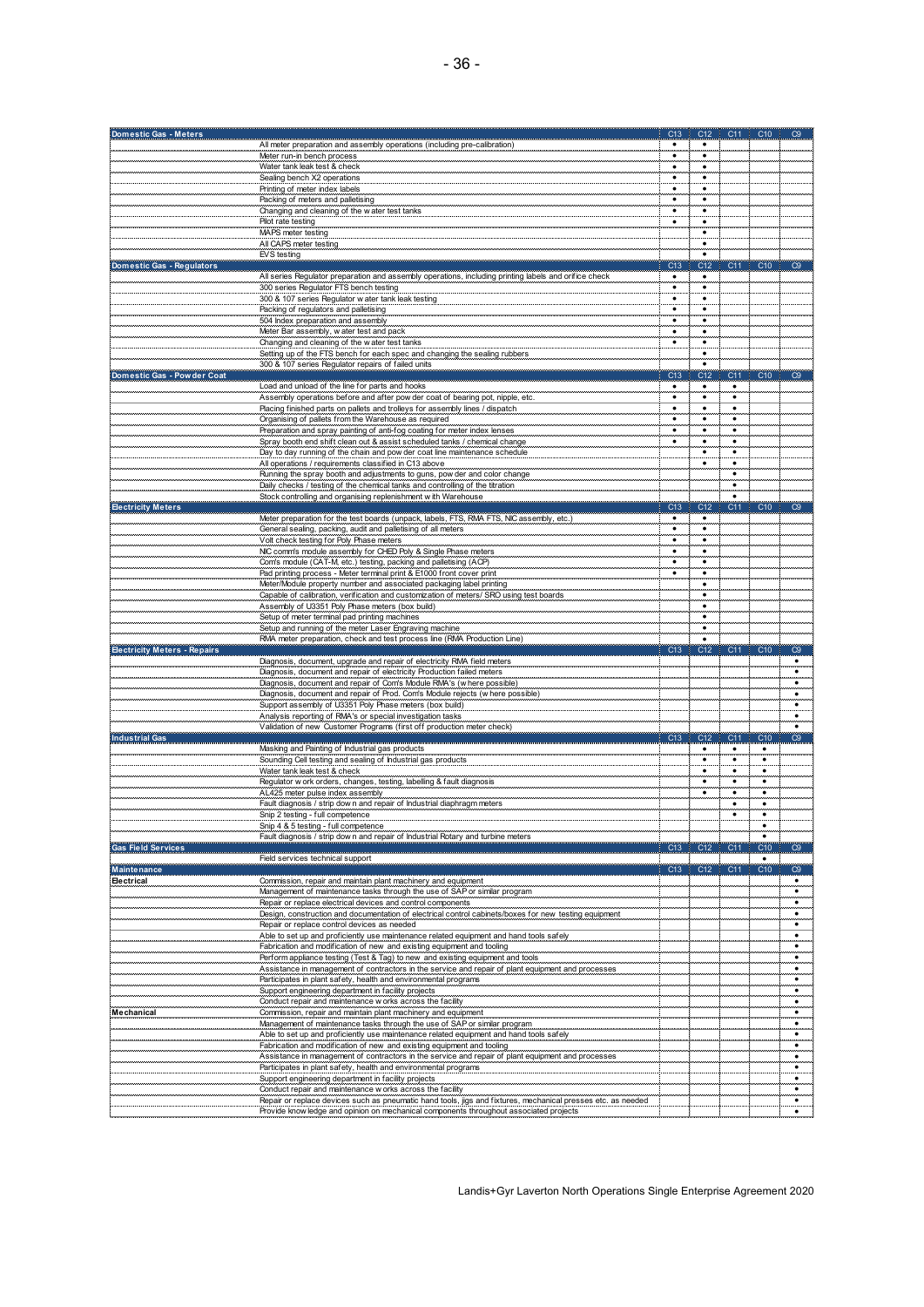# **SCHEDULE 2**

| <b>Classification</b><br>Level | 1 October 2020<br><b>Hourly Rate</b> | 1 April 2021<br><b>Hourly Rate</b> | 1 April 2022<br><b>Hourly Rate</b> | 1 April 2023<br><b>Hourly Rate</b> |
|--------------------------------|--------------------------------------|------------------------------------|------------------------------------|------------------------------------|
|                                | 3.00% increase                       | 3.00% increase                     | 2.75% increase                     | 2.75% increase                     |
| C <sub>13</sub>                | \$28.5748                            | \$29.4320                          | \$30.2414                          | \$31.0730                          |
| C <sub>12</sub>                | \$29.9131                            | \$30.8105                          | \$31,6578                          | \$32.5284                          |
| C <sub>11</sub>                | \$30.7894                            | \$31.7131                          | \$32,5852                          | \$33,4813                          |
| C <sub>10</sub>                | \$35.8403                            | \$36.9155                          | \$37.9307                          | \$38,9738                          |
| C9                             | \$39,3613                            | \$40.5422                          | \$41.6571                          | \$42,8026                          |

### **Table of rates from 1 October 2020 to 31 March 2024**